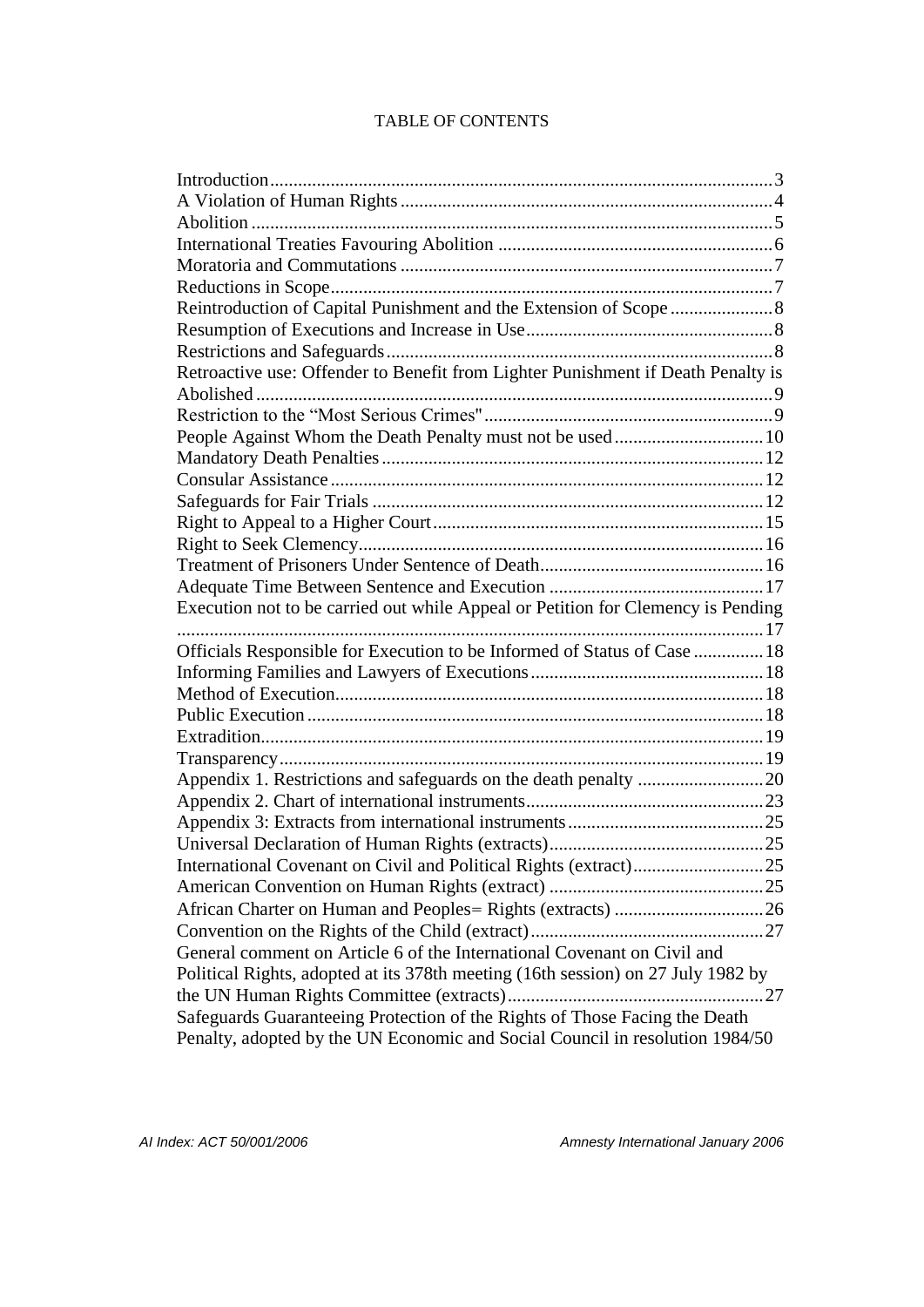| on 25 May 1984 and endorsed by the UN General Assembly in resolution 39/118,<br>UN Economic and Social Council resolution 1989/64, adopted on 24 May 1989 |
|-----------------------------------------------------------------------------------------------------------------------------------------------------------|
| UN Economic and Social Council resolution 1996/15, adopted on 23 July 1996                                                                                |
| UN General Assembly resolution 32/61 of 8 December 1977 (extract)32<br>UN Commission on Human Rights resolution 2005/59, adopted on 20 April 2005         |
|                                                                                                                                                           |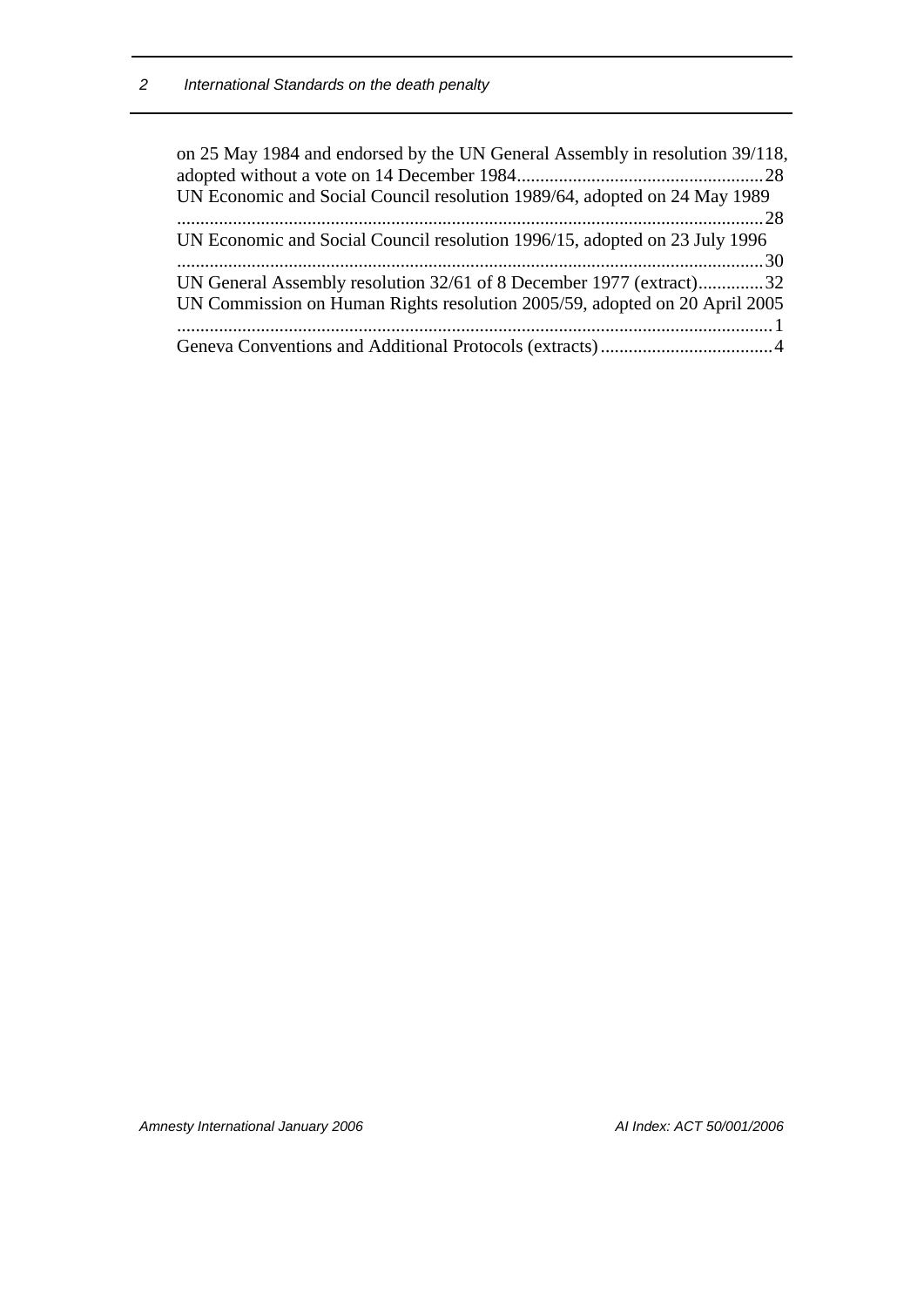### <span id="page-2-0"></span>**Introduction**

This document gives extracts from international instruments and other authoritative statements relevant to the abolition of the death penalty, arranged by subject. The texts of the relevant sections of the instruments are given in Appendix 3 at the end of the document.

Some of the extracts are from international treaties, binding on all states which become parties to them. Others are from resolutions adopted by United Nations (UN) bodies and other intergovernmental organizations. Still others are statements by UN officials and Special Rapporteurs, or judgments and recommendations of expert bodies set up to monitor the implementation of human rights treaties - the UN Human Rights Committee, set up to monitor implementation of the International Covenant on Civil and Political Rights, and the UN Committee against Torture, monitoring implementation of the UN Convention against Torture and Other Cruel, Inhuman or Degrading Treatment or Punishment (Convention against Torture). Some are of worldwide scope: they apply to all countries, or to all states parties to the relevant treaties. Others emanate from regional intergovernmental organizations and apply to states in those regions.

Many of the texts quoted in this document set out safeguards and restrictions on the use of the death penalty. These restrictions and safeguards must not be taken to justify the retention of the death penalty, a punishment which Amnesty International regards as a violation of fundamental human rights. Thus, Article 6 of the International Covenant on Civil and Political Rights, setting out safeguards and restrictions on the death penalty, states explicitly that these are to be applied in "countries which have not abolished the death penalty" (Article 6(2)) and goes on to state: "Nothing in this article shall be invoked to delay or to prevent the abolition of capital punishment by any State Party to the present Covenant" (Article  $6(6)$ ).<sup>1</sup>

A checklist of the restrictions and safeguards and a chart indicating the nature and scope of the various instruments are given in Appendices 1 and 2.

In addition to the standards cited in the document, important safeguards on the conduct of death penalty cases in situations of armed conflict are set out in the laws of armed conflict. These standards are cited in the Appendices.

<sup>&</sup>lt;sup>1</sup> Professor William A. Schabas, Director of the Irish Centre for Human Rights, has noted that these "two important references to abolition" were added to the draft text of the International Covenant on Civil and Political Rights when it was under consideration at the Third Committee of the UN General Assembly. The reference in Article 6(2) "indicated not only the existence of abolitionist countries but also the direction which the evolution of criminal law should take", while the reference in Article 6(6) "set a goal for parties to the covenant. The *travaux préparatoires* indicate that these changes were the direct result of efforts to include a fully abolitionist stance in the covenant. They represented an intention... to express a desire to abolish the death penalty, and an undertaking by States to develop domestic criminal law progressively towards abolition of the death penalty". (William A. Schabas, *The Abolition of the Death Penalty in International Law*, second edition, Cambridge University Press, Cambridge, United Kingdom, 1997, p. 73)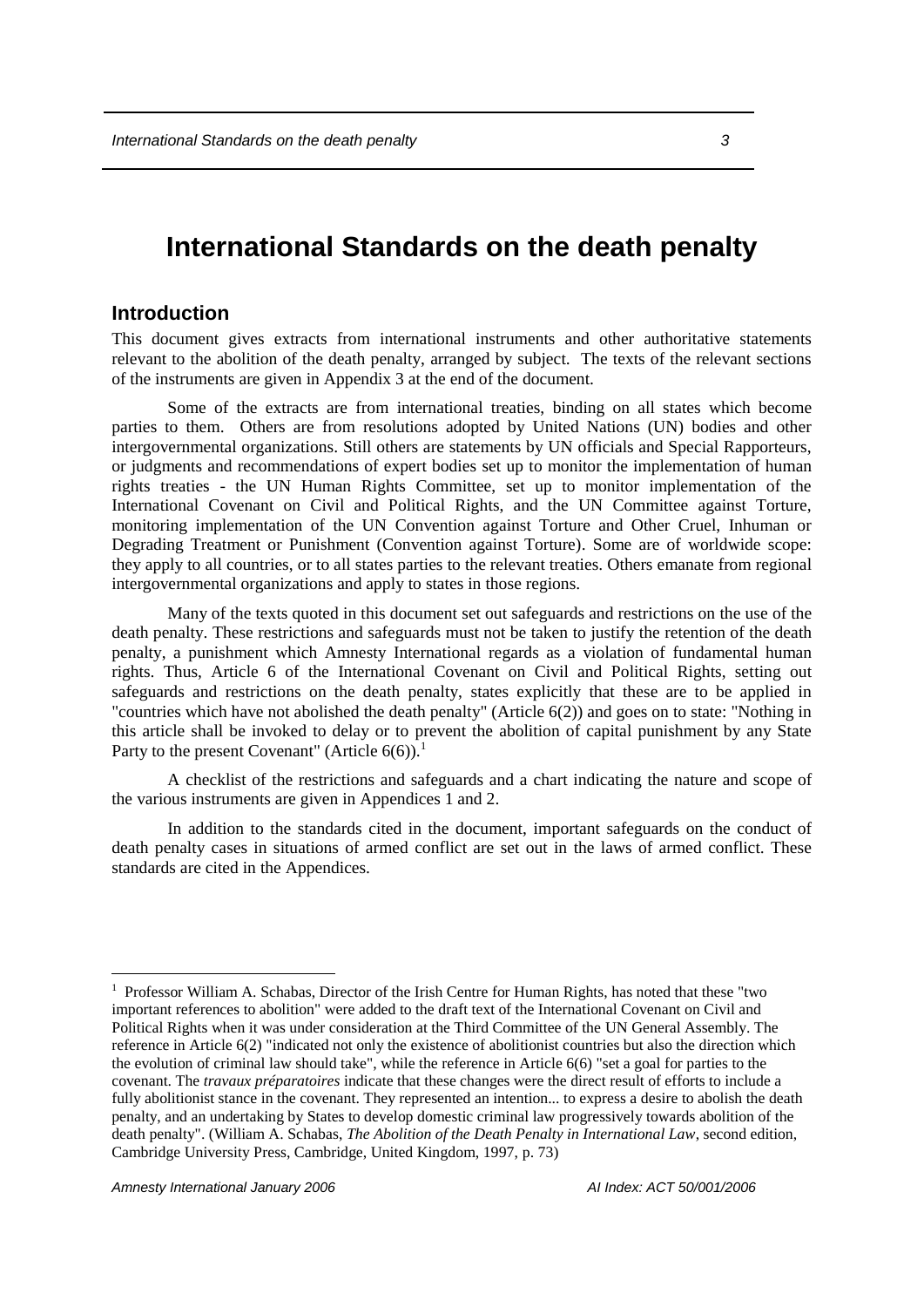## <span id="page-3-0"></span>**A Violation of Human Rights**

The right to life and the right not to be subjected to cruel, inhuman or degrading treatment or punishment are recognized in the Universal Declaration of Human Rights, other international human rights instruments and many national constitutions. Amnesty International believes that the death penalty violates these rights. This view is finding increasing acceptance among intergovernmental bodies and in national constitutions and court judgments.

A survey by Amnesty International has revealed that at least 42 countries have prohibited the death penalty in their constitutions. Almost all of these prohibitions are on human rights grounds.<sup>2</sup>

On 24 October 1990 the Hungarian Constitutional Court declared that the death penalty violates the "inherent right to life and human dignity" as provided under Article 54 of the country's constitution. The judgment had the effect of abolishing the death penalty for all crimes in Hungary.

On 6 June 1995 the South African Constitutional Court declared the death penalty for murder as provided under the country=s laws to be incompatible with the prohibition of "cruel, inhuman or degrading treatment or punishment" under the country's interim constitution.<sup>3</sup> Eight of the 11 judges also found that the death penalty violates the right to life. The ruling had the effect of abolishing the death penalty for murder.<sup>4</sup>

On 9 December 1998 the Constitutional Court of the Republic of Lithuania declared that the death penalty for murder as provided under the Lithuanian Criminal Code contradicts provisions of the Constitution of the Republic of Lithuania stating that the right to life shall be protected by the law and prohibiting torture, injury, degradation and maltreatment and the establishment of such punishments.

On 29 December 1999 the Constitutional Court of Ukraine declared the death penalty under the country=s laws unconstitutional and the laws providing for it void. The court stated that the death penalty is incompatible with articles of the Constitution of Ukraine which provide for the right to life and prohibit torture and cruel, inhuman or degrading treatment or punishment that violates a person=s dignity. It noted that unlike the International Covenant on Civil and Political Rights, the Ukrainian Constitution does not explicitly allow for the death penalty as an exception to the right to life.<sup>5</sup>

On 11 November 1999 the Constitutional Court of the Republic of Albania abrogated the death penalty in peacetime as incompatible with the Constitution of the Republic of Albania, Article 21 of which states: AThe life of a person is protected by law.@ The court stated that the death penalty Ais a denial of the right to life and constitutes an inhuman and cruel punishment.@ The court noted that unlike previous constitutional provisions, Article 21 of the Constitution of 1998 does not explicitly allow for the death penalty as an exception to the right to life.

The European Court of Human Rights has held that "the manner in which [a death sentence] is imposed or executed, the personal circumstances of the condemned person and a disproportionality to the gravity of the crime committed, as well as the conditions of detention awaiting execution, are examples of factors capable of bringing the treatment or punishment received by the condemned

<sup>2</sup> Amnesty International, *Constitutional prohibitions of the death penalty*, AI Index: ACT 50/009/2005, April 2005.

<sup>3</sup> *Makwanyane and Mcbunu v. The State*, paragraphs 95, 146

<sup>&</sup>lt;sup>4</sup> In 1998 the South African parliament removed the death penalty from the country's laws under the Criminal Law Amendment Act.

*Amnesty International January 2006 AI Index: ACT 50/001/2006* <sup>5</sup> In February 2000 the Ukrainian parliament removed the death penalty from the criminal code.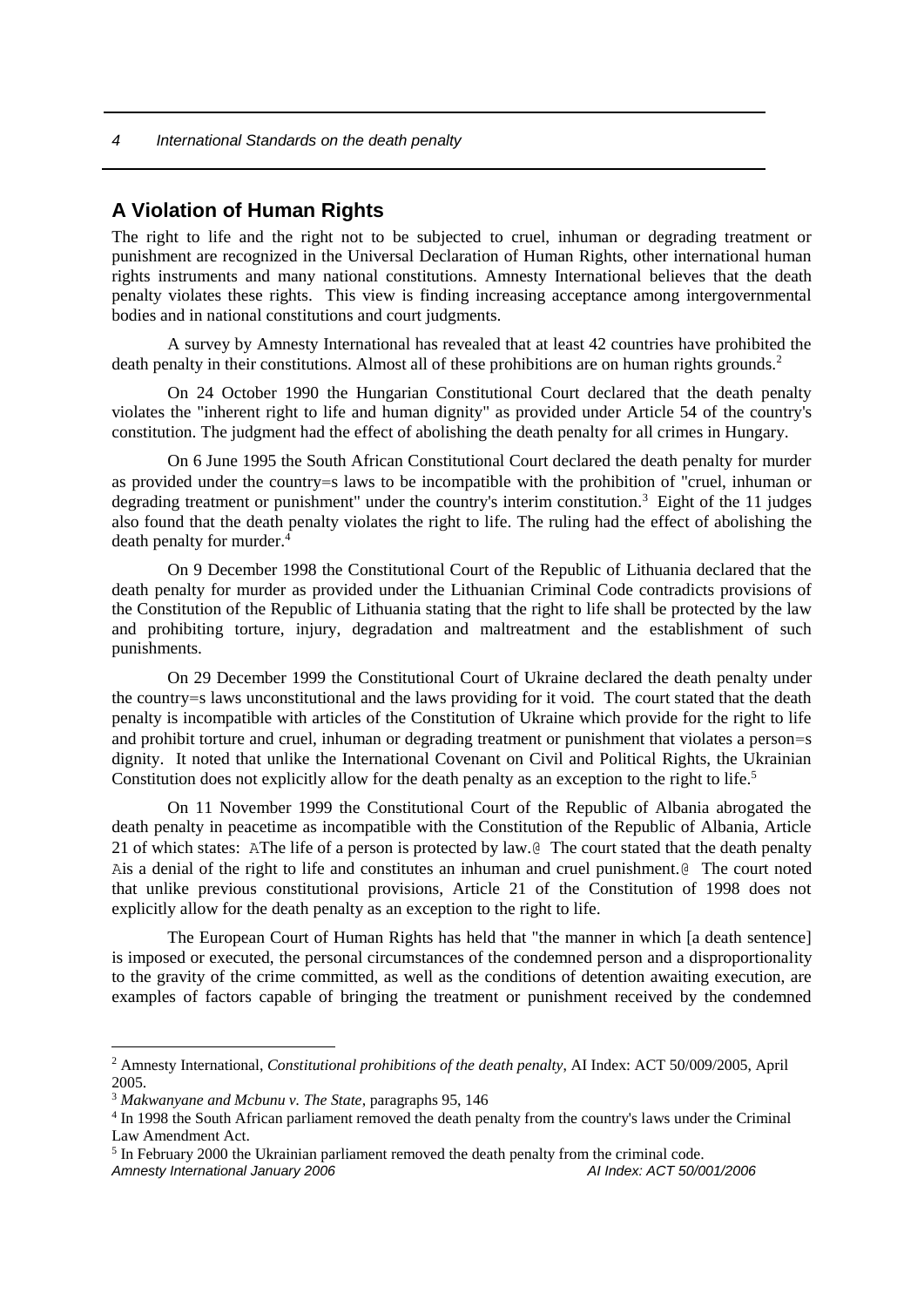person within the proscription under Article 3 [of the European Convention for the Protection of Human Rights and Fundamental Freedoms (European Convention on Human Rights')]."<sup>6</sup>

The UN Committee against Torture has referred to the uncertainty of many people under sentence of death in a country where the death penalty is in the process of being abolished as "amounting to cruel and inhuman treatment in breach of article 16 of the [UN] Convention [against Torture and Other Cruel, Inhuman or Degrading Treatment or Punishment]".<sup>7</sup>

In resolution 1253 (2001), adopted on 25 June 2001, the Parliamentary Assembly of the Council of Europe stated that the application of the death penalty Aconstitutes torture and inhuman or degrading punishment within the meaning of Article 3 of the European Convention on Human Rights@.

### <span id="page-4-0"></span>**Abolition**

1

In a general comment on Article 6 of the International Covenant on Civil and Political Rights, the UN Human Rights Committee has stated that Article 6 "refers generally to abolition [of the death penalty] in terms which strongly suggest... that abolition is desirable. The Committee concludes that all measures of abolition should be considered as progress in the enjoyment of the right to life... "**<sup>8</sup>**

The UN Human Rights Committee has expressed concern over the retention of the death penalty in states parties to the International Covenant on Civil and Political Rights and has encouraged states parties to abolish it in law.<sup>9</sup>

The UN Committee against Torture has welcomed the abolition of the death penalty and moves towards abolition in several countries.<sup>10</sup>

The Second Optional Protocol to the International Covenant on Civil and Political Rights, aiming at the abolition of the death penalty, states in its preamble that "abolition of the death penalty contributes to enhancement of human dignity and progressive development of human rights" and that Aall measures of abolition of the death penalty should be considered as progress in the enjoyment of the right to life@.

In resolution 2005/59, adopted on 20 April 2005, the UN Commission on Human Rights stated that "the abolition of the death penalty contributes to the enhancement of human dignity and to the progressive development of human rights" and that "the abolition of the death penalty is essential for the protection of [the right to life]".

The UN Special Rapporteur on extrajudicial, summary or arbitrary executions has emphasised that Athe abolition of capital punishment is most desirable in order fully to respect the right to life"<sup>11</sup>

<sup>6</sup> European Court of Human Rights, Soering case (1/1989/161/217), judgment, Strasbourg, 7 July 1989, para. 104. Article 3 of the European Convention on Human Rights prohibits torture and inhuman or degrading treatment or punishment.

<sup>7</sup> Concluding observations of the Committee against Torture: Armenia, UN document A/56/44, 17 November 2000, para. 39(g). Article 16 of the Convention requires states parties to undertake to prevent cruel, inhuman or degrading treatment or punishment in their territories.

<sup>8</sup> General Comment 6 on Article 6 of the International Covenant on Civil and Political Rights, adopted on 27 July 1982, para. 6. (See Appendix 3 for extracts)

<sup>9</sup> Concluding observations of the Human Rights Committee: Equatorial Guinea, UN document CCPR/CO/79/GNQ, 30 July 2004, para. 4.

<sup>&</sup>lt;sup>10</sup> Conclusions and recommendations of the Committee against Torture: Estonia, UN document CAT/C/CR/29/5, 23 December 2002, para. 4(b); Concluding observations of the Committee against Torture: Armenia, UN document A/56/44, 17 November 2000, para. 35(b).

*Amnesty International January 2006 AI Index: ACT 50/001/2006* <sup>11</sup> Extrajudicial, summary or arbitrary executions: Report by the Special Rapporteur..., UN document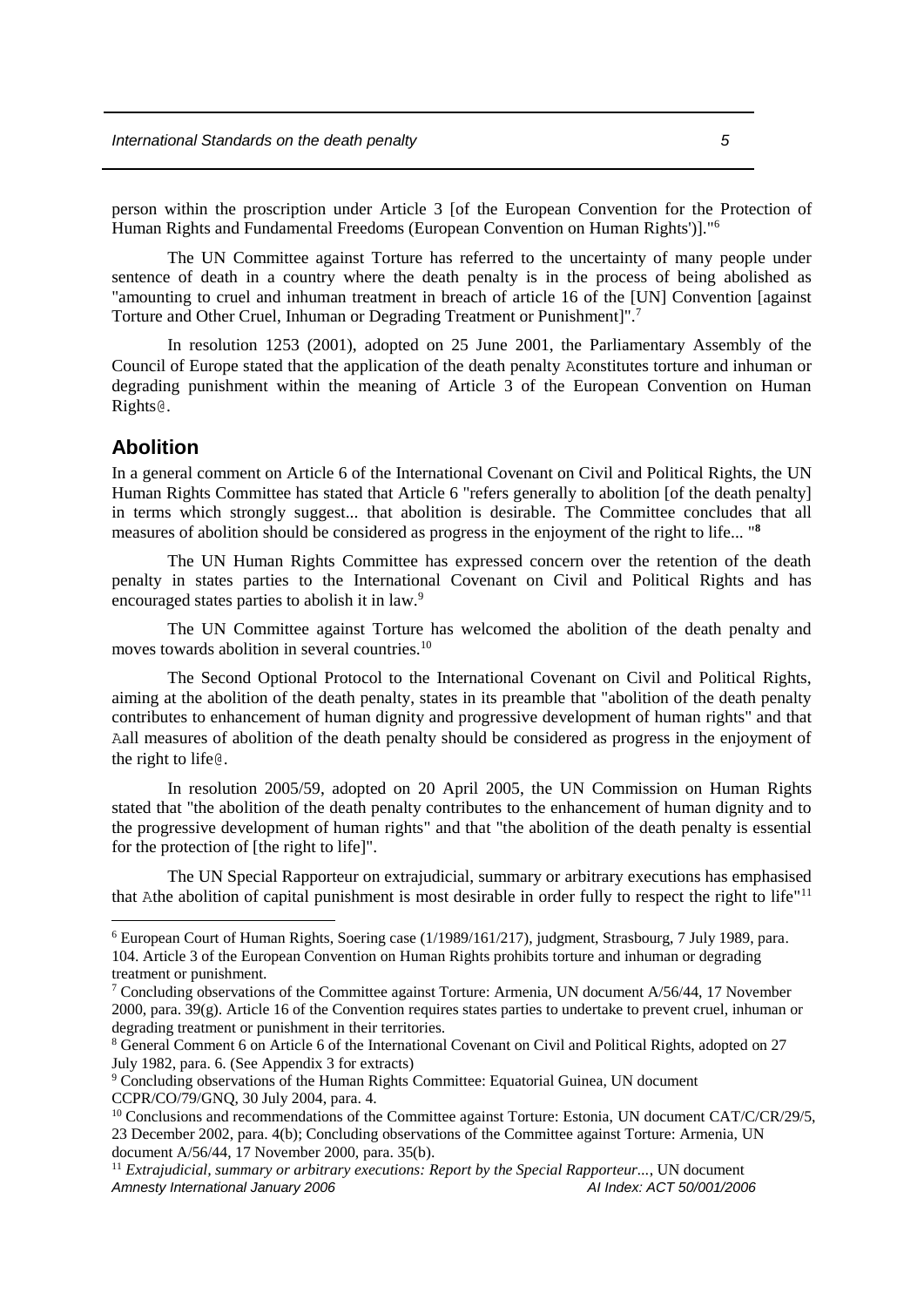and has urged governments of countries where the death penalty is still enforced "to deploy every effort that could lead to its abolition."<sup>12</sup>

In resolution 1044 (1994), adopted on 4 October 1994, the Parliamentary Assembly of the Council of Europe called "upon all the parliaments in the world which have not yet abolished the death penalty, to do so promptly following the example of the majority of Council of Europe member states".

The Guidelines to EU [European Union] Policy towards Third Countries on the Death Penalty, adopted by the Council of the European Union in 1998, state that "abolition of the death penalty contributes to the enhancement of human dignity and the progressive development of human rights". They establish that it is an EU objective "to work towards universal abolition of the death penalty as a strongly held policy view agreed by all EU member states".

Under the Rome Statute of the International Criminal Court, the death penalty is excluded from the punishments which that Court is authorized to impose, even though the Court has jurisdiction over extremely grave crimes: crimes against humanity, genocide and war crimes. Similarly, in establishing the International Criminal Tribunal for the Former Yugoslavia and the International Criminal Tribunal for Rwanda in 1993 and 1994 respectively, the UN Security Council excluded the death penalty for these crimes.**<sup>13</sup>**

## <span id="page-5-0"></span>**International Treaties Favouring Abolition**

The community of states has adopted four international treaties providing for the abolition of the death penalty. One is of worldwide scope; the other three are regional.

The *Second Optional Protocol to the International Covenant on Civil and Political Rights, aiming at the abolition of the death penalty*, adopted by the UN General Assembly in 1989, provides for the total abolition of the death penalty but allows states parties to retain the death penalty in time of war if they make a reservation to that effect at the time of ratifying or acceding to the Protocol.

*Protocol No. 6 to the Convention for the Protection of Human Rights and Fundamental Freedoms [European Convention on Human Rights] concerning the abolition of the death penalty*, adopted by the Council of Europe in 1982, provides for the abolition of the death penalty in peacetime; states parties may retain the death penalty for crimes "in time of war or of imminent threat of war".

*Protocol No. 13 to the Convention for the Protection of Human Rights and Fundamental Freedoms [European Convention on Human Rights] concerning the abolition of the death penalty in all circumstances*, adopted by the Council of Europe in 2002, provides for the abolition of the death penalty in all circumstances, including time of war or of imminent threat of war.

The *Protocol to the American Convention on Human Rights to Abolish the Death Penalty*, adopted by the General Assembly of the Organization of American States in 1990, provides for the total abolition of the death penalty but allows states parties to retain the death penalty in wartime if they make a declaration to that effect at the time of ratifying or acceding to the Protocol.

*Amnesty International January 2006 AI Index: ACT 50/001/2006*

E/CN.4/1997/60, 24 December 1996, para.79.

<sup>&</sup>lt;sup>12</sup> *Extrajudicial, summary or arbitrary executions: Note by the Secretary-General, UN document A/51/457, 7* October 1996, para.145.

<sup>&</sup>lt;sup>13</sup> The International Criminal Tribunal for the Former Yugoslavia and the International Criminal Tribunal for Rwanda were established under UN Security Council resolutions 825 of 25 May 1993 and 955 of 8 November 1994, respectively.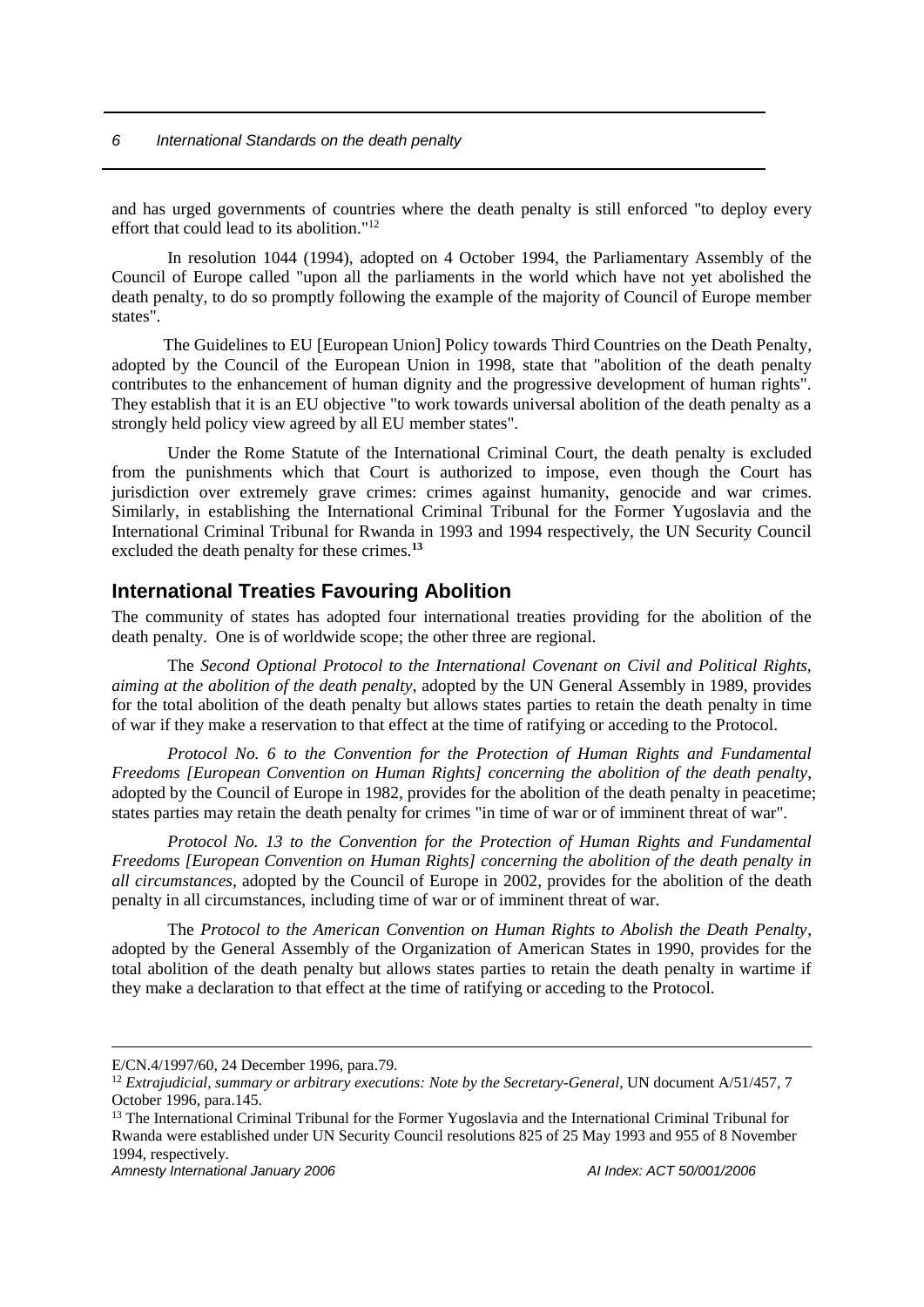The UN General Assembly has strongly appealed to all states that have not yet done so to become parties to the International Covenant on Civil and Political Rights and "to consider as a matter of priority acceding to the Optional Protocols to the International Covenant on Civil and Political Rights".<sup>14</sup>

The UN Human Rights Committee has called on states parties to the International Covenant on Civil and Political Rights to "consider… acceding to the Second Optional Protocol to the Covenant", including states that have not yet abolished the death penalty. <sup>15</sup> The Committee has commended countries for having acceded to the Second Optional Protocol.<sup>16</sup>

### <span id="page-6-0"></span>**Moratoria and Commutations**

In resolution 2005/59, adopted on 20 April 2005, the UN Commission on Human Rights called upon all states that still maintain the death penalty "to abolish the death penalty completely and, in the meantime, to establish a moratorium on executions".

The UN Human Rights Committee has welcomed moratoria on executions<sup>17</sup> and has called for such moratoria to be extended indefinitely and the sentences of those people currently on death row to be commuted.<sup>18</sup>

In resolution 1097 (1996), adopted on 28 June 1996, the Parliamentary Assembly of the Council of Europe stated that "the willingness... to introduce a moratorium [on executions] upon accession [to the Council of Europe] has become a prerequisite for membership of the Council of Europe on the part of the Assembly."

The UN Human Rights Committee has called for the commutation of the death sentences of all prisoners whose final appeals have been exhausted in a country where no executions had been carried out for more than 10 years.<sup>19</sup>

In resolution 2005/59, adopted on 20 April 2005, the UN Commission on Human Rights called upon "States that no longer apply the death penalty but maintain it in their legislation to abolish it".

### <span id="page-6-1"></span>**Reductions in Scope**

<u>.</u>

In resolution 32/61, adopted on 8 December 1977, the UN General Assembly stated: "...the main objective to be pursued in the field of capital punishment is that of progressively restricting the number of offences for which the death penalty may be imposed with a view to the desirability of abolishing this punishment..."

<sup>&</sup>lt;sup>14</sup> Resolution 58/165 of 22 December 2003, adopted without a vote. Also see UN Committee on Human Rights resolution 2004/69 of 21 April 2004.

<sup>&</sup>lt;sup>15</sup> Concluding observations of the Human Rights Committee: Kenya, UN document CCPR/CO/83/KEN, 29 April 2005, para. 13.

<sup>&</sup>lt;sup>16</sup> Concluding observations of the Human Rights Committee: Serbia and Montenegro, UN document CCPR/CO/81/SEMO, 12 August 2004, para. 6.

<sup>&</sup>lt;sup>17</sup> Concluding observations of the Human Rights Committee: Mali, UN document CCPR/CO/77/MLI, 16 April 2003, para. 5.

<sup>&</sup>lt;sup>18</sup> Concluding observations of the Human Rights Committee: Kyrgyzstan, UN document CCPR/CO/69/KGZ, 24 July 2000, para. 8.

<sup>&</sup>lt;sup>19</sup> Concluding observations of the Human Rights Committee: Kenya, UN document CCPR/CO/83/KEN, 29 April 2005, para. 13.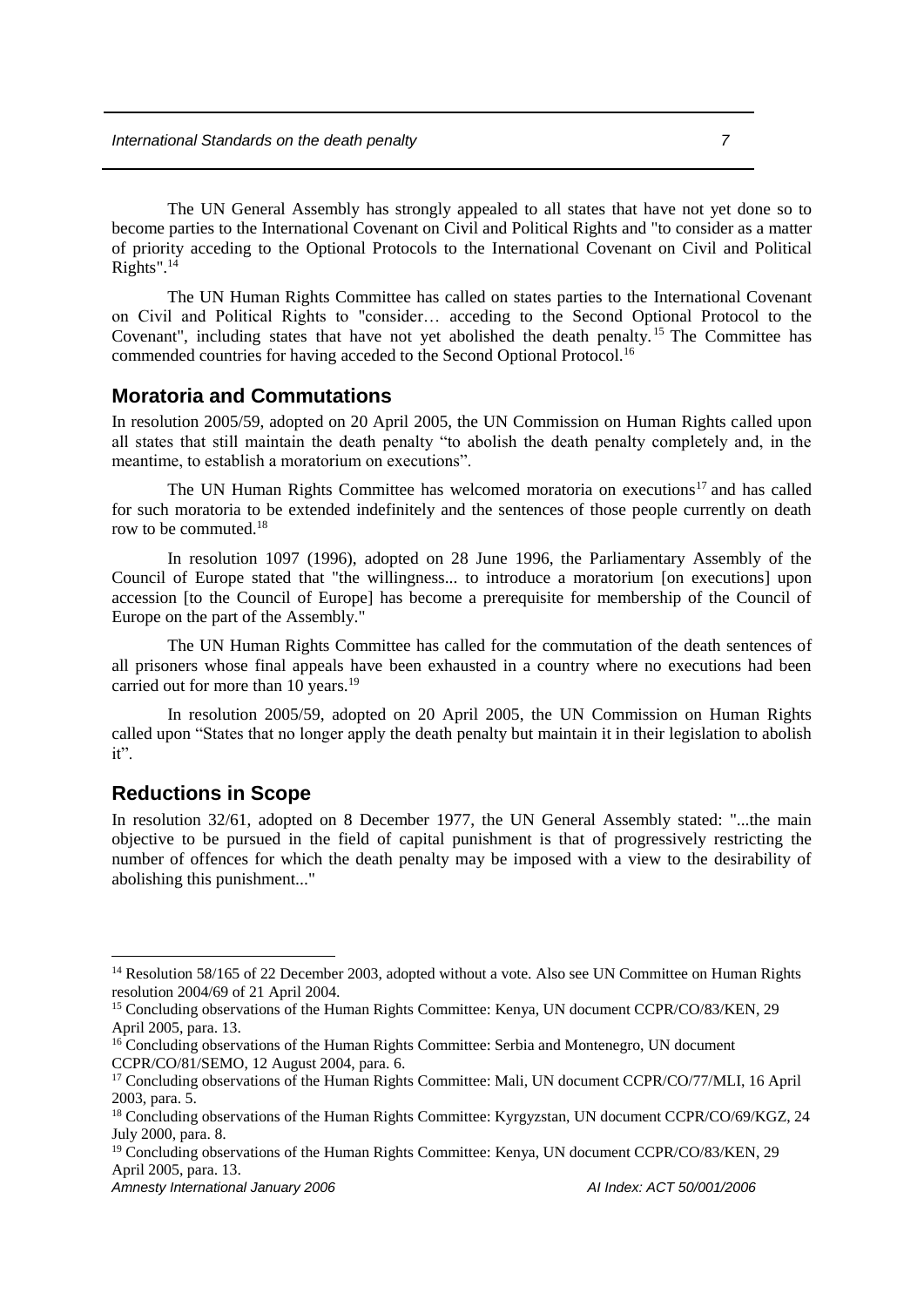The UN Human Rights Committee has called on states to reduce the number of crimes punishable by death, restricting them to the "most serious crimes" in accordance with Article 6(2) of the International Covenant on Civil and Political Rights, with a view to abolishing the death penalty.<sup>20</sup>

## <span id="page-7-0"></span>**Reintroduction of Capital Punishment and the Extension of Scope**

Article 4(2) of the American Convention on Human Rights states that the application of the death penalty "shall not be extended to crimes to which it does not presently apply". Article 4(3) states: "The death penalty shall not be reestablished in states that have abolished it."

The UN Human Rights Committee has stated that "Extension of the scope of application of the death penalty raises questions as to the compatibility with article 6 of the International Covenant on Civil and Political Rights."**<sup>21</sup>**

In resolution 2005/59, adopted on 20 April 2005, the UN Commission on Human Rights called upon all states that still maintain the death penalty "not to extend its application to crimes to which it does not at present apply".

The UN Special Rapporteur on extrajudicial, summary or arbitrary executions has stated: "The scope of application of the death penalty should never be extended..."**<sup>22</sup>** The Special Rapporteur has deplored reinstatements and expansions of the scope of the death penalty and has stated that these developments "are in clear violation of the international trend towards abolishing the death penalty."**<sup>23</sup>**

### <span id="page-7-1"></span>**Resumption of Executions and Increase in Use**

In resolution 2005/59, adopted on 20 April 2005, the UN Commission on Human Rights called upon "States that have recently lifted or announced the lifting de facto or de jure of moratoriums on executions once again to commit themselves to suspend such executions".

The UN Human Rights Committee has stated that it was "deeply concerned at the de facto reinstitution of death sentences and executions" in a state party to the International Covenant on Civil and Political Rights.<sup>24</sup>

The UN High Commissioner for Human Rights has stated that the increasing use of the death penalty in a number of states "is a matter of serious concern and runs counter to the international community's expressed desire for the abolition of the death penalty." **25**

### <span id="page-7-2"></span>**Restrictions and Safeguards**

1

Article 6 of the International Covenant on Civil and Political Rights sets out restrictions and safeguards on the use of the death penalty in countries which have not abolished it. Article 6(2) states that sentence of death must not be imposed "contrary to the provisions of the present Covenant".

<sup>&</sup>lt;sup>20</sup> Concluding observations of the Human Rights Committee: Viet Nam, UN document CCPR/CO/75/VNM, 26 July 2002, para. 7.

<sup>&</sup>lt;sup>21</sup> Concluding observations of the Human Rights Committee: Peru, UN document CCPR/C/79/Add.67, 25 July 1996, para.15.

<sup>22</sup> *Extrajudicial, summary or arbitrary executions: Report by the Special Rapporteur..*, UN document E/CN.4/1994/7, 7 December 1993, para.677.

<sup>23</sup> *Extrajudicial, summary or arbitrary executions: Report by the Special Rapporteur..*, UN document E/CN.4/1996/4, 25 January 1996, para.544.

<sup>&</sup>lt;sup>24</sup> Concluding observations of the Human Rights Committee: Syrian Arab Republic, UN document CCPR/CO/84/SYR, para. 7.

*Amnesty International January 2006 AI Index: ACT 50/001/2006* <sup>25</sup> Statement by the High Commissioner for Human Rights, 4 February 1998, UN press release.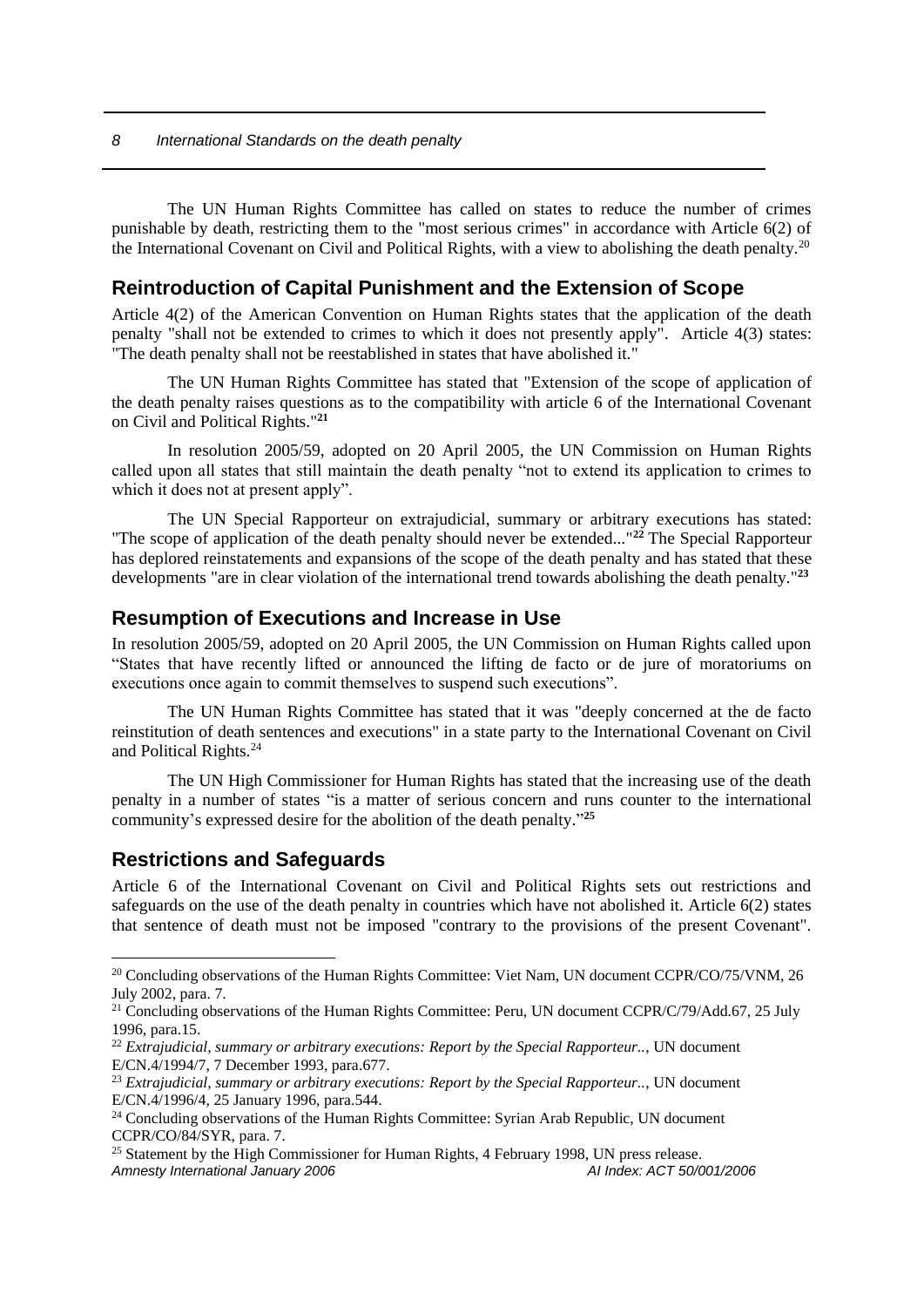Similar restrictions and safeguards are set out in the American Convention on Human Rights (Article 4).

### <span id="page-8-0"></span>**Retroactive use: Offender to Benefit from Lighter Punishment if Death Penalty is Abolished**

Article 6(2) of the International Covenant on Civil and Political Rights states that a death sentence may be imposed only "in accordance with the law in force at the time of the commission of the crime".**<sup>26</sup>**

Article 15(1) of the International Covenant on Civil and Political Rights states that a heavier penalty shall not be imposed than the one that was applicable at the time when the criminal offence was committed, and that "[]if, subsequent to the commission of the offence, provision is made by law for the imposition of the lighter penalty, the offender shall benefit thereby". **27**

### <span id="page-8-1"></span>**Restriction to the "Most Serious Crimes"**

Article 6(2) of the International Covenant on Civil and Political Rights states: "In countries which have not abolished the death penalty, sentence of death may be imposed only for the most serious crimes..."

In a general comment on Article 6 of the International Covenant on Civil and Political Rights, the UN Human Rights Committee has stated: "The Committee is of the opinion that the expression 'most serious crimes' must be read restrictively to mean that the death penalty should be a quite exceptional measure."<sup>28</sup>

Safeguard 1 of the Safeguards Guaranteeing Protection of the Rights of Those Facing the Death Penalty, adopted by the UN Economic and Social Council in 1984, states: "In countries which have not abolished the death penalty, capital punishment may be imposed only for the most serious crimes, it being understood that their scope should not go beyond intentional crimes, with lethal or other extremely grave consequences."

The UN Human Rights Committee has stated that the following offences cannot be characterized as the "most serious crimes" under Article 6(2) of the International Covenant on Civil and Political Rights and that the imposition of the death penalty for these offences therefore violates that article: economic offences,  $29$  including embezzlement by officials;  $30$  political offences,  $31$ 

<sup>26</sup> See also American Convention on Human Rights, Article 9; European Convention on Human Rights, Article 7(1).

 $27$  See also American Convention on Human Rights, Article 9.

<sup>&</sup>lt;sup>28</sup> General Comment 6 on Article 6 of the International Covenant on Civil and Political Rights, adopted on 27 July 1982, para. 7.

 $29$  Concluding observations of the Human Rights Committee: Libyan Arab Jamahiriya, UN document CCPR/C/79/Add.101, 6 November 1998, para. 8. The Committee has also expressed concern about the availability of the death penalty for drug-related crimes (Concluding observations of the Human Rights Committee: Kuwait, UN document CCPR/CO/69/KWT, 27 July 2000, para. 13).

<sup>&</sup>lt;sup>30</sup> Concluding observations of the Human Rights Committee: Sudan, UN document CCPR/C/79/Add.85, 19 November 1997, para. 8.

*Amnesty International January 2006 AI Index: ACT 50/001/2006* <sup>31</sup> Concluding observations of the Human Rights Committee: Libyan Arab Jamahiriya, UN document CCPR/C/79/Add.101, 6 November 1998, para. 8. In relation to the restriction of the death penalty to the "most serious crimes", the Committee has, in particular, expressed concern about "very vague categories of offences relating to internal and external security" (Concluding observations of the Human Rights Committee: Kuwait, UN document CCPR/CO/69/KWT, 27 July 2000, para. 13); about vaguely worded offences of opposition to order and national security violations (Concluding observations of the Human Rights Committee: Viet Nam,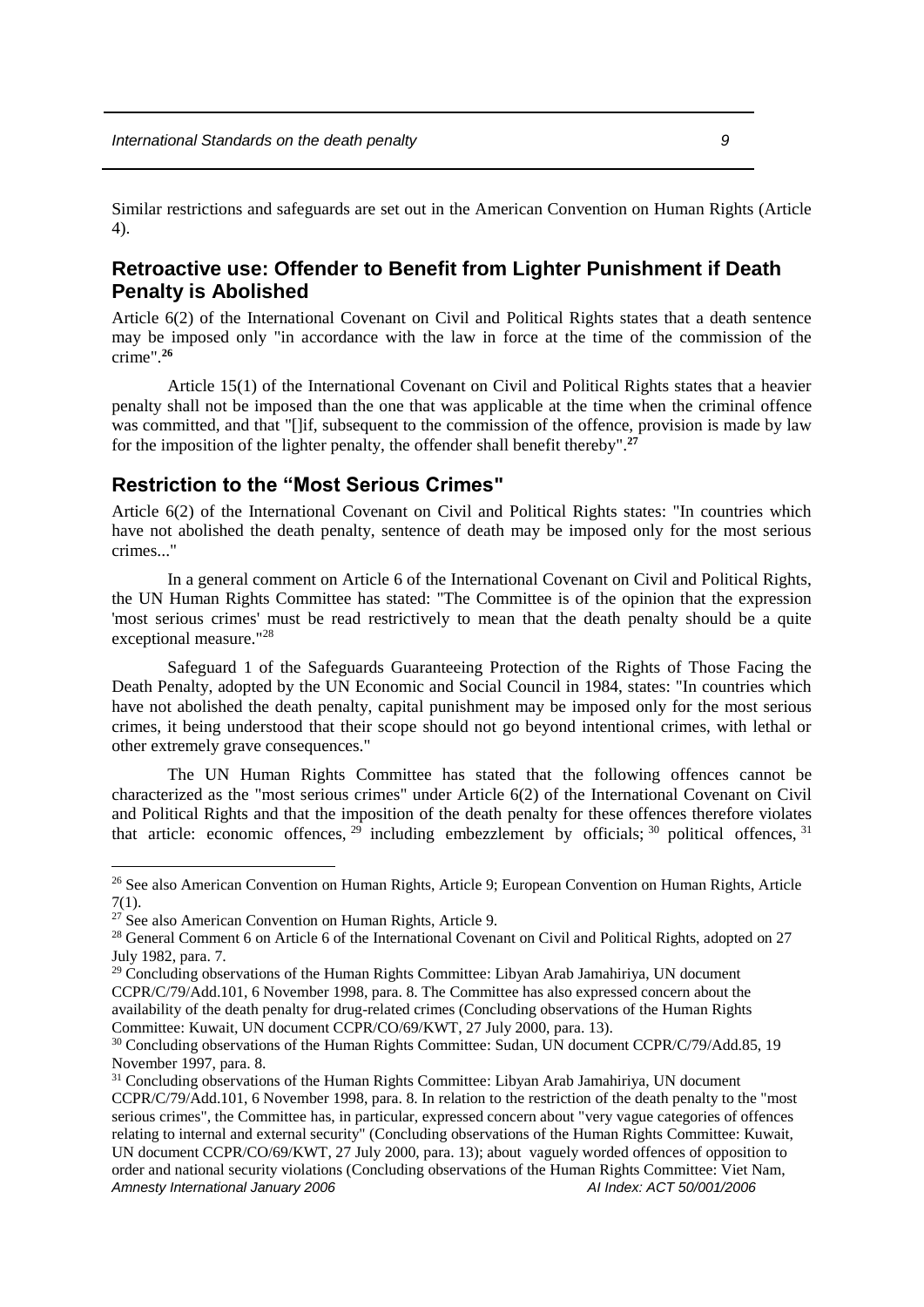robbery,<sup>32</sup> abduction not resulting in death,<sup>33</sup> and illicit sex, committing a third homosexual act, and apostasy. **34**

Article 4(4) of the American Convention on Human Rights states: "In no case shall capital punishment be inflicted for political offences or related common crimes."

In resolution 2005/59, adopted on 20 April 2005, the UN Commission on Human Rights urged all states that still maintain the death penalty "to ensure… that the death penalty is not imposed for non-violent acts such as financial crimes, religious practice or expression of conscience and sexual relations between consenting adults".

The UN Special Rapporteur on extrajudicial, summary or arbitrary executions has stated that "the death penalty should be eliminated for crimes such as economic crimes and drug-related offences". **<sup>35</sup>** The Special Rapporteur has also stated that the restrictions set out in Safeguard 1 of the UN Safeguards Guaranteeing Protection of the Rights of Those Facing the Death Penalty Aexclude the possibility of imposing death sentences for economic and other so-called victimless offences, or activities of a religious or political nature - including acts of treason, espionage and other vaguely defined acts usually described as >crimes against the State= or >disloyalty=" and that "Similarly, this principle would exclude actions primarily related to prevailing moral values, such as adultery and prostitution, as well as matters of sexual orientation@.<sup>36</sup>

### <span id="page-9-0"></span>**People Against Whom the Death Penalty must not be used**

Article 6(5) of the International Covenant on Civil and Political Rights states: "Sentence of death shall not be imposed for crimes committed by persons below eighteen years of age and shall not be carried out on pregnant women."

The UN Human Rights Committee has referred to the prohibition of executing children or pregnant women under Article 6 of the International Covenant on Civil and Political Rights as a rule of customary international law, which may not be the subject of a reservation made by a state which becomes a party to that Covenant.<sup>37</sup>

*Amnesty International January 2006 AI Index: ACT 50/001/2006*

UN document CCPR/CO/75/VNM, 26 July 2002, para. 7); and about "political offences... couched in terms so broad that the imposition of the death penalty may be subject to essentially subjective criteria" (Concluding observations of the Human Rights Committee: Democratic People's Republic of Korea, UN document CCPR/CO/72/PRK, 27 August 2001, para. 13).

<sup>&</sup>lt;sup>32</sup> The Human Rights Committee has referred to "crimes... such as robbery with violence or attempted robbery with violence, which do not qualify as 'most serious crimes' within the meaning of article 6, paragraph 2, of the Covenant" (Concluding observations of the Human Rights Committee: Kenya, UN document CCPR/CO/83/KEN, 29 April 2005, para. 13).

<sup>&</sup>lt;sup>33</sup> Concluding observations of the Human Rights Committee: Guatemala, UN document CCPR/CO/72/GTM, 27 August 2001, para. 17.

<sup>&</sup>lt;sup>34</sup> Concluding observations of the Human Rights Committee: Sudan, UN document CCPR/C/79/Add.85, 19 November 1997, para. 8.

<sup>35</sup> *Extrajudicial, summary or arbitrary executions: Report by the Special Rapporteur...*, UN document E/CN.4/1997/60, 24 December 1996, para.91.

<sup>36</sup> *Extrajudicial, summary or arbitrary executions: Report of the Special Rapporteur*..., UN document E/CN.4/1999/39, 6 January 1999, para.63.

<sup>&</sup>lt;sup>37</sup> General Comment 24 on issues relating to reservations made upon ratification or accession to the Covenant or the Optional Protocols thereto, or in relation to declarations under article 41 of the Covenant, adopted on 4 November 1994, para. 8.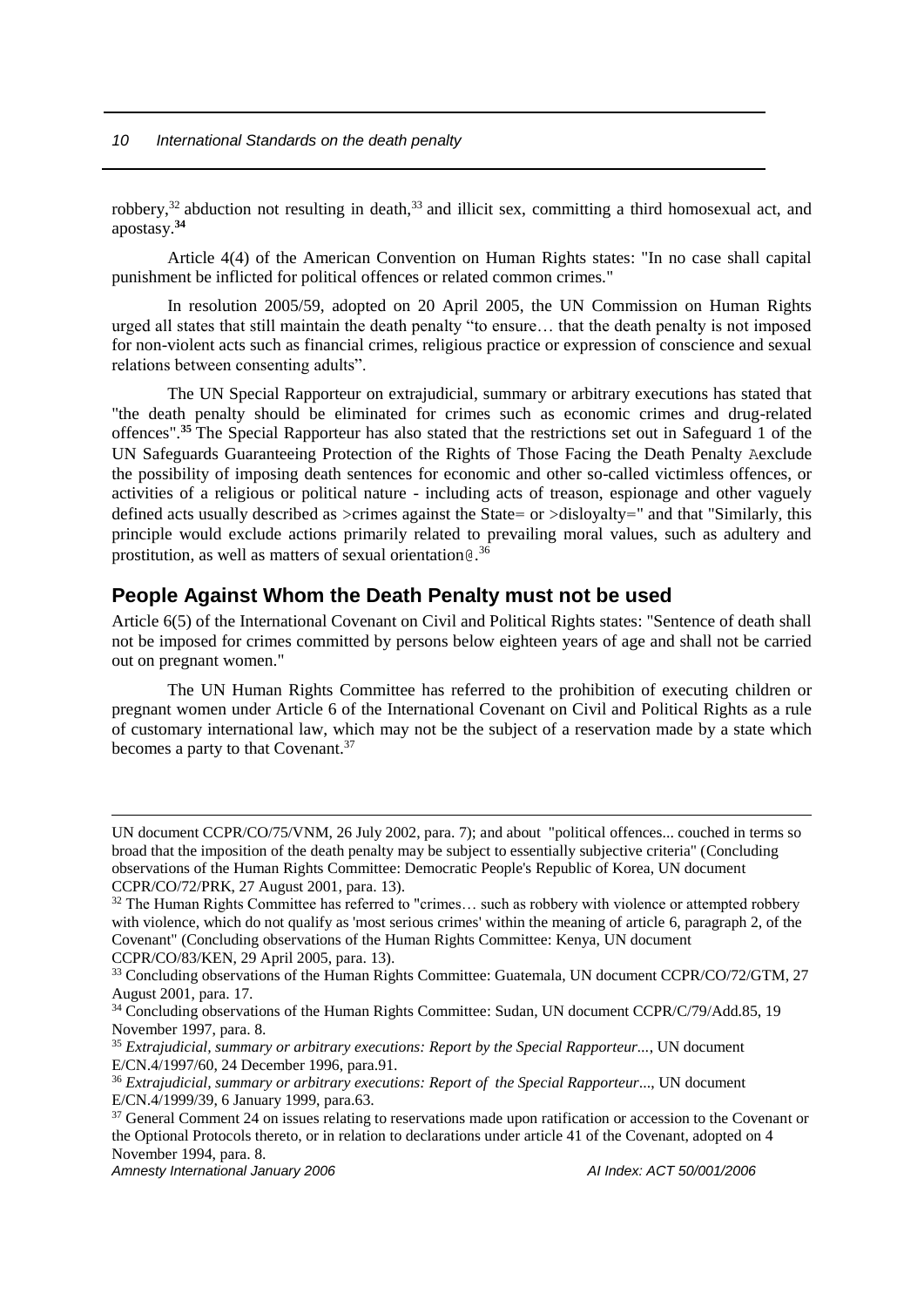Article 37(a) of the UN Convention on the Rights of the Child states: "Neither capital punishment nor life imprisonment without possibility of release shall be imposed for offences committed by persons below eighteen years of age".

Article 4(5) of the American Convention on Human Rights states: "Capital punishment shall not be imposed upon persons who, at the time the crime was committed, were under 18 years of age or over 70 years of age; nor shall it be applied to pregnant women."

Article 5(3) of the African Charter on the Rights and Welfare of the Child states: "The death sentence shall not be pronounced for crimes committed by children". Article 2 of this treaty specifies that the term "child" refers to anyone under the age of 18.

Safeguard 3 of the Safeguards Guaranteeing Protection of the Rights of Those Facing the Death Penalty, adopted by the UN Economic and Social Council in 1984, states: "Persons below 18 years of age at the time of the commission of the crime shall not be sentenced to death, nor shall the death penalty be carried out on pregnant women, or on new mothers, or on persons who have become insane."

In resolution 1989/64, adopted on 24 May 1989, the UN Economic and Social Council recommended that UN member states eliminate the death penalty "for persons suffering from mental retardation or extremely limited mental competence, whether at the stage of sentence or execution". The Economic and Social Council also recommended that member states establish "a maximum age beyond which a person may not be sentenced to death or executed".

In resolution 2000/17, adopted on 17 August 2000, the UN Sub-Commission on the Promotion and Protection of Human Rights affirmed that Athe imposition of the death penalty on those aged under 18 at the time of the commission of the offence is contrary to customary international law@. 38

In resolution 2005/59, adopted on 20 April 2005, the UN Commission on Human Rights urged all states that still maintain the death penalty "to exclude pregnant women and mothers with dependent infants from capital punishment" and "not to impose the death penalty on a person suffering from any mental or intellectual disabilities or to execute any such person".

The UN Special Rapporteur on extrajudicial, summary or arbitrary executions has stated that "international law prohibits the capital punishment of mentally retarded or insane persons, pregnant women and mothers of young children"<sup>39</sup> and that governments that continue to enforce capital punishment legislation "with respect to minors and the mentally ill are particularly called upon to bring their domestic legislation into conformity with international legal standards. States should consider the adoption of special laws to protect the mentally retarded, incorporating existing international standards."<sup>40</sup> The Special Rapporteur has also expressed the hope that the nonapplication of capital punishment would Abe extended to elderly persons, pending a total abolition of the death penalty. $\mathcal{Q}^{41}$ 

<sup>38</sup> For further discussion of this issue, see Amnesty International, *The exclusion of child offenders from the death penalty under general international law*, AI Index: ACT 50/004/2003, July 2003.

<sup>39</sup> *Extrajudicial, summary or arbitrary executions: Report by the Special Rapporteur...*, UN document E/CN.4/1994/7, 7 December 1993, para.686.

<sup>40</sup> *Extrajudicial, summary or arbitrary executions: Report by the Special Rapporteur...*, UN document E/CN.4/1998/68, 23 December 1997, para.117.

<sup>&</sup>lt;sup>41</sup> Extrajudicial, summary or arbitrary executions: Note by the Secretary-General, UN document A/55/288, 11 August 2000, para. 32.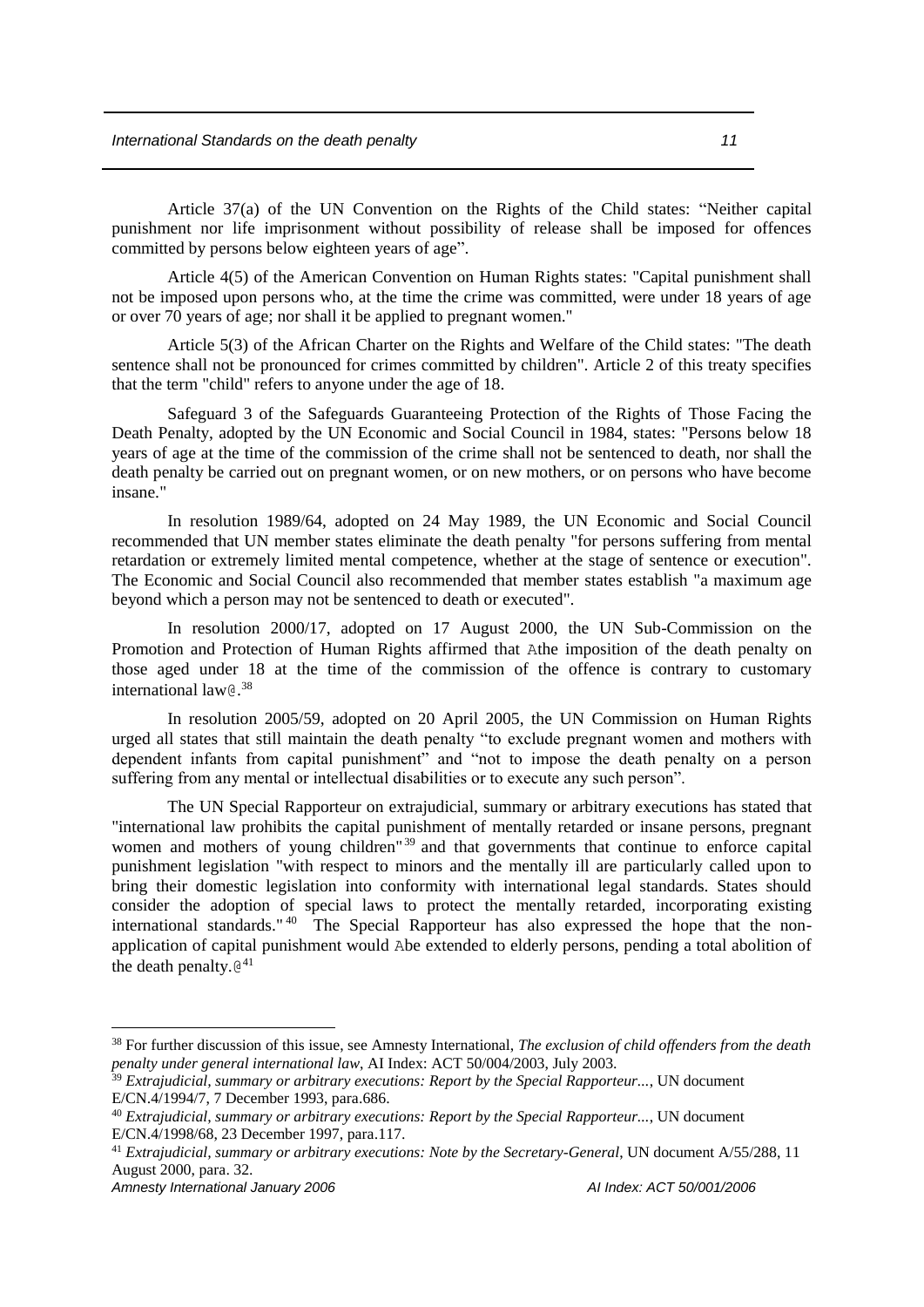Commenting on the abolition of the death penalty for women in a state party to the International Covenant on Civil and Political Rights, the UN Human Rights Committee has called upon the state to "ensure equality by abolishing the death penalty for all persons".<sup>42</sup>

## <span id="page-11-0"></span>**Mandatory Death Penalties**

The UN Human Rights Committee has stated that "the automatic and mandatory imposition of the death penalty constitutes an arbitrary deprivation of life, in violation of article 6, paragraph 1, of the [International] Covenant [on Civil and Political Rights], in circumstances where the death penalty is imposed without any possibility of taking into account the defendant's personal circumstances or the circumstances of the particular offence".43

The UN Special Rapporteur on extrajudicial, summary or arbitrary executions has stated that Athe death penalty should under no circumstances be mandatory by law, regardless of the charges involved@44 and that "[t]he mandatory death penalty which precludes the possibility of a lesser sentence being imposed regardless of the circumstances, is inconsistent with the prohibition of cruel, inhuman or degrading treatment or punishment".45

In resolution 2005/59, adopted on 20 April 2005, the UN Commission on Human Rights urged all states that still maintain the death penalty "to ensure… that the death penalty is not imposed… as a mandatory sentence".

### <span id="page-11-1"></span>**Consular Assistance**

In resolution 2005/59, adopted on 20 April 2005, the UN Commission on Human Rights urged all states that still maintain the death penalty "to comply fully with their international obligations, in particular with those under article 36 of the Vienna Convention on Consular Relations, particularly the right to receive information on consular assistance within the context of a legal procedure, as affirmed by the jurisprudence of the International Court of Justice and confirmed in recent relevant judgements".

## <span id="page-11-2"></span>**Safeguards for Fair Trials**

Article 14 of the International Covenant on Civil and Political Rights sets out standards for fair trial. These include the right of anyone facing a criminal charge to a fair and public hearing by a competent, independent and impartial tribunal; the right to be presumed innocent until proved guilty; the right to be informed promptly and in detail in a language which he or she understands of the nature and cause of the charges against him or her; the right to have adequate time and facilities for the preparation of a defence; the right to communicate with counsel of the defendant's choosing; the right to free legal assistance for defendants unable to pay for it; the right to examine witnesses for the prosecution and to present witnesses for the defence; the right to free assistance of an interpreter if the defendant cannot

<sup>42</sup> Concluding observations of the Human Rights Committee: Kyrgyzstan, UN document CCPR/CO/69/KGZ, 24 July 2000, para. 8.

<sup>43</sup> *Pagdayawon Rolando v. Philippines*, Views of the Human Rights Committee… Communication No. 1110/2002, UN document CCPR/C/82/D/1110/2002, 8 December 2004, para. 5.2. Article 6(1) of the International Covenant on Civil and Political Rights proclaims the right to life and forbids the arbitrary deprivation of life.

<sup>44</sup> *Extrajudicial, summary or arbitrary executions: Report of the Special Rapporteur*..., UN document E/CN.4/1999/39, 6 January 1999, para. 63.

<sup>45</sup> *Extrajudicial, summary or arbitrary executions: Report of the Special Rapporteur*..., UN document E/CN.4/2005/7, 22 December 2004, para. 80.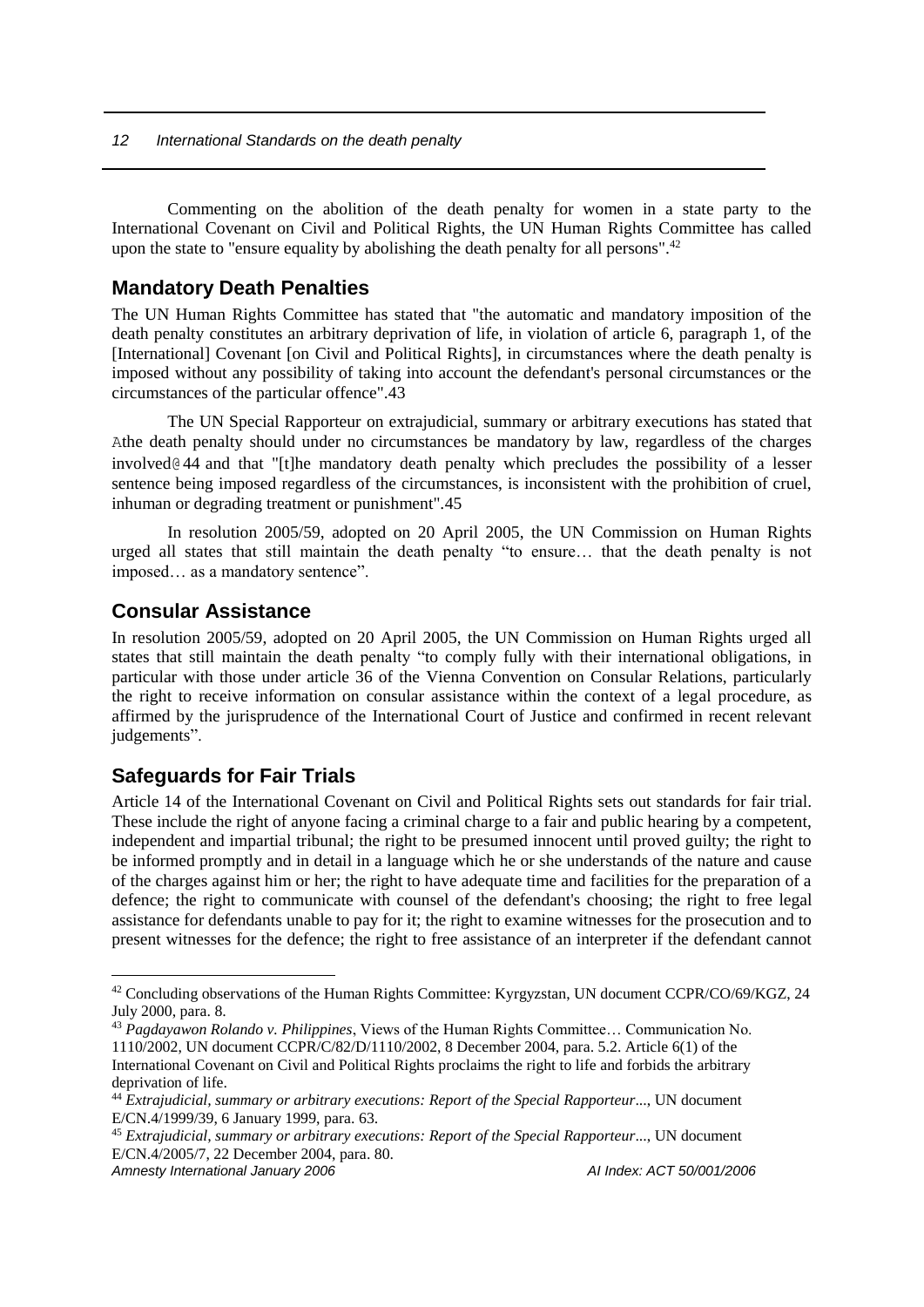1

understand or speak the language used in court; and the right not to be compelled to testify against him or herself or to confess guilt. The American Convention on Human Rights (Article 8), the African Charter on Human and People's Rights (Article 7) and other international instruments also set out standards for fair trial.

Safeguard 5 of the Safeguards Guaranteeing Protection of the Rights of Those Facing the Death Penalty, adopted by the UN Economic and Social Council in 1984, states: "Capital punishment may only be carried out pursuant to a final judgment rendered by a competent court after legal process which gives all possible safeguards to ensure a fair trial, at least equal to those contained in article 14 of the International Covenant on Civil and Political Rights, including the right of anyone suspected of or charged with a crime for which capital punishment may be imposed to adequate legal assistance at all stages of the proceedings."

In resolution 1989/64, adopted on 24 May 1989, the UN Economic and Social Council recommended that UN member states strengthen further the rights of those facing the death penalty by "(a)ffording special protection to persons facing charges for which the death penalty is provided by allowing time and facilities for the preparation of their defence, including the adequate assistance of counsel at every stage of the proceedings, above and beyond the protection afforded in non-capital cases".

In resolution 1996/15, adopted on 23 July 1996, the UN Economic and Social Council encouraged UN member states in which the death penalty has not been abolished to ensure that defendants facing a possible death sentence are given all guarantees to ensure a fair trial, bearing in mind the UN Basic Principles on the Independence of the Judiciary, the UN Basic Principles on the Role of Lawyers, the UN Guidelines on the Role of Prosecutors, the UN Body of Principles for the Protection of All Persons under Any Form of Detention or Imprisonment, and the UN Standard Minimum Rules for the Treatment of Prisoners.

In resolution 1996/15, adopted on 23 July 1996, the UN Economic and Social Council encouraged UN member states in which the death penalty has not been abolished "to ensure that defendants who do not sufficiently understand the language used in court are fully informed, by way of interpretation or translation, of all the charges against them and the content of the relevant evidence deliberated in court".

In resolution 2005/59, adopted on 20 April 2005, the UN Commission on Human Rights urged all states that still maintain the death penalty to impose the death penalty "only pursuant to a final judgement rendered by an independent and impartial competent court, and to ensure the right to a fair trial", and "[t]o ensure that all legal proceedings, including those before special tribunals or jurisdictions, and particularly those related to capital offences, conform to the minimum procedural guarantees contained in article 14 of the International Covenant on Civil and Political Rights".

The UN Human Rights Committee has stated that "the imposition of a sentence of death upon conclusion of a trial in which the provisions of the [International] Covenant [on Civil and Political Rights] have not been respected constitutes a violation of article 6 of the Covenant".<sup>46</sup> The Committee has found violations of the right to life in numerous cases in which death sentences were imposed after trials in which the fair trial standards set out in Article 14 of the International Covenant on Civil and Political Rights were not respected. Features of these cases cited by the Human Rights Committee have included inadequate legal representation,<sup>47</sup> undue delay in bringing a case to trial,<sup>48</sup> trial before a

<sup>46</sup> *Maryam Khalilova v. Tajikistan*, Views of the Human Rights Committee… Communication No. 973/2001, UN document CCPR/C/83/D/973/2001, 13 April 2005, para. 7.6.

*Amnesty International January 2006 AI Index: ACT 50/001/2006* <sup>47</sup> *Barno Saidova v. Tajikistan,* Views of the Human Rights Committee… Communication No. 964/2001, UN document CCPR/C/81/D/964/2001, 20 August 2004, paras. 6.8, 6.9, referring i.a. to the failure to inform the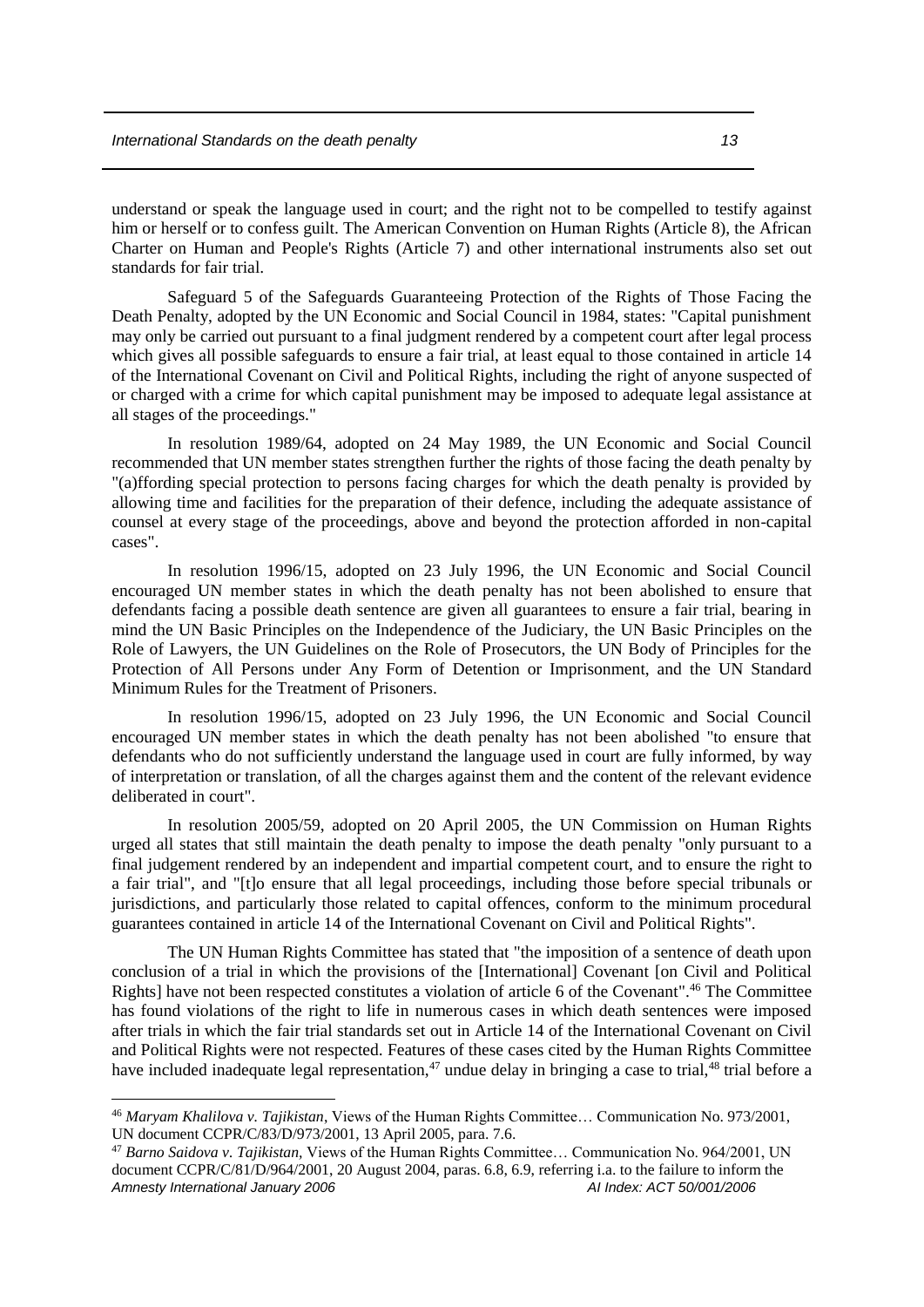military court,<sup>49</sup> allegations of jury tampering,<sup>50</sup> refusal to allow the defendant to call witnesses on his behalf, $51$  and the defendant being compelled to confess guilt.<sup>52</sup>

The UN Human Rights Committee has stated: **"**The assistance of counsel should be ensured, through legal aid as necessary, immediately on arrest and throughout all subsequent proceedings to persons accused of serious crimes, in particular in cases of offences carrying the death penalty**." 53**

The UN Special Rapporteur on extrajudicial, summary or arbitrary executions has stated that Athe execution of the death sentence passed after a trial in which basic fair trial standards, as provided for in article 14 of the International Covenant on Civil and Political Rights, were not respected, constitutes a violation of the right to life@. 54

The UN Special Rapporteur on extrajudicial, summary or arbitrary executions has stated that fair trial safeguards in death penalty cases Amust be implemented in all cases without exemption or discrimination@.<sup>55</sup> The Special Rapporteur has reiterated "that proceedings leading to the imposition of capital punishment must conform to the highest standards of independence, competence, objectivity and impartiality of judges and juries, in accordance with the pertinent international legal instruments. All defendants facing the imposition of capital punishment must benefit from the services of a competent defence counsel at every stage of the proceedings. Defendants must be

CCPR/C/81/D/1167/2003, 7 September 2004, para. 7.3, referring to the lack of adequate time for the defendant to prepare his defence and communicate with counsel; *Karina Arutyunyan v. Uzbekistan,* Views of the Human Rights Committee… Communication No. 917/2000, 13 May 2004, paras. 6.3, 6.4, referring to the defendant's inability to communicate with his counsel in private; *Daphne Smartt v. Guyana,* Views of the Human Rights Committee… Communication No. 867/1999, UN document CCPR/C/81/D/867/1999, 19 August 2004, paras. 6.3, 6.4, referring to the lack of legal representation during pre-trial hearings.

<sup>48</sup> *Oral Hendricks v. Guyana,* Views of the Human Rights Committee… Communication No. 838/1998, UN document CCPR/C/76/D/838/1998, 20 December 2002, paras. 6.3, 7.

<sup>49</sup> *Safarmo Kurbanova v. Tajikistan,* Views of the Human Rights Committee… Communication No. 1096/2002, UN document CCPR/C/79/D/1096/2002, 12 November 2003, paras. 7.6, 7.7. The Committee noted an "absence of any information by the State party to justify a trial before a military court". The defendant had been charged with murder.

<sup>50</sup> *Rookmin Mulai v. Guyana,* Views of the Human Rights Committee… Communication No. 811/1998, UN document CCPR/C/81/D/811/1998, 18 August 2004, paras. 6.1-6.3.

<sup>51</sup> *Saodat Khomidova v. Tajikistan,* Views of the Human Rights Committee… Communication No. 1117/2002, UN document CCPR/C/81/D/1117/2002, 25 August 2004, paras. 6.5, 7.

<sup>52</sup> *Saodat Khomidova v. Tajikistan,* Views of the Human Rights Committee… Communication No. 1117/2002, UN document CCPR/C/81/D/1117/2002, 25 August 2004, paras. 6.5, 7. In court, the defendant's lawyer had asked to have the defendant examined by a doctor to evaluate his injuries sustained as a result of torture to which he had been subjected to make him confess guilt, but "[t]he judge denied his request without providing any reason". The Committee also found a violation of Article 14(2) of the International Covenant on Civil and Political Rights in a death penalty case where the presumption of innocence was not respected (*Irina Arutyuniantz v. Uzbekistan,* Views of the Human Rights Committee… Communication No. 971/2001, UN document CCPR/C/83/D/971/2001, 13 April 2005, para. 6.6).

*Amnesty International January 2006 AI Index: ACT 50/001/2006*

defendant upon arrest of his right to be represented by a lawyer, the fact that he was not represented by counsel of his choice and the fact that his lawyer was frequently absent during the trial; *Ramil Rayos v. Philippines*, Views of the Human Rights Committee… Communication No. 1167/2003, UN document

<sup>53</sup> Concluding observations of the Human Rights Committee: Trinidad and Tobago, UN document CCPR/CO/70/TTO, 3 November 2000, para. 7.

<sup>54</sup> *Extrajudicial, summary or arbitrary executions: Report of the Special Rapporteur...,* UN document E/CN.4/2001/9, 11 January 2001, para.86.

<sup>55</sup> *Extrajudicial, summary or arbitrary executions: Report of the Special Rapporteur...,* UN document E/CN.4/2001/9, 11 January 2001, para.86.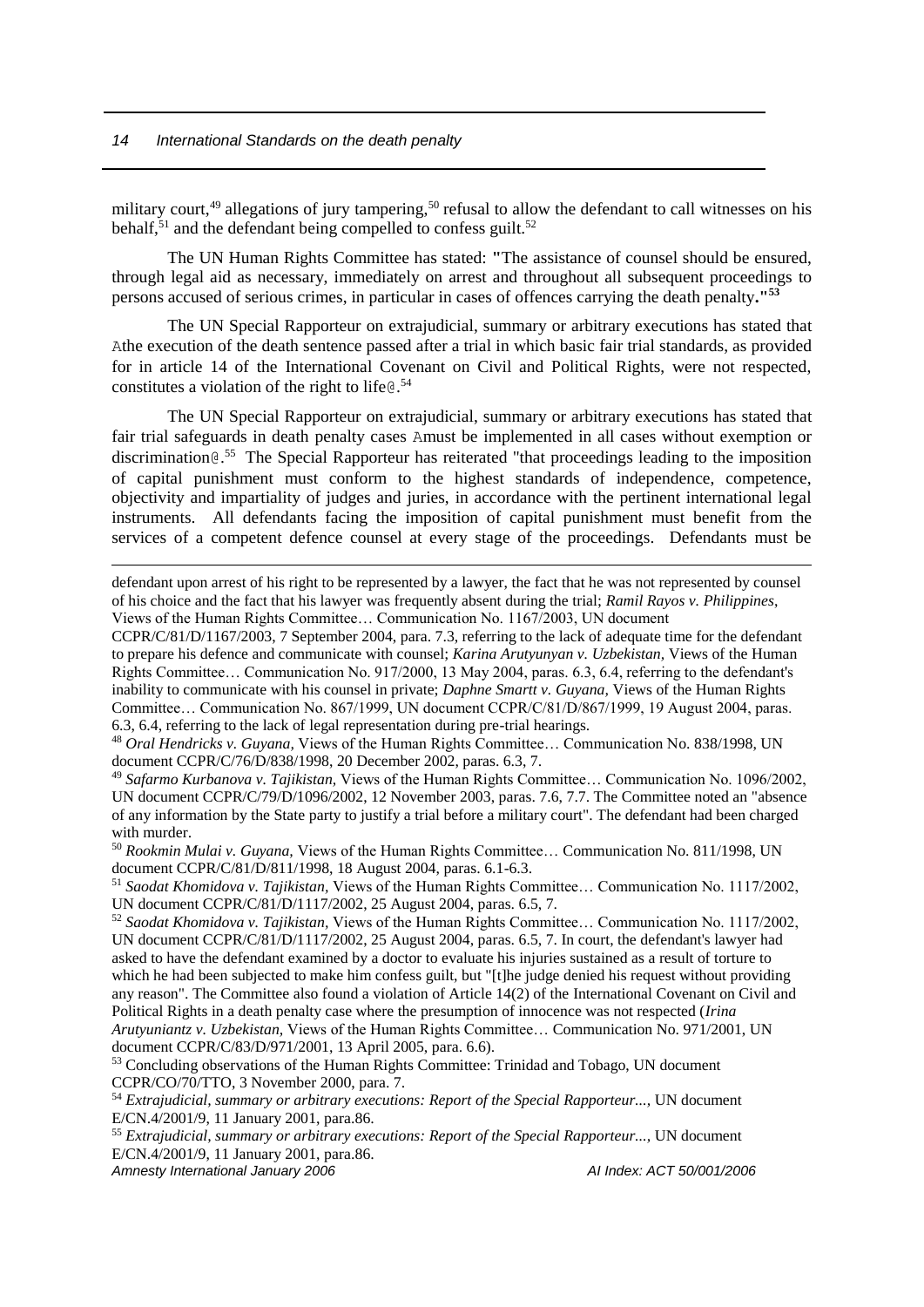presumed innocent until their guilt has been proved beyond a reasonable doubt, in strict application of the highest standards for the gathering and assessment of evidence. In addition, all mitigating factors must be taken into account."**<sup>56</sup>**

The UN Special Rapporteur on extrajudicial, summary or arbitrary executions has stated: "Because it is impossible to ensure that wrongful executions do not occur, countries applying the death penalty should undertake regular, independent, periodic reviews of the extent to which international standards have been complied with and to consider any evidence of wrongful execution." 57

## <span id="page-14-0"></span>**Right to Appeal to a Higher Court**

Article 14(5) of the International Covenant on Civil and Political Rights states: "Everyone convicted of a crime shall have the right to his conviction and sentence being reviewed by a higher tribunal according to law."**<sup>58</sup>**

Safeguard 6 of the Safeguards Guaranteeing Protection of the Rights of Those Facing the Death Penalty, adopted by the UN Economic and Social Council in 1984, states: "Anyone sentenced to death shall have the right to appeal to a court of higher jurisdiction, and steps should be taken to ensure that such appeals shall become mandatory."

In resolution 2005/59, adopted on 20 April 2005, the UN Commission on Human Rights urged all states that still maintain the death penalty "[t]o ensure that all legal proceedings, including those before special tribunals or jurisdictions, and particularly those related to capital offences, conform to the minimum procedural guarantees contained in article 14 of the International Covenant on Civil and Political Rights".

The UN Human Rights Committee has stated that the imposition of death sentences without the possibility of appeal is incompatible with the International Covenant on Civil and Political Rights.<sup>59</sup> The Committee has found violations of the right to life in death penalty cases in which a convicted prisoner did not have the right to appeal to a higher court.<sup>60</sup>

The UN Special Rapporteur on extrajudicial, summary or arbitrary executions has stated with reference to capital cases that "proceedings must guarantee the right of review of both actual and legal aspects of the case by a higher tribunal, composed of judges other than those who dealt with the case at the first instance."**<sup>61</sup>**

<u>.</u>

<sup>56</sup> *Extrajudicial, summary or arbitrary executions: Report by the Special Rapporteur..*, UN document E/CN.4/1997/60, 24 December 1996, para.81.

<sup>57</sup> *Extrajudicial, summary or arbitrary executions: Report of the Special Rapporteur*..., UN document E/CN.4/2005/7, 22 December 2004, para. 88.

<sup>58</sup> See also American Convention on Human Rights, Article 8(2)(h); Protocol No. 7 to the European Convention on Human Rights, Article 2.

<sup>59</sup> Concluding observations of the Human Rights Committee: Uganda, UN document CCPR/CO/80/UGA, 4 May 2004, para. 13.

<sup>60</sup> *Maryam Khalilova v. Tajikistan*, Views of the Human Rights Committee… Communication No. 973/2001, UN document CCPR/C/83/D/978/2001, 13 April 2005, para. 7.5, 7.6

*Amnesty International January 2006 AI Index: ACT 50/001/2006* <sup>61</sup> *Extrajudicial, summary or arbitrary executions: Report by the Special Rapporteur..*, UN document E/CN.4/1997/60, 24 December 1996, para.82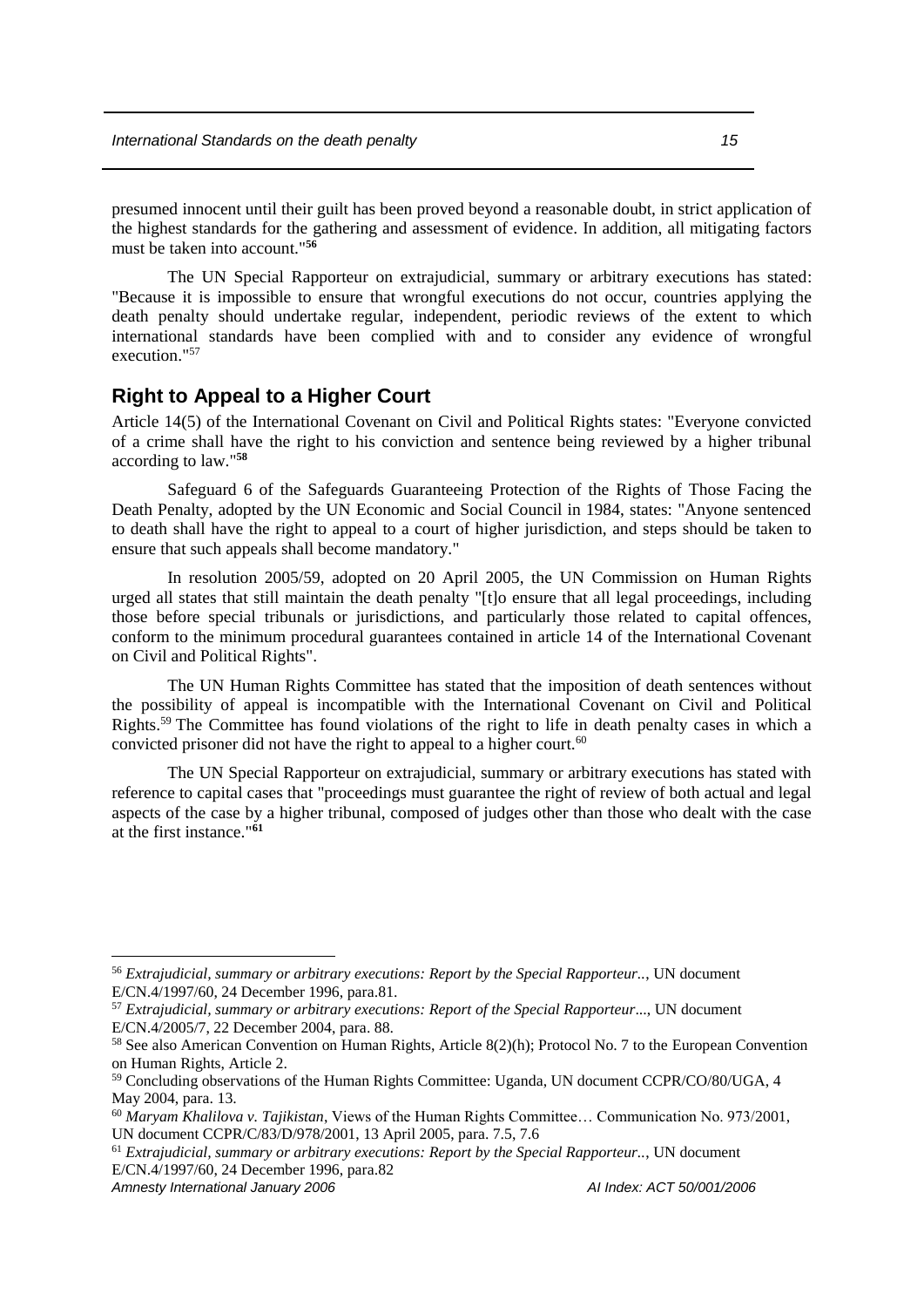### <span id="page-15-0"></span>**Right to Seek Clemency**

Article 6(4) of the International Covenant on Civil and Political Rights states: "Anyone sentenced to death shall have the right to seek pardon or commutation of the sentence. Amnesty, pardon or commutation of the sentence of death may be granted in all cases."**<sup>62</sup>**

Safeguard 7 of the Safeguards Guaranteeing Protection of the Rights of Those Facing the Death Penalty, adopted by the UN Economic and Social Council in 1984, states: "Anyone sentenced to death shall have the right to seek pardon, or commutation of sentence; pardon or commutation of sentence may be granted in all cases of capital punishment."

In resolution 1989/64, adopted on 24 May 1989, the UN Economic and Social Council recommended that UN member states provide for "mandatory appeals or review with provisions for clemency or pardon in all cases of capital offence".

In resolution 2005/59, adopted on 20 April 2005, the UN Commission on Human Rights urged all states that still maintain the death penalty "to ensure… the right to seek pardon or commutation of sentence".

The UN Human Rights Committee has stated that the imposition of death sentences without the possibility to seek pardon or commutation of the sentence is incompatible with the International Covenant on Civil and Political Rights.<sup>63</sup> The Committee has also stated with reference to one country that "It the preponderant role of the victim's family in whether or not the [death] penalty is carried out on the basis of financial compensation" is "contrary to articles 6, 14 and 26 of the Covenant".<sup>64</sup>

The UN Special Rapporteur on extrajudicial, summary or arbitrary executions has stated that "There can be no exception to the defendant=s right to seek pardon, clemency or commutation of the sentence@<sup>65</sup> and that "Appeals for clemency should provide effective opportunities to safeguard lives". **66**

## <span id="page-15-1"></span>**Treatment of Prisoners Under Sentence of Death**

The UN Human Rights Committee has expressed concern about poor living conditions of death row inmates, including undue restrictions on visits and correspondence,<sup>67</sup> small cell size and lack of proper food and exercise, <sup>68</sup> extreme temperatures, lack of ventilation, cells infested with insects, and inadequate time spent outside cells, $\overline{69}$  and has called on states to improve these conditions in line with the requirements of the provisions of the International Covenant on Civil and Political Rights,

<u>.</u>

 $62$  See also American Convention on Human Rights, Article 4(6).

<sup>63</sup> Concluding observations of the Human Rights Committee: Uganda, UN document CCPR/CO/80/UGA, 4 May 2004, para. 13.

<sup>&</sup>lt;sup>64</sup> Concluding observations of the Human Rights Committee: Yemen, UN document CCPR/CO/75/YEM, 26 July 2002, para. 15.

<sup>65</sup> *Extrajudicial, summary or arbitrary executions: Report of the Special Rapporteur...*, UN document E/CN.4/2001/9, 11 January 2001, para.88

<sup>66</sup> *Extrajudicial, summary or arbitrary executions: Report of the Special Rapporteur...*, UN document E/CN.4/1998/68, 23 December 1997, para.118.

 $67$  Concluding observations of the Human Rights Committee: Japan, UN document CCPR/CO/79/Add.102, 19 November 1998, para. 21.

<sup>&</sup>lt;sup>68</sup> Concluding observations of the Human Rights Committee: Uzbekistan, UN document CCPR/CO/71/UZB, 26 April 2001, para. 10.

<sup>69</sup> *Safarmo Kurbanova v. Tajikistan*, Views of the Human Rights Committee… Communication No. 1096/2002, UN document CCPR/C/79/D/1096/2002, 12 November 2003, para. 7.8.

*Amnesty International January 2006 AI Index: ACT 50/001/2006*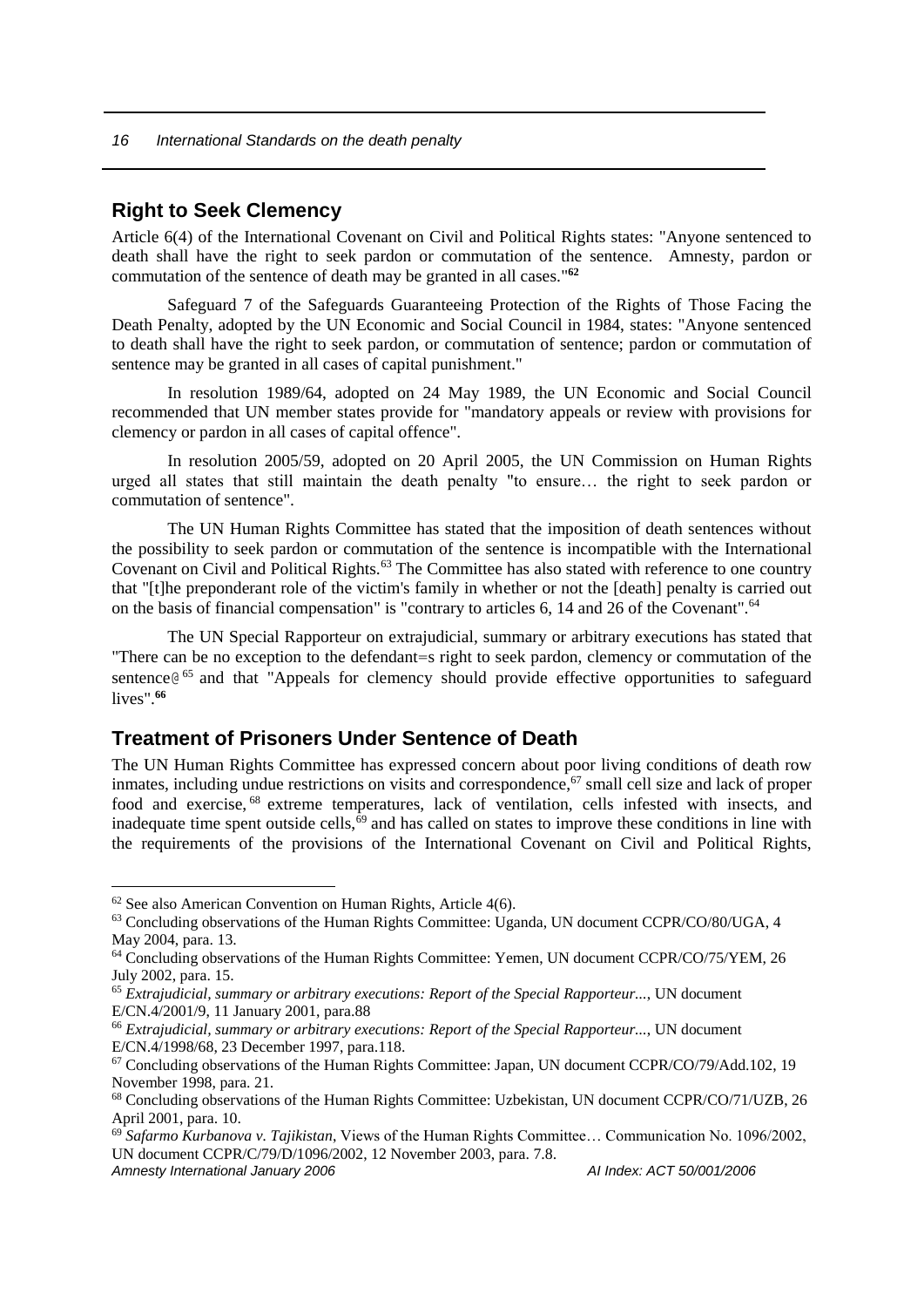including its Article 7 (prohibition of torture and cruel, inhuman or degrading treatment) and 10(1) (respect for the human dignity of persons deprived of their liberty).

In resolution 1996/15, adopted on 23 July 1996, the UN Economic and Social Council urged UN member states in which the death penalty may be carried out "to effectively apply the [UN] Standard Minimum Rules for the Treatment of Prisoners, in order to keep to a minimum the suffering of prisoners under sentence of death and to avoid any exacerbation of such suffering".

### <span id="page-16-0"></span>**Adequate Time Between Sentence and Execution**

In resolution 1989/64, adopted on 24 May 1989, the UN Economic and Social Council called on UN member states in which the death penalty may be carried out "to allow adequate time for the preparation of appeals to a court of higher jurisdiction and for the completion of appeal proceedings, as well as petitions for clemency".

The UN Special Rapporteur on extrajudicial, summary or arbitrary executions has recommended "that States establish in their internal legislation a period of at least six months before a death sentence imposed by a court of first instance can be carried out, so as to allow adequate time for the preparation of appeals to a court of higher jurisdiction and petitions for clemency."**<sup>70</sup>** The Special Rapporteur has stated that "Such a measure would prevent hasty executions while affording defendants the opportunity to exercise all their rights."**<sup>71</sup>**

## <span id="page-16-1"></span>**Execution not to be carried out while Appeal or Petition for Clemency is Pending**

Safeguard 8 of the Safeguards Guaranteeing Protection of the Rights of Those Facing the Death Penalty, adopted by the UN Economic and Social Council in 1984, states: "Capital punishment shall not be carried out pending any appeal or other recourse procedure or other proceeding relating to pardon or commutation of the sentence."**<sup>72</sup>**

In resolution 2005/59, adopted on 20 April 2005, the UN Commission on Human Rights urged all states that still maintain the death penalty "not to execute any person as long as any related legal procedure, at the international or at the national level, is pending".

The UN Human Rights Committee has stated that the carrying out of the execution of a prisoner when the execution of the sentence was still under challenge in the courts of a state party to the International Covenant on Civil and Political Rights constituted a violation of Article 6(1) and 6(2) of that Covenant. 73

Where prisoners were executed while their cases were under consideration by the UN Human Rights Committee and after that Committee had requested interim measures of protection so that their executions would be stayed pending consideration of their cases, the Human Rights Committee has

<sup>70</sup> *Extrajudicial, summary or arbitrary executions: Report by the Special Rapporteur..*, UN document E/CN.4/1996/4, 25 January 1996, para.556. See also Third Geneva Convention of 1949, Article 101; Fourth Geneva Convention of 1949, Article 75.

<sup>71</sup> *Extrajudicial, summary or arbitrary executions: Report of the Special Rapporteur...*, UN document E/CN.4/1998/68, 23 December 1997, para.118.

 $72$  This provision should be understood to apply not only to appeals to national courts, but to review by international bodies such as the UN Human Rights Committee, the Inter-American Commission on Human Rights, the Inter-American Court of Human Rights, the European Commission of Human Rights and the European Court of Human Rights. See also American Convention on Human Rights, Article 4(6).

<sup>73</sup> *Ashby v. Trinidad and Tobago*, Views of the Human Rights Committee… Communication No. 580/1994, UN document CCPR/C/74/D/580/1994, para. 10.8.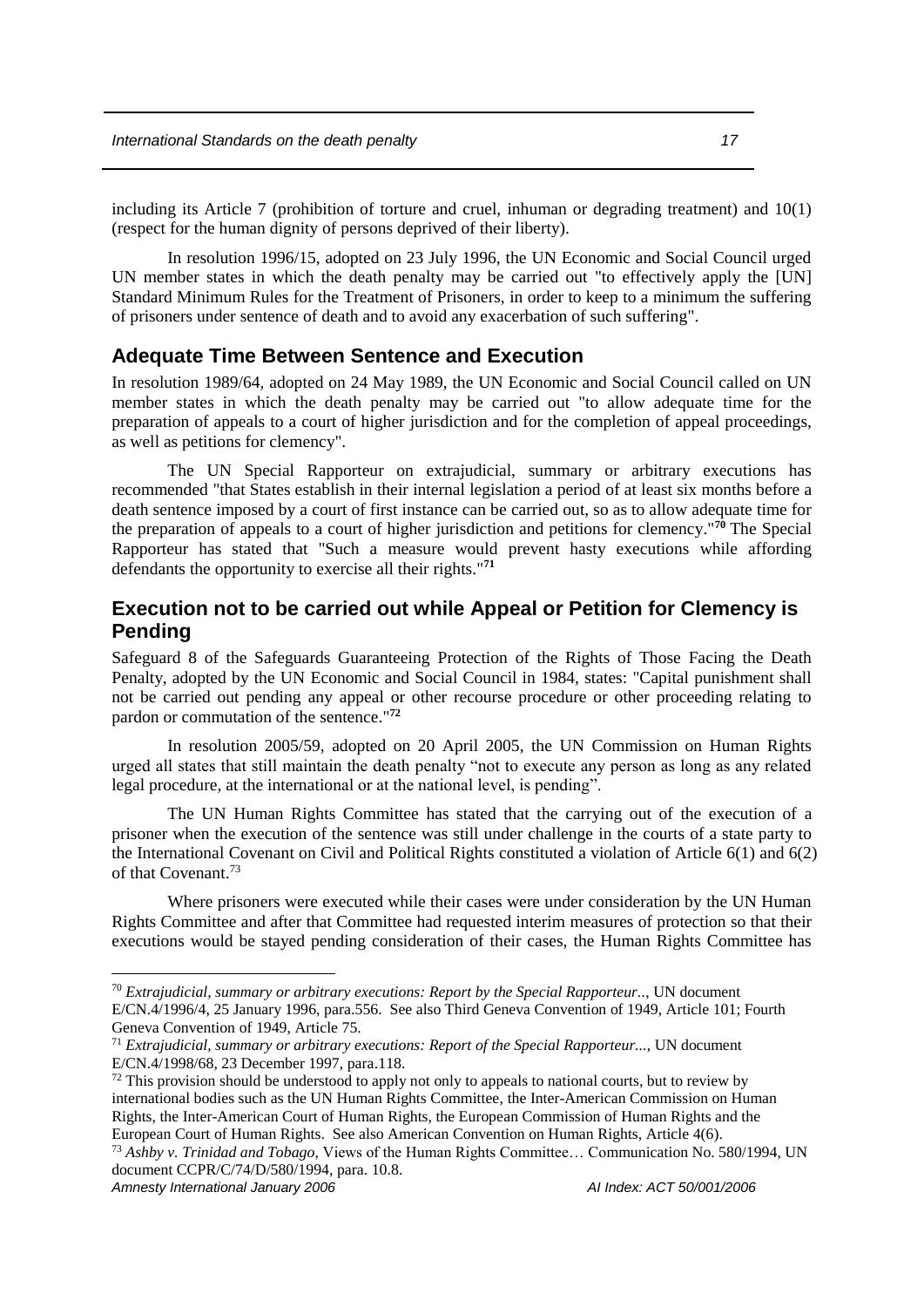stated that "[d]isregard of the Committee's requests for interim measures constitutes a grave breach of the State party's obligations under the [International] Covenant [on Civil and Political Rights] and the [first] Optional Protocol [to that Covenant]".<sup>74</sup>

## <span id="page-17-0"></span>**Officials Responsible for Execution to be Informed of Status of Case**

In resolution 1996/15, adopted on 23 July 1996, the UN Economic and Social Council called on UN member states in which the death penalty may be carried out "to ensure that officials involved in decisions to carry out an execution are fully informed of the status of appeals and petitions for clemency of the prisoner in question".

The UN Special Rapporteur on extrajudicial, summary or arbitrary executions has stated that "officials who are responsible for carrying out an execution should be fully informed of the state of appeals and petitions for clemency of the prisoner in question, and they should be instructed not to carry out an execution while any appeal or other recourse procedure or other proceeding relating to pardon or commutation of the sentence is still pending". **75**

## <span id="page-17-1"></span>**Informing Families and Lawyers of Executions**

The UN Human Rights Committee has stated that "the failure to notify the family and lawyers of the prisoners on death row of their execution" in a state party to the International Covenant on Civil and Political Rights is "incompatible with the Covenant".<sup>76</sup>

## <span id="page-17-2"></span>**Method of Execution**

The UN Human Rights Committee has called for the abolition in law of the penalty of death by stoning.<sup>77</sup>

In resolution 2005/59, adopted on 20 April 2005, the UN Commission on Human Rights urged all states that still maintain the death penalty "to ensure that any application of particularly cruel or inhuman means of execution, such as stoning, be stopped immediately".

## <span id="page-17-3"></span>**Public Execution**

1

The UN Human Rights Committee has stated: "Public executions are... incompatible with human dignity."<sup>78</sup> The Committee has called on states to refrain from public executions.<sup>79</sup>

<sup>74</sup> Concluding observations of the Human Rights Committee: Uzbekistan, UN document CCPR/CO/83/UZB, 26 April 2005, para. 6; Concluding observations of the Human Rights Committee: Tajikistan, UN document CCPR/CO/84/TJK, 18 July 2005, para. 8. See also *Ashby v. Trinidad and Tobago*, Views of the Human Rights

Committee… Communication No. 580/1994, UN document CCPR/C/74/D/580/1994, para. 10.10. <sup>75</sup> *Extrajudicial, summary or arbitrary executions: Report by the Special Rapporteur..*, UN document E/CN.4/1996/4, 25 January 1996, para.556.

<sup>76</sup> Concluding observations of the Human Rights Committee: Japan, UN document CCPR/CO/79/Add.102, 19 November 1998, para. 21.

<sup>77</sup> Concluding observations of the Human Rights Committee: Yemen, UN document CCPR/CO/84/YEM, 9 August 2005, para. 15.

<sup>78</sup> Concluding observations of the Human Rights Committee: Nigeria, UN document CCPR/C/79/Add.65, 24 July 1996, para.16.

*Amnesty International January 2006 AI Index: ACT 50/001/2006* <sup>79</sup> Concluding observations of the Human Rights Committee: Democratic People's Republic of Korea, UN document CCPR/CO/72/PRK, 27 August 2001, para. 13.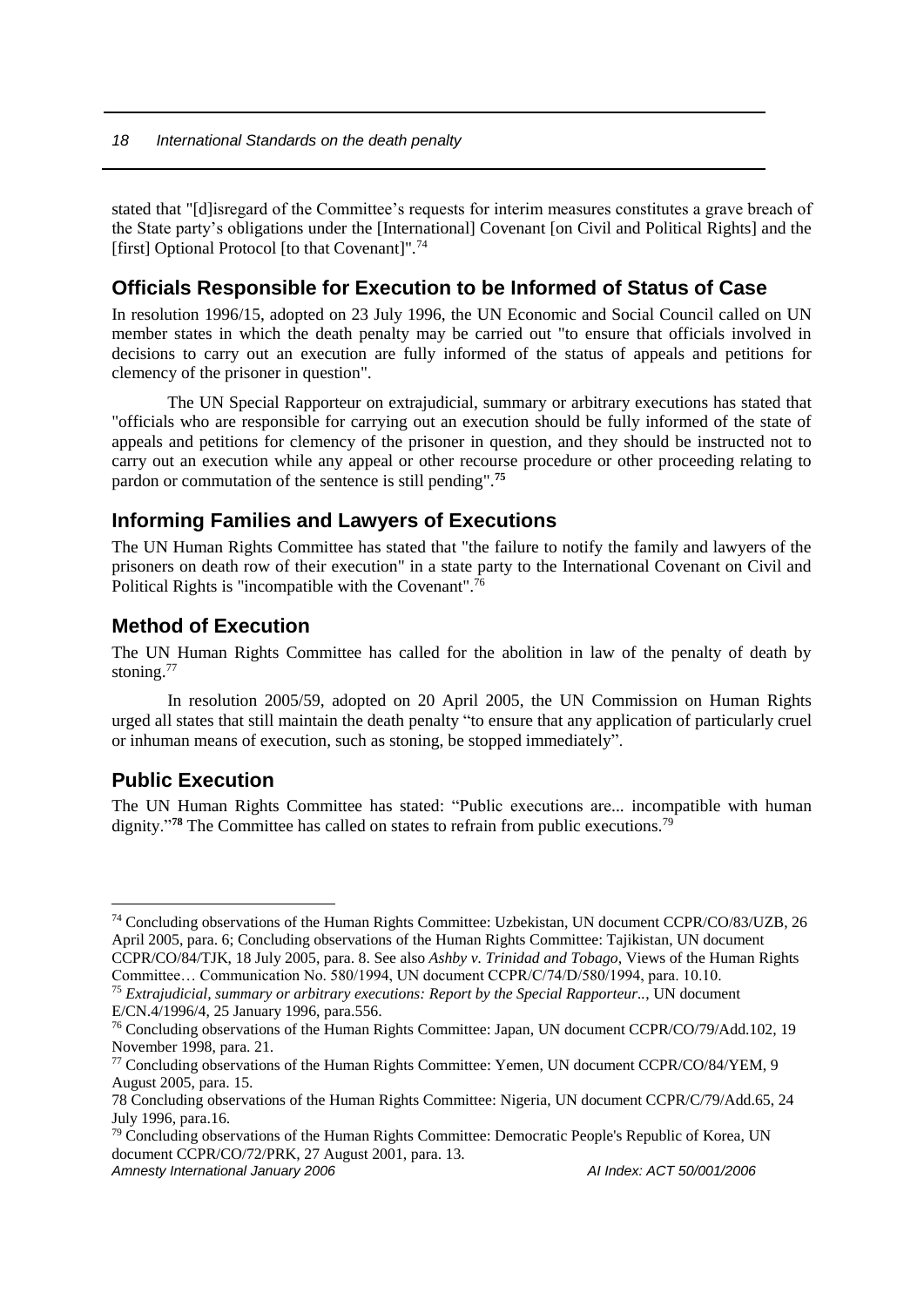In resolution 2005/59, adopted on 20 April 2005, the UN Commission on Human Rights urged all states that still maintain the death penalty "to ensure that, where capital punishment occurs, it… shall not be carried out in public or in any other degrading manner".

## <span id="page-18-0"></span>**Extradition**

In resolution 2005/59, adopted on 20 April 2005, the UN Commission on Human Rights requested "States that have received a request for extradition on a capital charge to reserve explicitly the right to refuse extradition in the absence of effective assurances from relevant authorities of the requesting State that the death penalty will not be carried out" and called upon "States to provide such effective assurances if requested to do so, and to respect them".

## <span id="page-18-1"></span>**Transparency**

In resolution 1989/64, adopted on 24 May 1989, the UN Economic and Social Council urged UN member states "to publish, for each category of offence for which the death penalty is authorized, and if possible on an annual basis, information about the use of the death penalty, including the number of persons sentenced to death, the number of executions actually carried out, the number of persons under sentence of death, the number of death sentences reversed or commuted on appeal and the number of instances in which clemency has been granted, and to include information on the extent to which the safeguards referred to above are incorporated in national law".

The UN Human Rights Committee has called on states parties to the International Covenant on Civil and Political Rights to provide information on the use of the death penalty including the number of death sentences imposed over the past 10 years, the types of offence for which the death penalty has been imposed, the grounds for the sentences imposed, the number of executions carried out, the manner of execution and the identity of the prisoners executed.<sup>80</sup>

In resolution 2005/59, adopted on 20 April 2005, the UN Commission on Human Rights called upon all states that still maintain the death penalty "to make available to the public information with regard to the imposition of the death penalty and to any scheduled execution".

The UN Special Rapporteur on extrajudicial, summary or arbitrary executions has stated: "Transparency is essential wherever the death penalty is applied. Secrecy as to those executed violates human rights standards. Full and accurate reporting of all executions should be published, and a consolidated version prepared on at least an annual basis."<sup>81</sup>

<sup>80</sup> Concluding observations of the Human Rights Committee: Libyan Arab Jamahiriya, UN document CCPR/C/79/Add.101, 6 November 1998, para. 8; Concluding observations of the Human Rights Committee: Syrian Arab Republic, UN document CCPR/CO/71/SYR, 24 April 2001, para. 8.

*Amnesty International January 2006 AI Index: ACT 50/001/2006* <sup>81</sup> *Extrajudicial, summary or arbitrary executions: Report of the Special Rapporteur*..., UN document E/CN.4/2005/7, 22 December 2004, para. 87.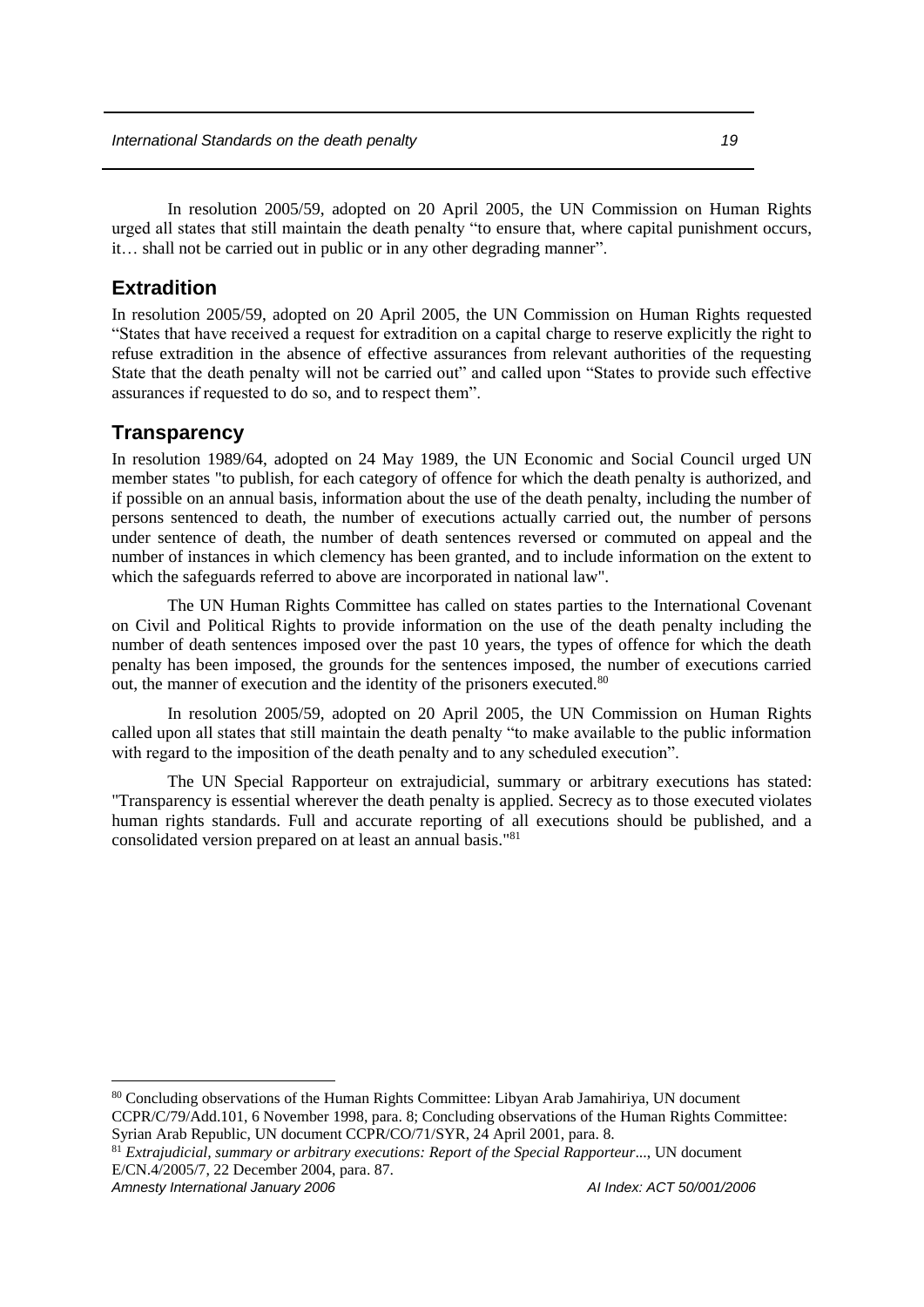# <span id="page-19-0"></span>**Appendix 1. Restrictions and safeguards on the death penalty**

| <b>Restriction or</b><br>safeguard                                           | <b>ICCPR</b> | ECOS.<br>Safeg.           | <b>ACHR</b>               | <b>IHL</b>               | ECOS.<br>1989/64          | <b>HRC</b>  | <b>CHR</b><br>2005/59 |
|------------------------------------------------------------------------------|--------------|---------------------------|---------------------------|--------------------------|---------------------------|-------------|-----------------------|
| No extension of<br>scope                                                     |              |                           | X                         |                          |                           | X           | X                     |
| No reintroduction                                                            |              |                           | $\mathbf X$               |                          |                           |             |                       |
| No retroactive use                                                           | $\mathbf X$  | X                         | $\mathbf X$               | <b>GC IV</b>             |                           |             |                       |
| Restriction to the<br>most serious crimes                                    | X            | $\mathbf X$               | $\mathbf X$               | <b>GC IV</b>             |                           | $\mathbf X$ | X                     |
| No use against<br>people under 18<br>years old at the time<br>of the offence | X            | X                         | X                         | <b>GC IV</b><br>AP I, II |                           | X           | X                     |
| No use against<br>elderly people                                             |              |                           | X                         |                          | X                         |             |                       |
| No execution of<br>pregnant women                                            | X            | $\boldsymbol{\mathrm{X}}$ | $\boldsymbol{\mathrm{X}}$ | AP I, II                 |                           | X           | X                     |
| No execution of the<br>insane                                                |              | $\mathbf X$               |                           |                          |                           |             | X                     |
| No use against<br>mentally retarded                                          |              |                           |                           |                          | X                         |             | X                     |
| No mandatory death<br>penalties                                              |              |                           |                           |                          |                           | X           | X                     |
| Right to a fair trial                                                        | X            | $\mathbf X$               | $\mathbf X$               | GC,<br>Art. 3            | $\boldsymbol{\mathrm{X}}$ | X           | X                     |
| Right of judicial<br>appeal or review                                        | X            | X                         | $\boldsymbol{\mathrm{X}}$ | GC,<br>Art. 3            | X                         | X           | X                     |
| Right to petition for<br>clemency                                            | X            | $\mathbf X$               | $\mathbf X$               | GC IV                    | X                         | X           | X                     |
| Delay between death<br>sentence and<br>execution                             |              |                           |                           | GC III,<br>IV            |                           |             |                       |

*Amnesty International January 2006 AI Index: ACT 50/001/2006*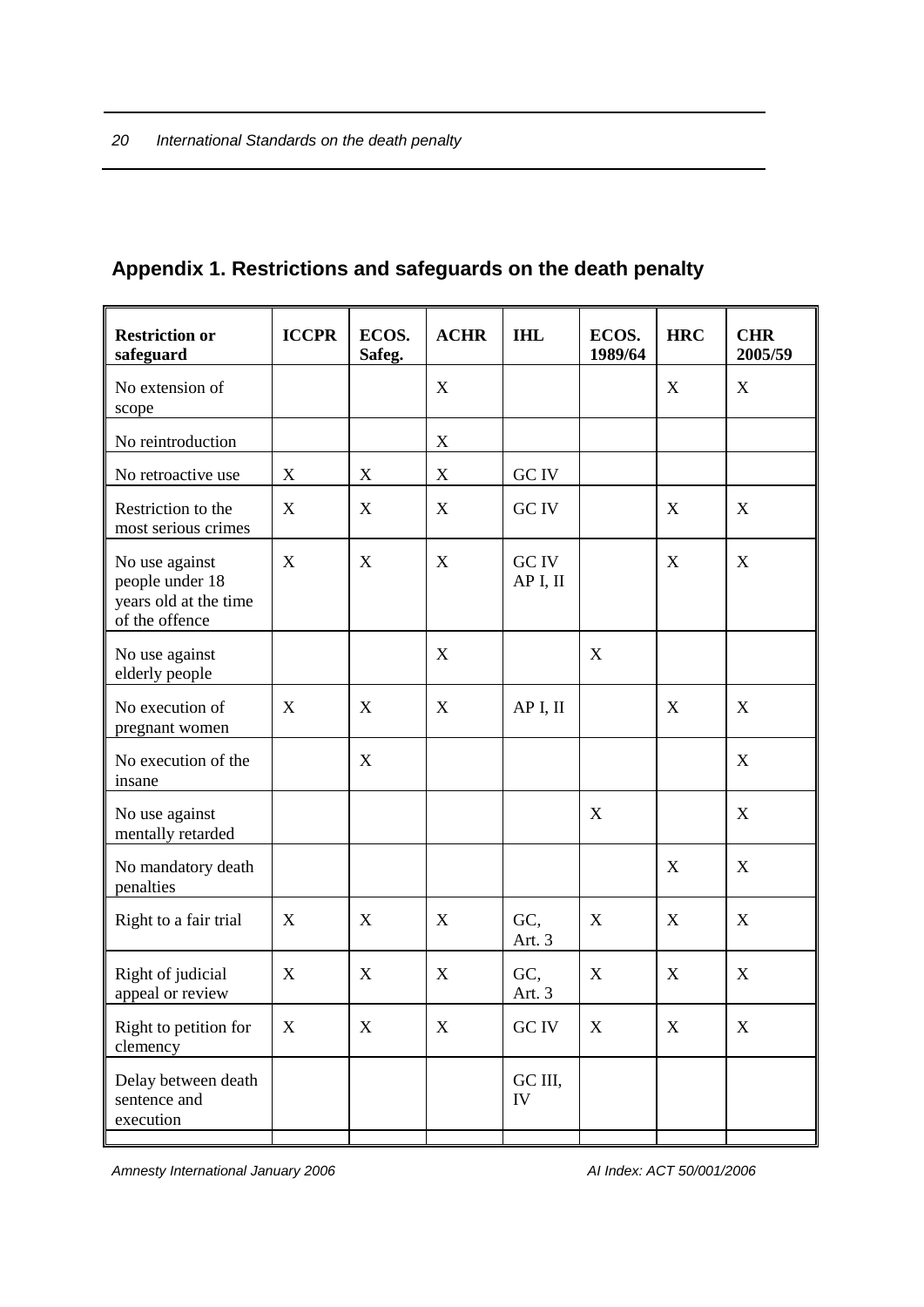| <b>Restriction or</b><br>safeguard | <b>ICCPR</b> | ECOS.<br>Safeg. | <b>ACHR</b> | <b>IHL</b> | ECOS.<br>1989/64 | <b>HRC</b> | <b>CHR</b><br>2005/59 |
|------------------------------------|--------------|-----------------|-------------|------------|------------------|------------|-----------------------|
| No execution                       |              | v               | X           |            |                  |            | △                     |
| pending appeal or                  |              |                 |             |            |                  |            |                       |
| clemency procedure                 |              |                 |             |            |                  |            |                       |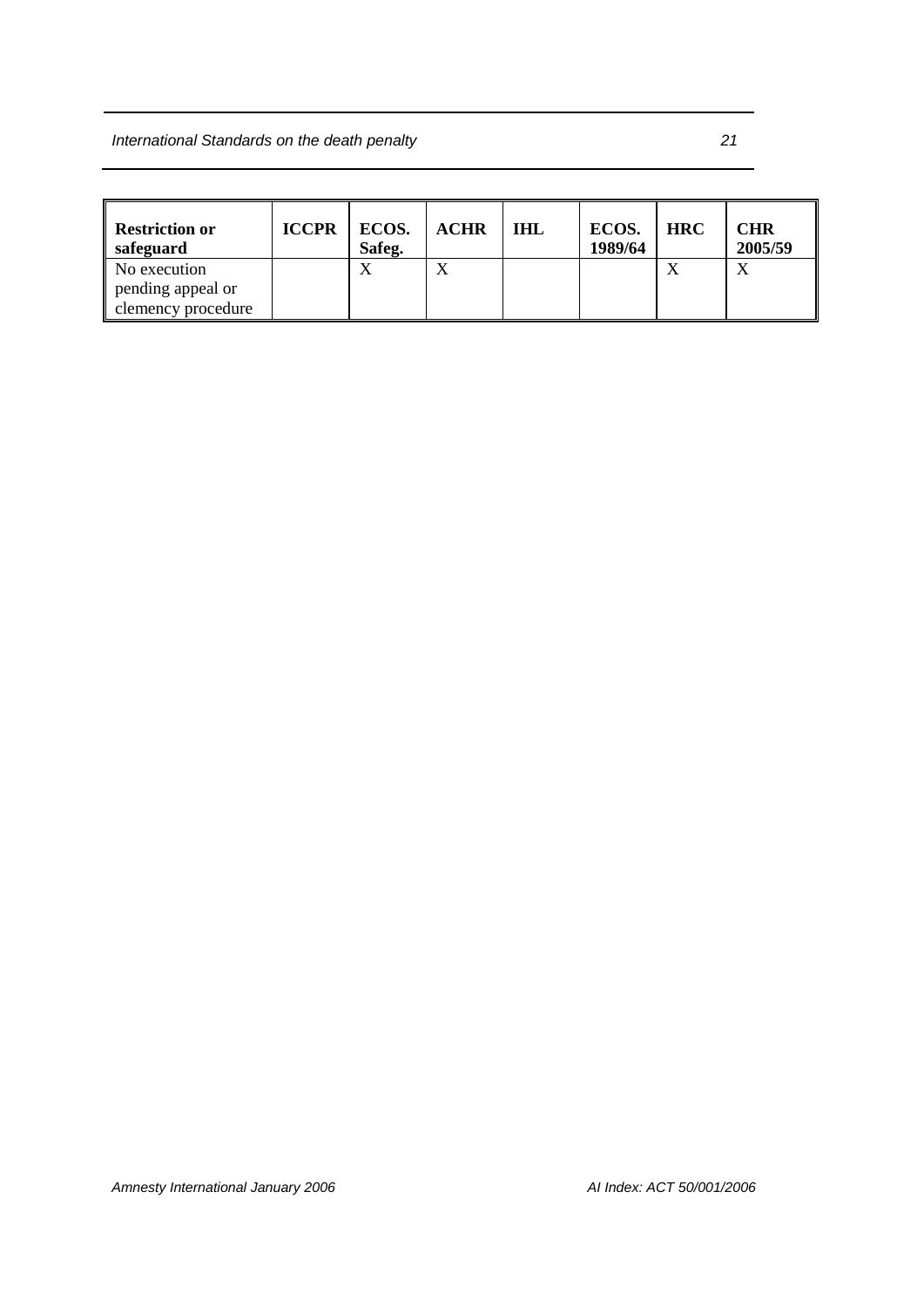#### **Abbreviations**

**ICCPR** = International Covenant on Civil and Political Rights

**ECOS. Safeg.** = Safeguards Guaranteeing Protection of the Rights of Those Facing the Death Penalty, adopted by the UN Economic and Social Council resolution in 1984

**ACHR** = American Convention on Human Rights

**IHL** = international humanitarian law

#### **GC III, GC IV** = Geneva Conventions III and IV of 1949

**GC Art. 3** = Geneva Conventions of 1949, common Article 3

**AP I, AP II** = Additional Protocols I and II of 1977 to the Geneva Conventions of 1949

**ECOS. 1989/64** = UN Economic and Social Council resolution 1989/64 of 24 May 1989

**CHR 2005/59** = UN Commission on Human Rights resolution 2005/59 of 20 April 2005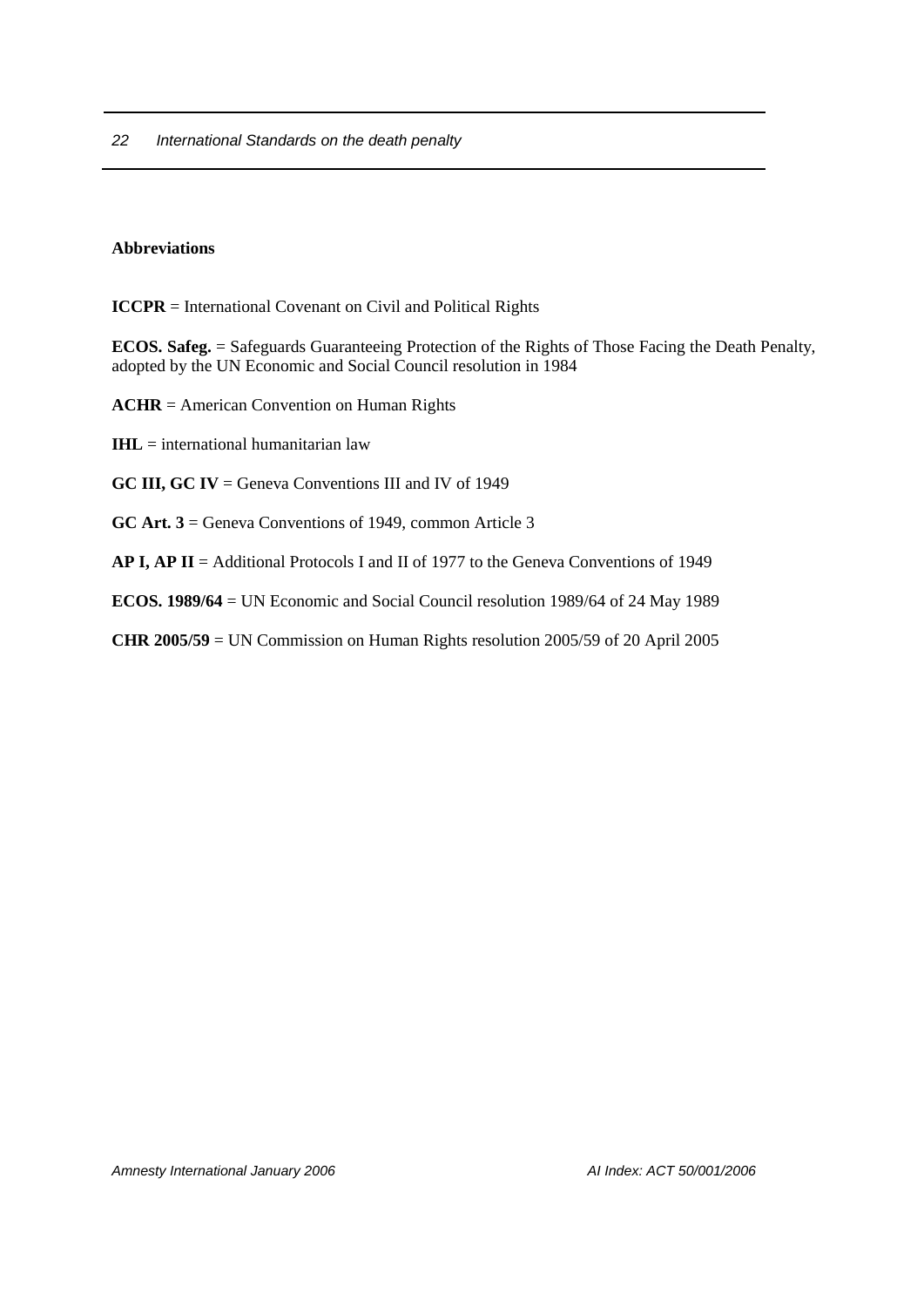## <span id="page-22-0"></span>**Appendix 2. Chart of international instruments**

The following chart indicates whether the instruments cited in this document are treaties, binding on states parties, and whether they are worldwide or regional in scope.

| <b>Instrument</b>                                                                                | <b>Binding</b><br>treaty | Worldwide | <b>Regional</b> |
|--------------------------------------------------------------------------------------------------|--------------------------|-----------|-----------------|
| <b>Universal Declaration of Human Rights</b>                                                     |                          | X         |                 |
| International Covenant on Civil and Political<br>Rights (ICCPR)                                  | X                        | X         |                 |
| Second Optional Protocol to ICCPR                                                                | X                        | X         |                 |
| Convention on the Rights of the Child                                                            | X                        | X         |                 |
| African Charter on Human and Peoples = Rights                                                    | X                        |           | X               |
| African Charter on the Rights and Welfare of<br>the Child                                        | $\mathbf{x}$             |           | X               |
| American Convention on Human Rights<br>(ACHR)                                                    | X                        |           | X               |
| Protocol to ACHR to Abolish the Death Penalty                                                    | X                        |           | X               |
| Protocols 6 and 13 to European Convention on<br>Human Rights                                     | X                        |           | X               |
| Geneva Conventions of 1949 and Additional<br>Protocols of 1977 (see below)                       | X                        | X         |                 |
| 1984 ECOSOC Safeguards                                                                           |                          | X         |                 |
| UN resolutions, including resolutions adopted<br>by ECOSOC and the Commission on Human<br>Rights |                          | X         |                 |
| Resolutions adopted by the Parliamentary<br>Assembly of Council of Europe                        |                          |           | X               |

The safeguards set forth in the **Geneva Conventions of 1949** apply to people defined in these instruments as protected persons. Protected persons under the Third Geneva Convention are prisoners of war; those under the Fourth Geneva Convention are civilians. The safeguards in Article 3 common to the four Geneva Conventions (Acommon Article 3") apply in noninternational armed conflicts, while the safeguards provided in other articles of the Conventions apply in international armed conflicts. The safeguards in **Additional Protocol I of 1977** apply to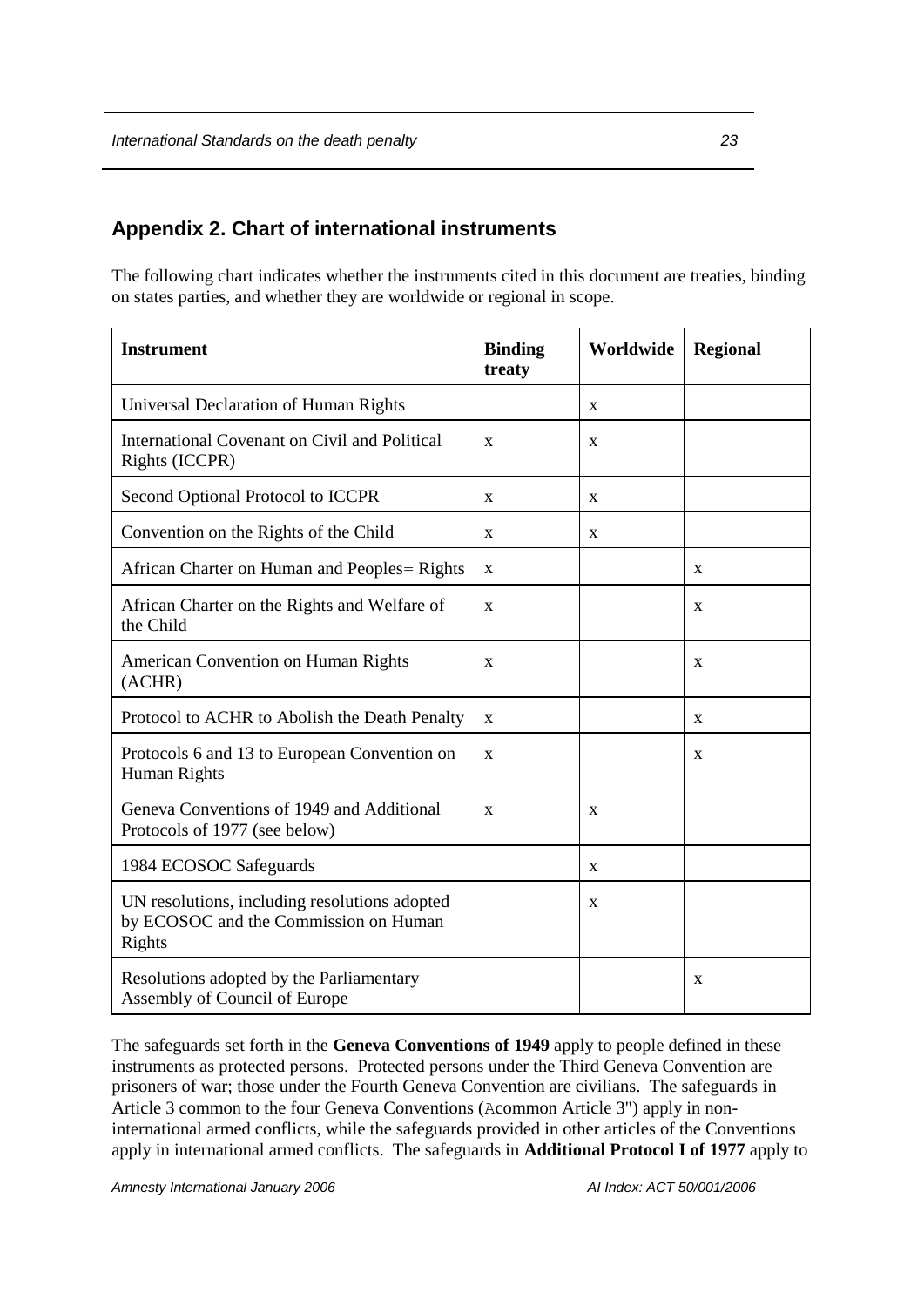persons in the power of a party to an international armed conflict. The safeguards in **Additional**  Protocol II apply to persons affected by non-international armed conflicts.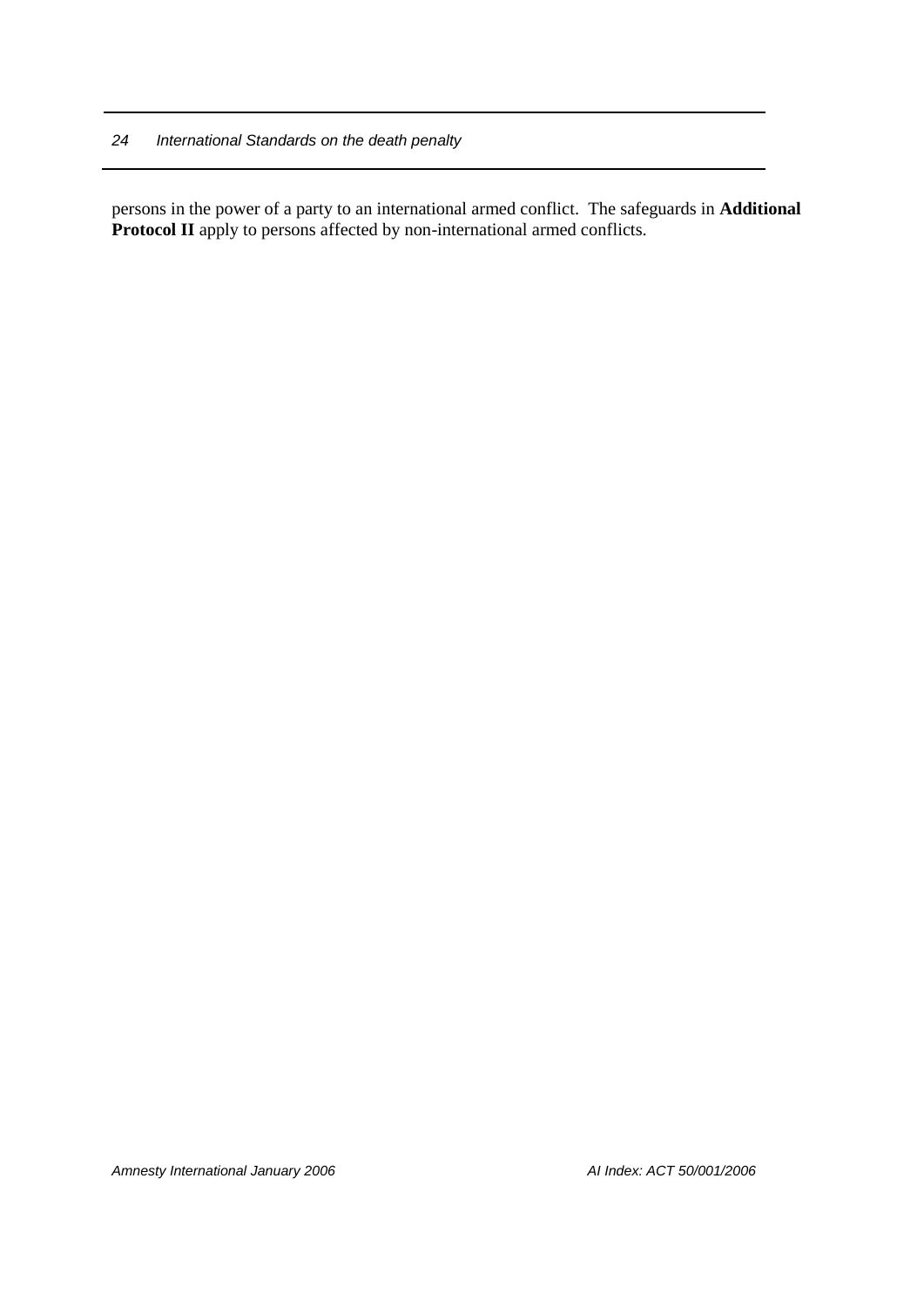## <span id="page-24-0"></span>**Appendix 3: Extracts from international instruments**

## <span id="page-24-1"></span>**Universal Declaration of Human Rights (extracts)**

*Article 3*

Everyone has the right to life, liberty and security of person.

*Article 5*

No one shall be subjected to torture or to cruel, inhuman or degrading treatment or punishment.

## <span id="page-24-2"></span>**International Covenant on Civil and Political Rights (extract)**

*Article 6*

1. Every human being has the inherent right to life. This right shall be protected by law. No one shall be arbitrarily deprived of his life.

2. In countries which have not abolished the death penalty, sentence of death may be imposed only for the most serious crimes in accordance with the law in force at the time of the commission of the crime and not contrary to the provisions of the present Covenant and to the Convention on the Prevention and Punishment of the Crime of Genocide. This penalty can only be carried out pursuant to a final judgment rendered by a competent court.

3. When deprivation of life constitutes the crime of genocide, it is understood that nothing in this article shall authorize any State Party to the present Covenant to derogate in any way from any obligation assumed under the provisions of the Convention on the Prevention and Punishment of the Crime of Genocide.

4. Anyone sentenced to death shall have the right to seek pardon or commutation of the sentence. Amnesty, pardon or commutation of the sentence of death may be granted in all cases.

5. Sentence of death shall not be imposed for crimes committed by persons below eighteen years of age and shall not be carried out on pregnant women.

6. Nothing in this article shall be invoked to delay or to prevent the abolition of capital punishment by any State Party to the present Covenant.

## <span id="page-24-3"></span>**American Convention on Human Rights (extract)**

*Article 4. Right to Life*

*Amnesty International January 2006 AI Index: ACT 50/001/2006*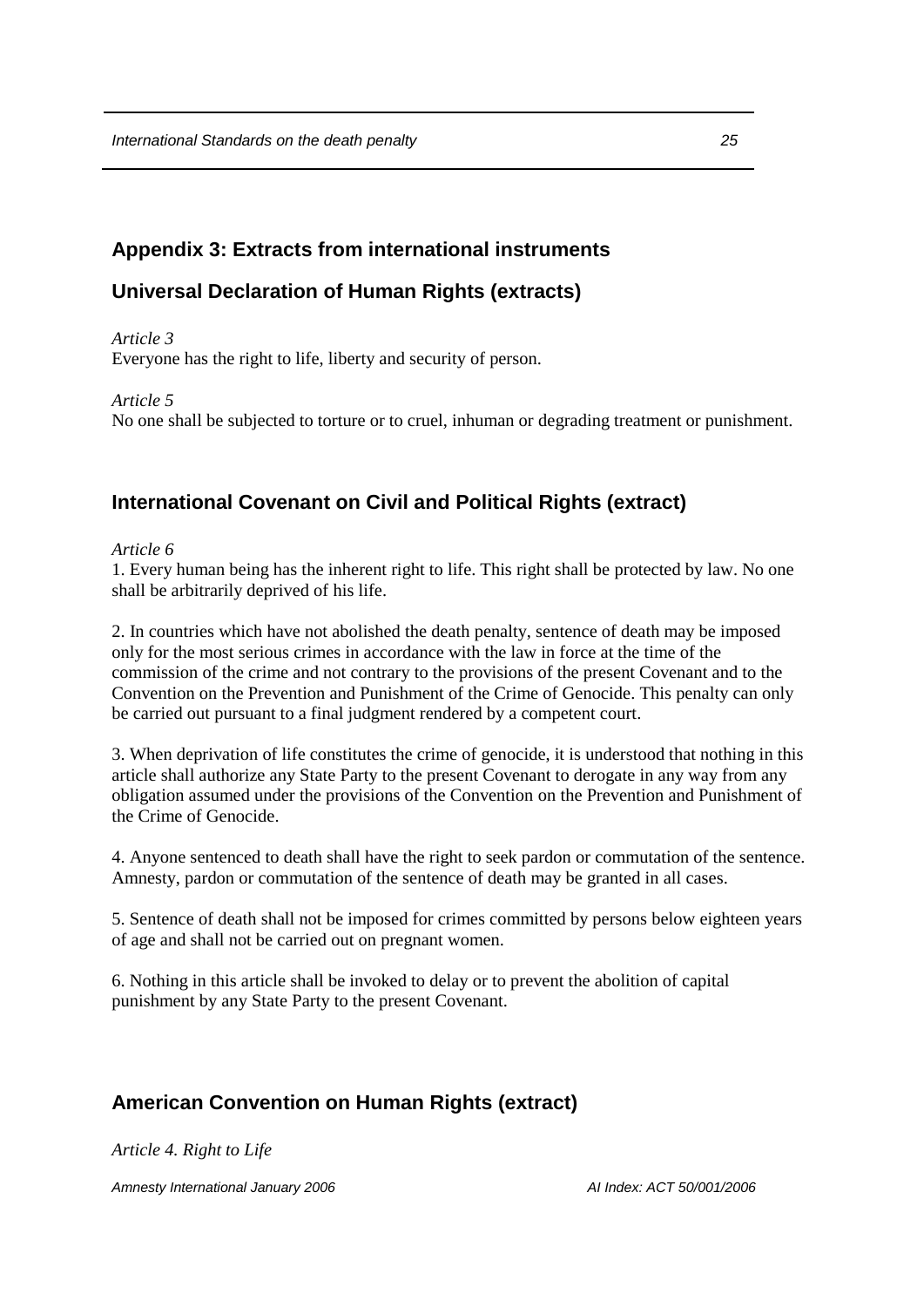1. Every person has the right to have his life respected. This right shall be protected by law and, in general, from the moment of conception. No one shall be arbitrarily deprived of his life.

2. In countries that have not abolished the death penalty, it may be imposed only for the most serious crimes and pursuant to a final judgment rendered by a competent court and in accordance with a law establishing such punishment, enacted prior to the commission of the crime. The application of such punishment shall not be extended to crimes to which it does not presently apply.

3. The death penalty shall not be re-established in states that have abolished it.

4. In no case shall capital punishment be inflicted for political offences or related common crimes.

5. Capital punishment shall not be imposed upon persons who, at the time the crime was committed, were under 18 years of age or over 70 years of age; nor shall it be applied to pregnant women.

6. Every person condemned to death shall have the right to apply for amnesty, pardon, or commutation of sentence, which may be granted in all cases. Capital punishment shall not be imposed while such a petition is pending decision by the competent authority.

## <span id="page-25-0"></span>**African Charter on Human and Peoples= Rights (extracts)**

#### *Article 4*

Human beings are inviolable. Every human being shall be entitled to respect for his life and the integrity of his person. No one may be arbitrarily deprived of this right.

### *Article 7*

1. Every individual shall have the right to have his cause heard. This comprises:

(a) The right to an appeal to competent national organs against acts violating his fundamental rights as recognized and guaranteed by conventions, laws, regulations and customs in force;

- (b) the right to be presumed innocent until proved guilty by a competent court or tribunal;
- (c) the right to defence, including the right to be defended by counsel of his choice;
- (d) the right to be tried within a reasonable time by an impartial court or tribunal.

2. No one may be condemned for an act or omission which did not constitute a legally punishable offence at the time it was committed. No penalty may be inflicted for an offence for which no provision was made at the time it was committed. Punishment is personal and can be imposed only on the offender.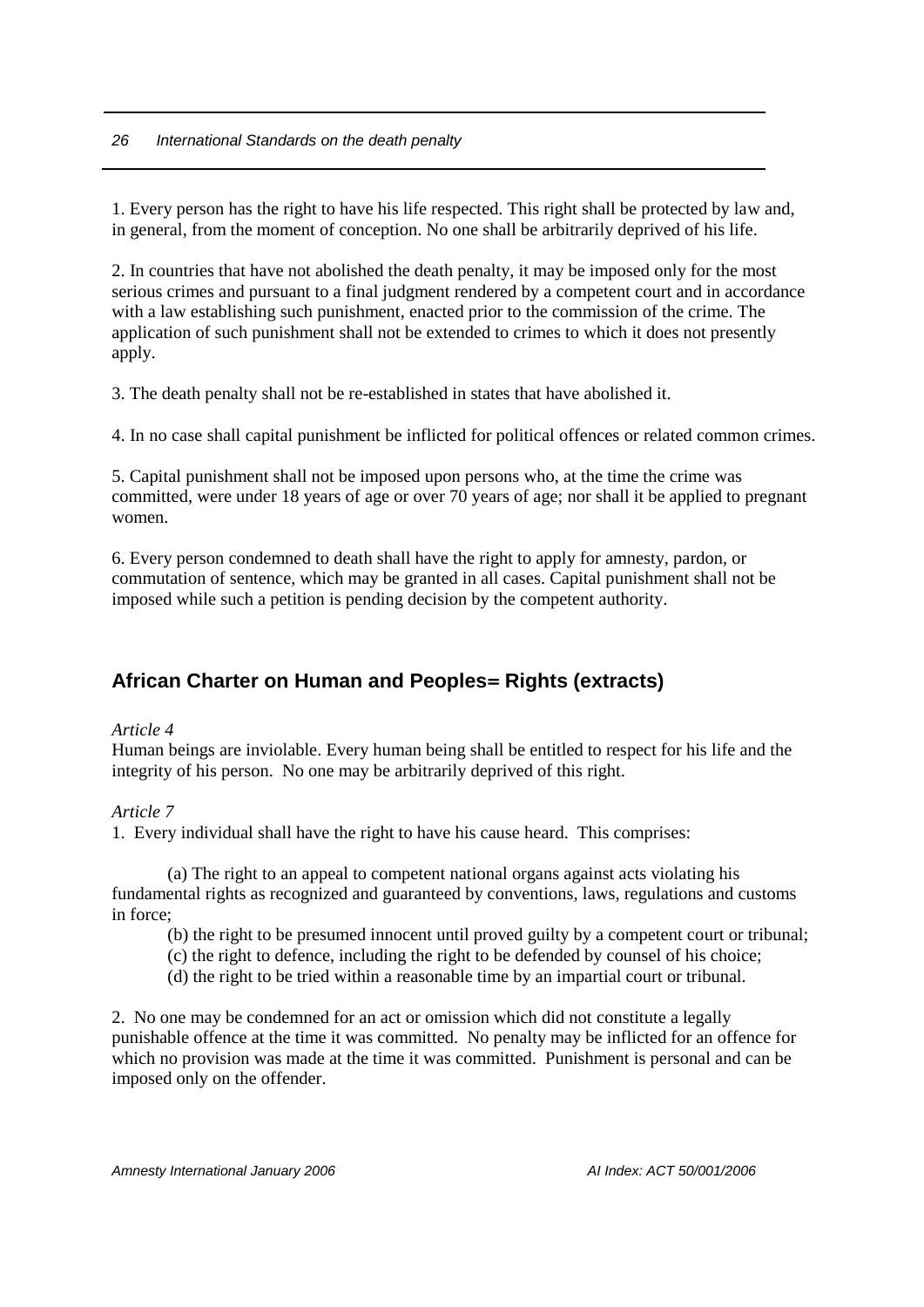## <span id="page-26-0"></span>**Convention on the Rights of the Child (extract)**

(Adopted by the UN General Assembly in resolution 44/25 of 20 November 1989)

*Article 37* States Parties shall ensure that:

(a) ... Neither capital punishment nor life imprisonment without possibility of release shall be imposed for offences committed by persons below eighteen years of age; ...

## <span id="page-26-1"></span>**General comment on Article 6 of the International Covenant on Civil and Political Rights, adopted at its 378th meeting (16th session) on 27 July 1982 by the UN Human Rights Committee (extracts)**

1. The right to life enunciated in article 6 of the Covenant has been dealt with in all State reports. It is the supreme right from which no derogation is permitted even in time of public emergency which threatens the life of the nation (art. 4). ... It is a right which should not be interpreted narrowly.

. . .

6. While it follows from article 6 (2) to (6) that States parties are not obliged to abolish the death penalty totally they are obliged to limit its use and, in particular, to abolish it for other than the "most serious crimes". Accordingly, they ought to consider reviewing their criminal laws in this light and, in any event, are obliged to restrict the application of the death penalty to the "most serious crimes". The article also refers generally to abolition in terms which strongly suggest (paras. 2 (2) and (6)) that abolition is desirable. The Committee concludes that all measures of abolition should be considered as progress in the enjoyment of the right to life within the meaning of article 40, and should as such be reported to the Committee. The Committee notes that a number of States have already abolished the death penalty or suspended its application. Nevertheless, States' reports show that progress made towards abolishing or limiting the application of the death penalty is quite inadequate.

7. The Committee is of the opinion that the expression "most serious crimes" must be read restrictively to mean that the death penalty should be a quite exceptional measure. It also follows from the express terms of article 6 that it can only be imposed in accordance with the law in force at the time of the commission of the crime and not contrary to the Covenant. The procedural guarantees therein prescribed must be observed, including the right to a fair hearing by an independent tribunal, the presumption of innocence, the minimum guarantees for the defence, and the right to review by a higher tribunal. These rights are applicable in addition to the particular right to seek pardon or commutation of the sentence.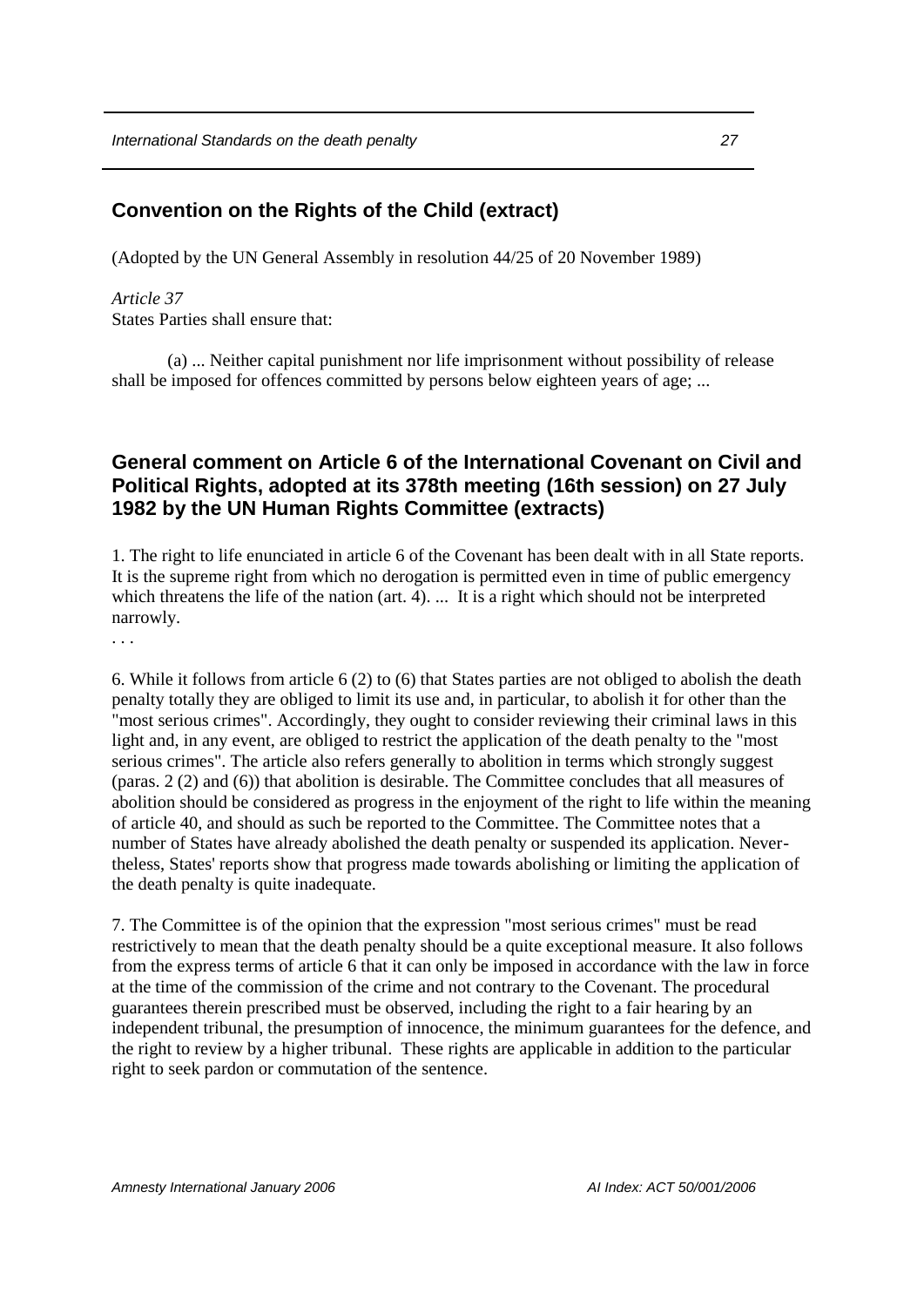## <span id="page-27-0"></span>**Safeguards Guaranteeing Protection of the Rights of Those Facing the Death Penalty, adopted by the UN Economic and Social Council in resolution 1984/50 on 25 May 1984 and endorsed by the UN General Assembly in resolution 39/118, adopted without a vote on 14 December 1984**

1. In countries which have not abolished the death penalty, capital punishment may be imposed only for the most serious crimes, it being understood that their scope should not go beyond intentional crimes with lethal or other extremely grave consequences.

2. Capital punishment may be imposed only for a crime for which the death penalty is prescribed by law at the time of its commission, it being understood that if, subsequent to the commission of the crime, provision is made by law for the imposition of a lighter penalty, the offender shall benefit thereby.

3. Persons below 18 years of age at the time of the commission of the crime shall not be sentenced to death, nor shall the death sentence be carried out on pregnant women, or on new mothers, or on persons who have become insane.

4. Capital punishment may be imposed only when the guilt of the person charged is based upon clear and convincing evidence leaving no room for an alternative explanation of the facts.

5. Capital punishment may only be carried out pursuant to a final judgment rendered by a competent court after legal process which gives all possible safeguards to ensure a fair trial, at least equal to those contained in article 14 of the International Covenant on Civil and Political Rights, including the right of anyone suspected of or charged with a crime for which capital punishment may be imposed to adequate legal assistance at all stages of the proceedings.

6. Anyone sentenced to death shall have the right to appeal to a court of higher jurisdiction, and steps should be taken to ensure that such appeals shall become mandatory.

7. Anyone sentenced to death shall have the right to seek pardon, or commutation of sentence; pardon or commutation of sentence may be granted in all cases of capital punishment.

8. Capital punishment shall not be carried out pending any appeal or other recourse procedure or other proceeding relating to pardon or commutation of the sentence.

9. Where capital punishment occurs, it shall be carried out so as to inflict the minimum possible suffering.

## <span id="page-27-1"></span>**UN Economic and Social Council resolution 1989/64, adopted on 24 May 1989**

*Amnesty International January 2006 AI Index: ACT 50/001/2006*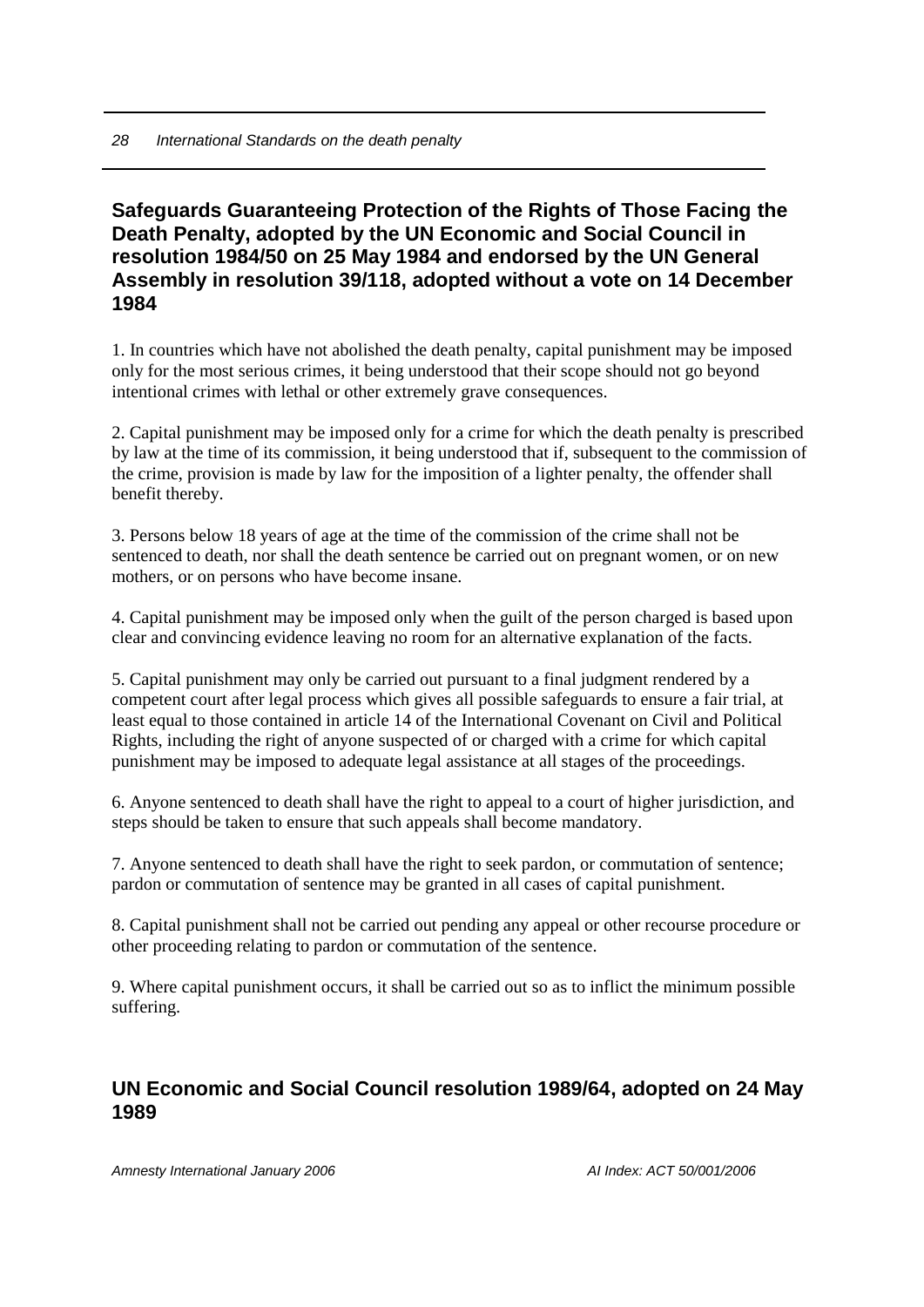*Implementation of the Safeguards Guaranteeing Protection of the Rights of Those Facing the Death Penalty*

*The Economic and Social Council,*

*Recalling* its resolution 1984/50 of 25 May 1984, in which it approved the safeguards guaranteeing protection of the rights of those facing the death penalty,

*Recalling also* resolution 15 of the Seventh United Nations Congress on the Prevention of Crime and the Treatment of Offenders,

*Recalling further* section X of Council resolution 1986/10 of 21 May 1986, in which the Council requested a study on the question of the death penalty and new contributions of the criminal sciences to the matter,

*Taking note of* the report of the Secretary-General on the implementation of the United Nations safeguards guaranteeing protection of the rights of those facing the death penalty,

*Noting with satisfaction* that a large number of Member States have provided the Secretary-General with information on the implementation of the safeguards and have made contributions,

*Noting with appreciation* the study on the question of the death penalty and the new contributions of the criminal sciences to the matter,

*Alarmed* at the continued occurrence of practices incompatible with the safeguards guaranteeing protection of the rights of those facing the death penalty,

*Aware* that effective implementation of those safeguards requires a review of relevant national legislation and the improved dissemination of the text to all persons and entities concerned with them, as specified in resolution 15 of the Seventh Congress,

*Convinced* that further progress should be achieved towards more effective implementation of the safeguards at the national level on the understanding that they shall not be invoked to delay or to prevent the abolition of capital punishment,

*Acknowledging* the need for comprehensive and accurate information and additional research about the implementation of the safeguards and the death penalty in general in every region of the world,

1. *Recommends* that Member States take steps to implement the safeguards and strengthen further the protection of the rights of those facing the death penalty, where applicable, by:

(a) Affording special protection to persons facing charges for which the death penalty is provided by allowing time and facilities for the preparation of their defence, including the adequate assistance of counsel at every stage of the proceedings, above and beyond the protection afforded in non-capital cases;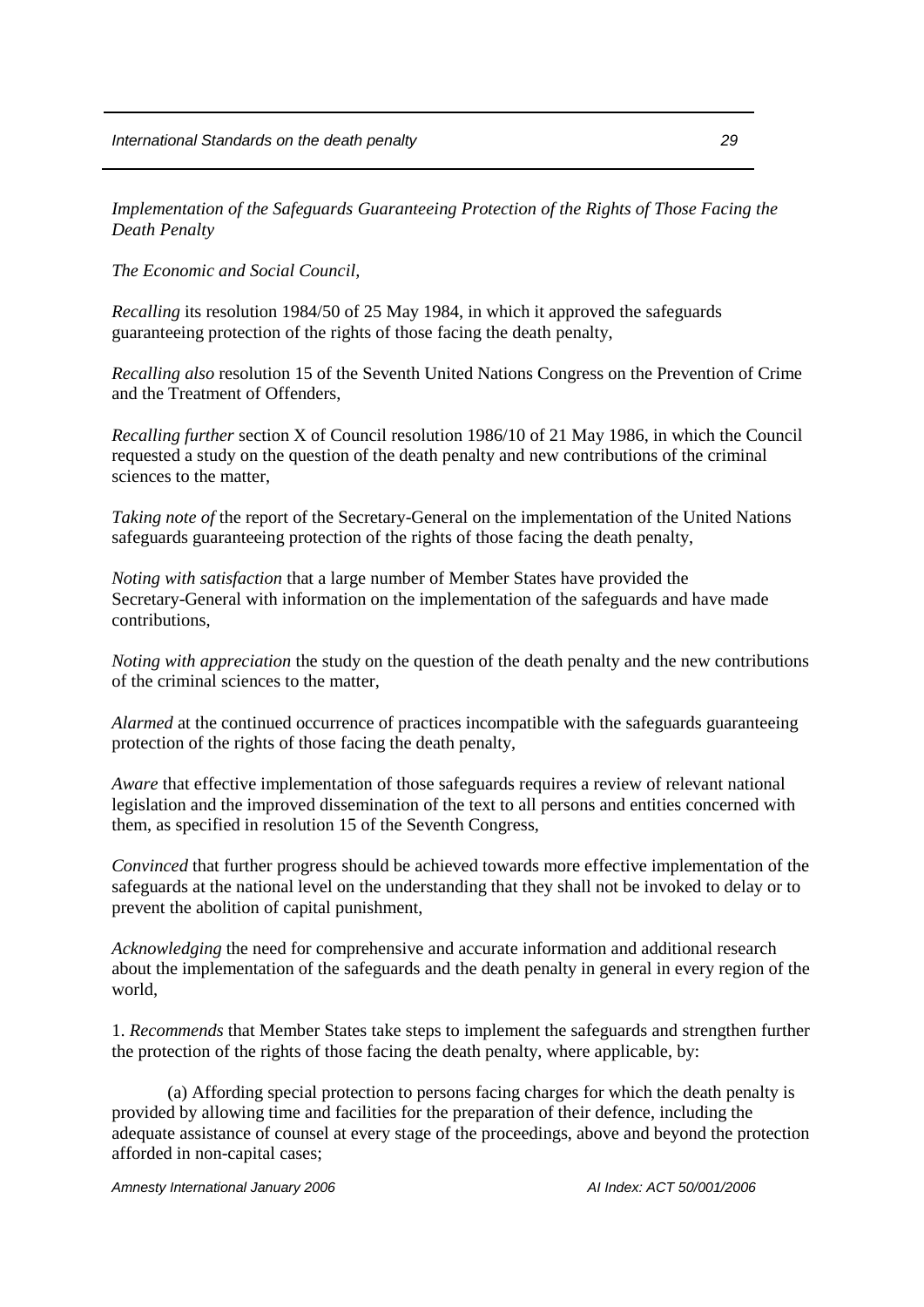(b) Providing for mandatory appeals or review with provisions for clemency or pardon in all cases of capital offence:

(c) Establishing a maximum age beyond which a person may not be sentenced to death or executed;

(d) Eliminating the death penalty for persons suffering from mental retardation or extremely limited mental competence, whether at the stage of sentence or execution;

2. *Invites* Member States to co-operate with specialized bodies, non-governmental organizations, academic institutions and specialists in the field in efforts to conduct research on the use of the death penalty in every region of the world;

3. *Also invites* Member States to facilitate the efforts of the Secretary-General to gather comprehensive, timely and accurate information about the implementation of the safeguards and the death penalty in general;

4. *Invites* Member States that have not yet done so to review the extent to which their legislation provides for the safeguards guaranteeing protection of the rights of those facing the death penalty as set out in the annex to Economic and Social Council resolution 1984/50;

5. *Urges* Member States to publish, for each category of offence for which the death penalty is authorized, and if possible on an annual basis, information about the use of the death penalty, including the number of persons sentenced to death, the number of executions actually carried out, the number of persons under sentence of death, the number of death sentences reversed or commuted on appeal and the number of instances in which clemency has been granted, and to include information on the extent to which the safeguards referred to above are incorporated in national law;

6. *Recommends* that the report of the Secretary-General on the question of capital punishment, to be submitted to the Economic and Social Council in 1990, in pursuance of Council resolution 1745 (LIV) of 16 May 1973, should henceforth cover the implementation of the safeguards as well as the use of capital punishment;

7. *Requests* the Secretary-General to publish the study on the question of the death penalty and the new contributions of the criminal sciences to the matter prepared pursuant to section X of Economic and Social Council resolution 1986/10 and to make it available, with other relevant documentation, to the Eighth United Nations Congress on the Prevention of Crime and the Treatment of Offenders.

## <span id="page-29-0"></span>**UN Economic and Social Council resolution 1996/15, adopted on 23 July 1996**

*Amnesty International January 2006 AI Index: ACT 50/001/2006*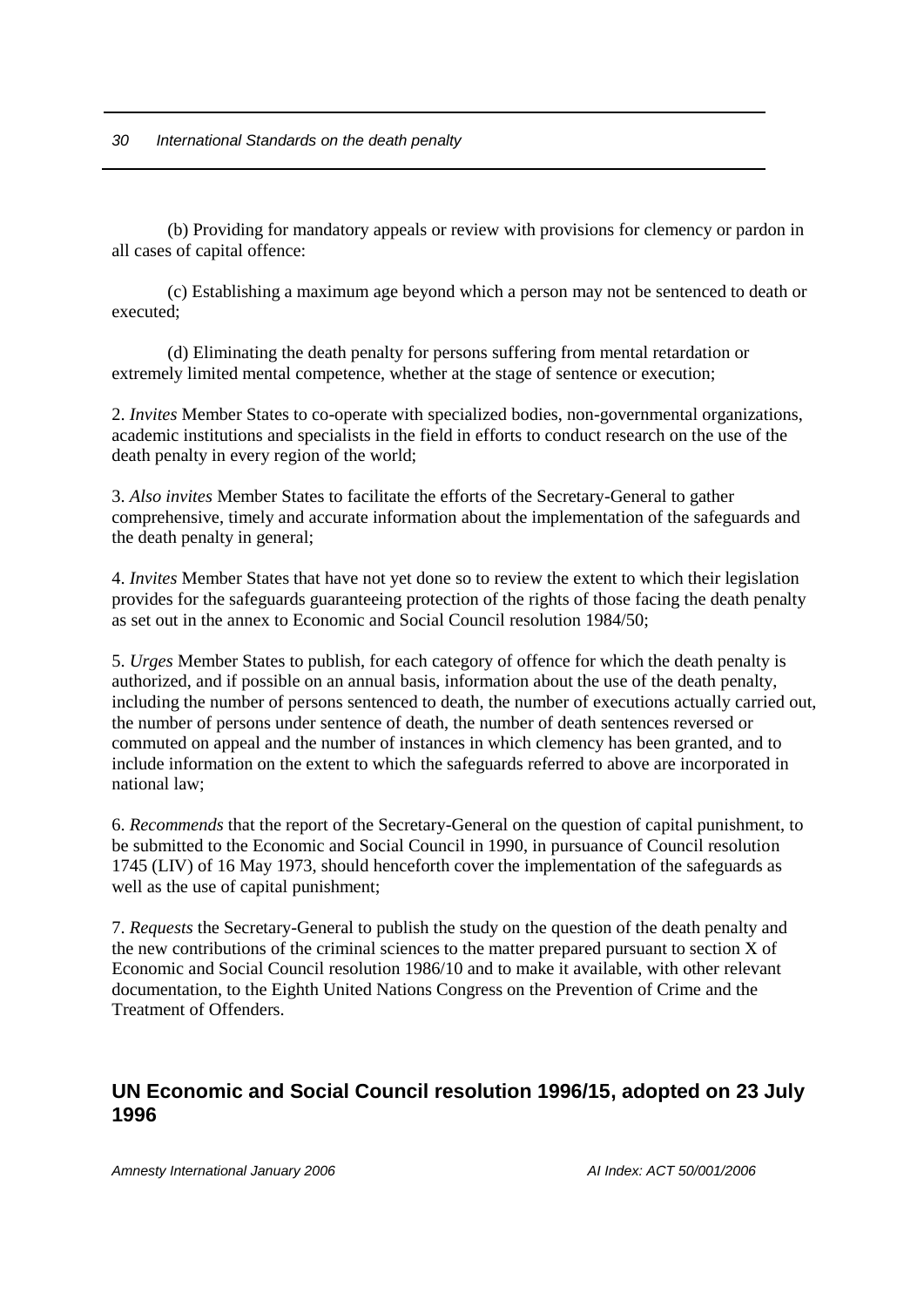*Safeguards Guaranteeing Protection of the Rights of Those Facing the Death Penalty*

*The Economic and Social Council,*

*Recalling* General Assembly resolutions 2857 (XXVI) of 20 December 1971 and 32/61 of 8 December 1977 and Economic and Social Council resolutions 1574 (L) of 20 May 1971, 1745 (LIV) of 16 May 1973, 1930 (LVIII) of 6 May 1975, 1990/51 of 24 July 1990 and 1995/57 of 28 July 1995,

*Recalling also* article 6 of the International Covenant on Civil and Political Rights,

*Recalling further* the safeguards guaranteeing protection of the rights of those facing the death penalty, annexed to its resolution 1984/50 of 25 May 1984, and its resolution 1989/64 of 24 May 1989, on the implementation of the safeguards,

*Taking note* of the report of the Secretary-General on capital punishment and implementation of the safeguards guaranteeing protection of the rights of those facing the death penalty,

*Recalling* the Principles on the Effective Prevention and Investigation of Extra-legal, Arbitrary and Summary Executions, set forth in the annex to its resolution 1989/65 of 24 May 1989 and endorsed by the General Assembly in its resolution 44/162 of 15 December 1989, and taking note of the recommendations of the Special Rapporteur on extrajudicial, summary or arbitrary executions concerning the death penalty contained in his report to the Commission on Human Rights at its fifty-second session,

*Taking note* of Security Council resolution 827 (1993) of 25 May 1993, in which the Security Council decided to establish the International Tribunal for the Prosecution of Persons Responsible for Serious Violations of International Humanitarian Law Committed in the Territory of the Former Yugoslavia since 1991 and to adopt the Statute of the International Tribunal annexed to the report of the Secretary-General pursuant to paragraph 2 of Security Council resolution 808 (1993),

*Taking note also* of Security Council resolution 955 (1994) of 8 November 1994, in which the Security Council decided to establish the International Criminal Tribunal for the Prosecution of Persons Responsible for Genocide and Other Serious Violations of International Humanitarian Law Committed in the Territory of Rwanda and Rwandan Citizens Responsible for Genocide and Other Such Violations Committed in the Territory of Neighbouring States between 1 January and 31 December 1994 and to adopt the Statute of the International Tribunal for Rwanda, annexed to that resolution,

1. *Notes that*, during the period covered by the report of the Secretary-General on capital punishment and implementation of the safeguards guaranteeing protection of the rights of those facing the death penalty, an increasing number of countries abolished the death penalty and others followed a policy of reducing the number of capital offences, declaring that they had not sentenced any offender to that penalty, while still others retained it and a few reintroduced it;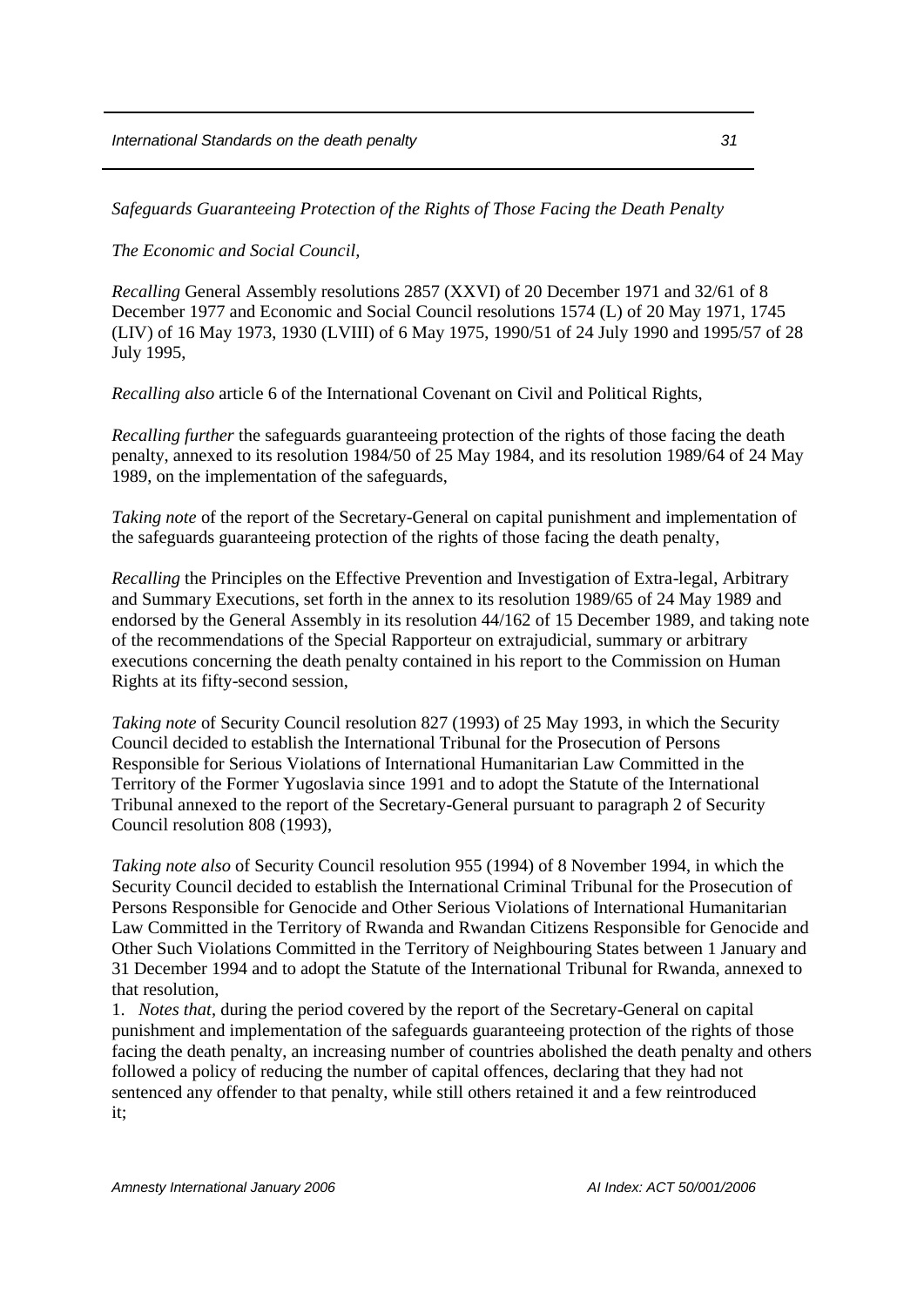2. *Calls upon* Member States in which the death penalty has not been abolished to effectively apply the safeguards guaranteeing protection of the rights of those facing the death penalty, in which it is stated that capital punishment may be imposed only for the most serious crimes, it being understood that their scope should not go beyond intentional crimes with lethal or other extremely grave consequences;

3. *Encourages* Member States in which the death penalty has not been abolished to ensure that each defendant facing a possible death sentence is given all guarantees for a fair trial, as reflected in article 14 of the International Covenant on Civil and Political Rights, and bearing in mind the Basic Principles on the Independence of the Judiciary, the Basic Principles on the Role of Lawyers, the Guidelines on the Role of Prosecutors, the Body of Principles for the Protection of All Persons under Any Form of Detention or Imprisonment, and the Standard Minimum Rules for the Treatment of Prisoners;

4. *Also encourages* Member States in which the death penalty has not been abolished to ensure that defendants who do not sufficiently understand the language used in court are fully informed, by way of interpretation or translation, of all the charges against them and the content of the relevant evidence deliberated in court;

5. *Calls upon* Member States in which the death penalty may be carried out to allow adequate time for the preparation of appeals to a court of higher jurisdiction and for the completion of appeal proceedings, as well as petitions for clemency, in order to effectively apply rules 5 and 8 of the safeguards guaranteeing protection of the rights of those facing the death penalty;

6. *Also calls upon* Member States in which the death penalty may be carried out to ensure that officials involved in decisions to carry out an execution are fully informed of the status of appeals and petitions for clemency of the prisoner in question;

7. *Urges* Member States in which the death penalty may be carried out to effectively apply the Standard Minimum Rules for the Treatment of Prisoners, in order to keep to a minimum the suffering of prisoners under sentence of death and to avoid any exacerbation of such suffering.

## <span id="page-31-0"></span>**UN General Assembly resolution 32/61 of 8 December 1977 (extract)**

## *Capital punishment*

## *The General Assembly,*

*Having regard* to article 3 of the Universal Declaration of Human Rights, which affirms everyone's right to life, and article 6 of the International Covenant on Civil and Political Rights, which also affirms the right to life as inherent to every human being, ...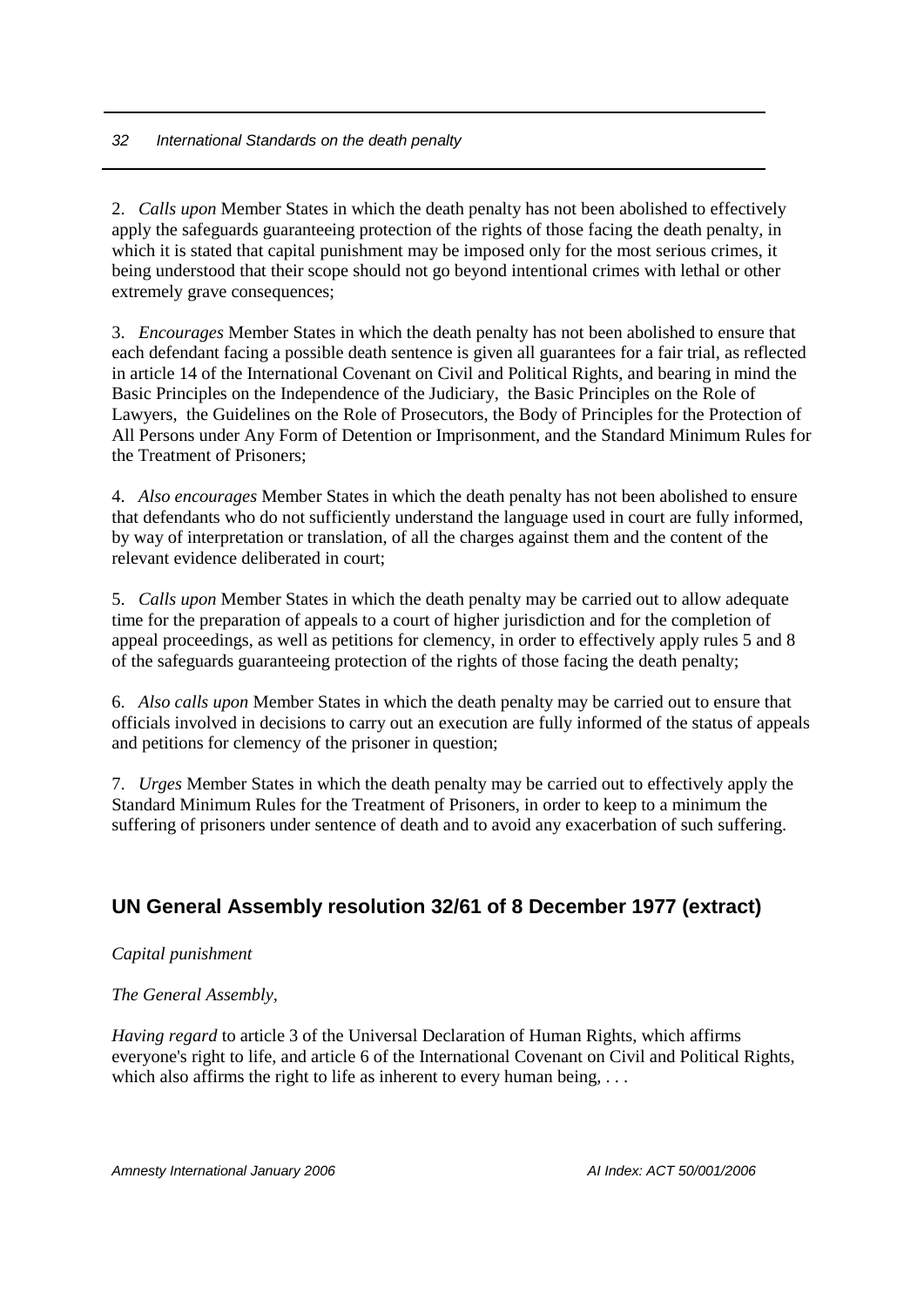1. *Reaffirms* that, as established by the General Assembly in resolution 2857 (XXVI) and by the Economic and Social Council in resolutions 1574 (L), 1745 (LIV) and 1930 (LVIII), the main objective to be pursued in the field of capital punishment is that of progressively restricting the number of offences for which the death penalty may be imposed with a view to the desirability of abolishing this punishment. . .

## <span id="page-32-0"></span>**UN Commission on Human Rights resolution 2005/59, adopted on 20 April 2005**

#### *Question of the Death Penalty*

#### *The Commission on Human Rights,*

*Recalling* article 3 of the Universal Declaration of Human Rights, which affirms the right of everyone to life, convinced that the abolition of the death penalty is essential for the protection of this right and recalling article 6 of the International Covenant on Civil and Political Rights and articles 6 and 37 (*a*) of the Convention on the Rights of the Child,

*Taking note* that the Second Optional Protocol to the International Covenant on Civil and Political Rights provides that no one within the jurisdiction of a State party shall be executed and that each State party shall take all necessary measures to abolish the death penalty within its jurisdiction,

*Recalling* the entry into force, on 1 July 2003, of Protocol No. 13 to the Convention for the Protection of Human Rights and Fundamental Freedoms (European Convention on Human Rights), concerning the abolition of the death penalty in all circumstances,

*Recalling also* its previous resolutions in which it expressed its conviction that the abolition of the death penalty contributes to the enhancement of human dignity and to the progressive development of human rights,

*Welcoming* the exclusion of capital punishment from the penalties that the International Criminal Tribunal for the Former Yugoslavia, the International Criminal Tribunal for Rwanda and the International Criminal Court are authorized to impose,

*Welcoming also* the abolition of the death penalty in some States since the last session of the Commission and decisions taken in other States that restrict the use of the death penalty, inter alia through excluding certain categories of persons or offences from its application,

*Commending* States that have recently acceded to the Second Optional Protocol to the International Covenant on Civil and Political Rights,

*Welcoming* the fact that many countries that still retain the death penalty in their penal legislation are applying a moratorium on executions, and also welcoming the regional initiatives aimed at the establishment of a moratorium on executions and the abolition of the death penalty,

*Reaffirming* the safeguards guaranteeing protection of the rights of those facing the death penalty, set out in the annex to Economic and Social Council resolution 1984/50 of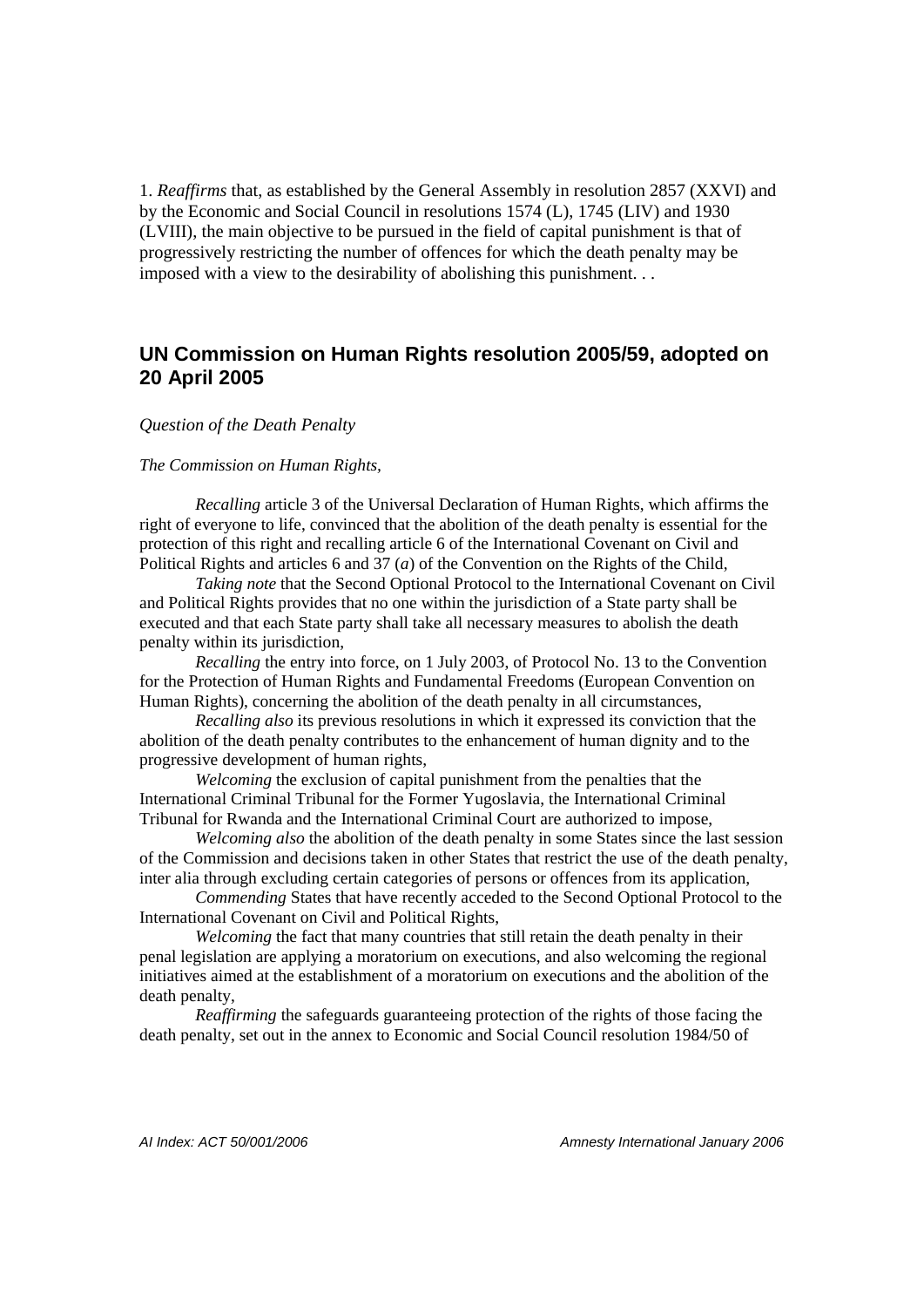25 May 1984, and the provisions regarding the implementation of the guidelines contained in Council resolutions 1989/64 of 24 May 1989 and 1996/15 of 23 July 1996,

*Reaffirming also* resolution 2000/17 of 17 August 2000 of the Sub-Commission on the Promotion and Protection of Human Rights on international law and the imposition of the death penalty on those aged under 18 at the time of the commission of the offence,

*Deeply concerned* about the recent lifting of moratoriums on executions in several countries,

*Noting* the consideration of issues relating to the question of the death penalty by the Human Rights Committee,

*Welcoming* the efforts of various sectors of civil society at the national and international levels to achieve the abolition of the death penalty,

1. *Expresses its concern* at the continuing use of the death penalty around the world, alarmed in particular at its application after trials that do not conform to international standards of fairness and that several countries impose the death penalty in disregard of the limitations set out in the International Covenant on Civil and Political Rights and the Convention on the Rights of the Child and of the safeguards guaranteeing protection of the rights of those facing the death penalty;

2. *Condemns* the continuing application of the death penalty on the basis of any discriminatory legislation, policies or practices;

3. *Condemns also* cases in which women are subjected to the death penalty on the basis of gender-discriminatory legislation, policies or practices and the disproportionate use of the death penalty against persons belonging to national or ethnic, religious and linguistic minorities;

4. *Welcomes* the seventh quinquennial report of the Secretary-General on capital punishment and implementation of the safeguards guaranteeing protection of the rights of those facing the death penalty (E/2005/3), submitted in accordance with Economic and Social Council resolutions 1745 (LIV) of 16 May 1973, 1995/57 of 28 July 1995 and Council decision 2004/242 of 21 July 2004, which concludes that there is an encouraging trend towards the abolition and restriction of the use of the death penalty in most countries, but that much remains to be done in the implementation of the aforementioned safeguards in those countries that retain it;

5. *Calls upon* all States that still maintain the death penalty:

(*a*) To abolish the death penalty completely and, in the meantime, to establish a moratorium on executions;

(*b*) Progressively to restrict the number of offences for which the death penalty may be imposed and, at the least, not to extend its application to crimes to which it does not at present apply;

(*c*) To make available to the public information with regard to the imposition of the death penalty and to any scheduled execution;

(*d*) To provide to the Secretary-General and relevant United Nations bodies information relating to the use of capital punishment and the observance of the safeguards guaranteeing protection of the rights of those facing the death penalty;

*Amnesty International January 2006 AI Index: ACT 50/001/2006*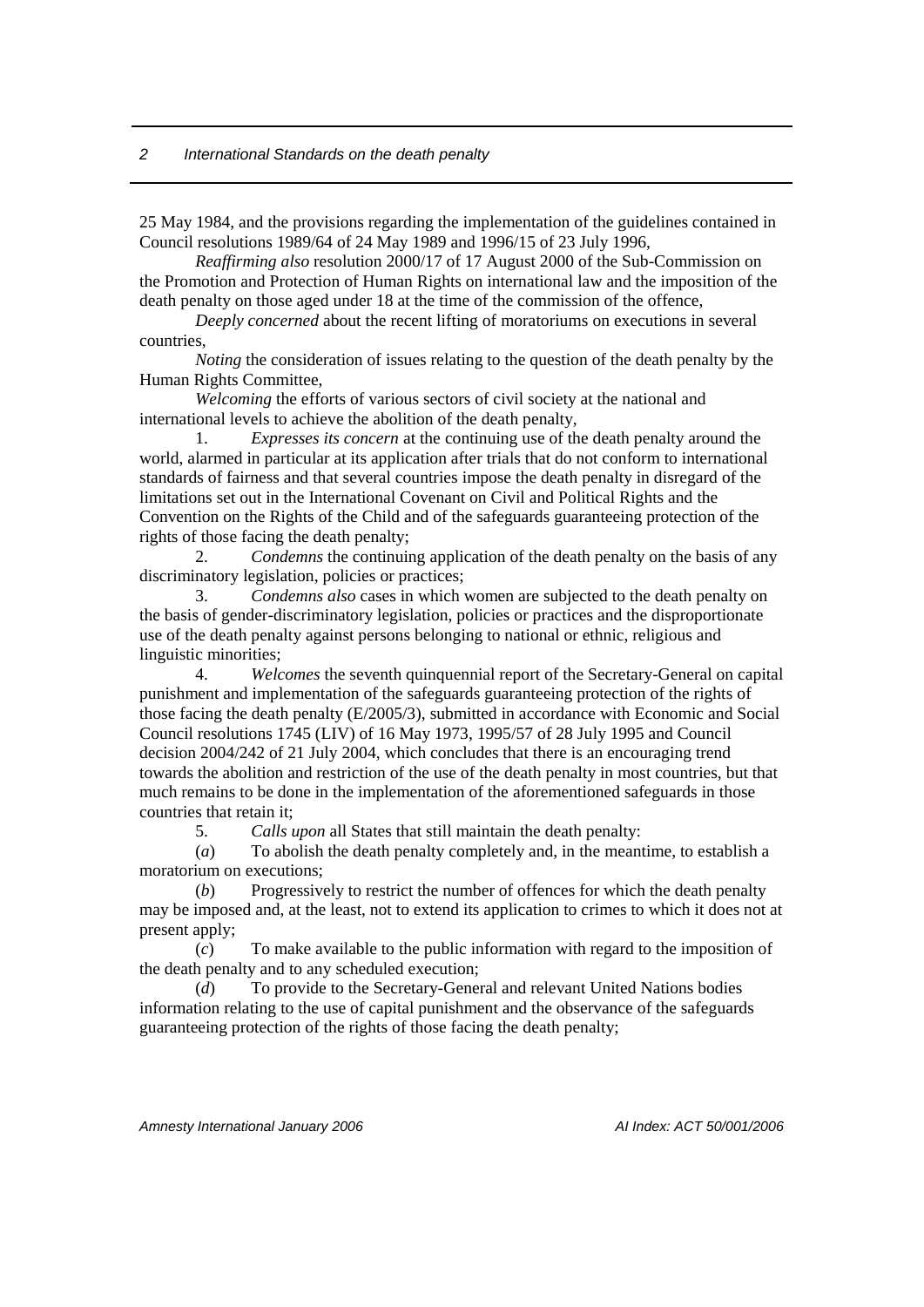6. *Calls upon* all States parties to the International Covenant on Civil and Political Rights that have not yet done so to consider acceding to or ratifying the Second Optional Protocol to the Covenant, aiming at the abolition of the death penalty;

7. *Urges* all States that still maintain the death penalty:

(*a*) Not to impose it for crimes committed by persons below 18 years of age;

(*b*) To exclude pregnant women and mothers with dependent infants from capital punishment;

(*c*) Not to impose the death penalty on a person suffering from any mental or intellectual disabilities or to execute any such person;

(*d*) Not to impose the death penalty for any but the most serious crimes and only pursuant to a final judgement rendered by an independent and impartial competent court, and to ensure the right to a fair trial and the right to seek pardon or commutation of sentence;

(*e*) To ensure that all legal proceedings, including those before special tribunals or jurisdictions, and particularly those related to capital offences, conform to the minimum procedural guarantees contained in article 14 of the International Covenant on Civil and Political Rights;

(*f*) To ensure also that the notion of "most serious crimes" does not go beyond intentional crimes with lethal or extremely grave consequences and that the death penalty is not imposed for non-violent acts such as financial crimes, religious practice or expression of conscience and sexual relations between consenting adults nor as a mandatory sentence;

(*g*) To withdraw and/or not to enter any new reservations under article 6 of the Covenant that may be contrary to the object and purpose of the Covenant, given that article 6 enshrines the minimum rules for the protection of the right to life and the generally accepted standards in this area;

(*h*) To observe the safeguards guaranteeing protection of the rights of those facing the death penalty and to comply fully with their international obligations, in particular with those under article 36 of the Vienna Convention on Consular Relations, particularly the right to receive information on consular assistance within the context of a legal procedure, as affirmed by the jurisprudence of the International Court of Justice and confirmed in recent relevant judgements;

(*i*) To ensure that, where capital punishment occurs, it shall be carried out so as to inflict the minimum possible suffering and shall not be carried out in public or in any other degrading manner, and to ensure that any application of particularly cruel or inhuman means of execution, such as stoning, be stopped immediately;

(*j*) Not to execute any person as long as any related legal procedure, at the international or at the national level, is pending;

8. *Calls upon* States that no longer apply the death penalty but maintain it in their legislation to abolish it;

9. *Calls upon* States that have recently lifted or announced the lifting de facto or de jure of moratoriums on executions once again to commit themselves to suspend such executions;

10. *Requests* States that have received a request for extradition on a capital charge to reserve explicitly the right to refuse extradition in the absence of effective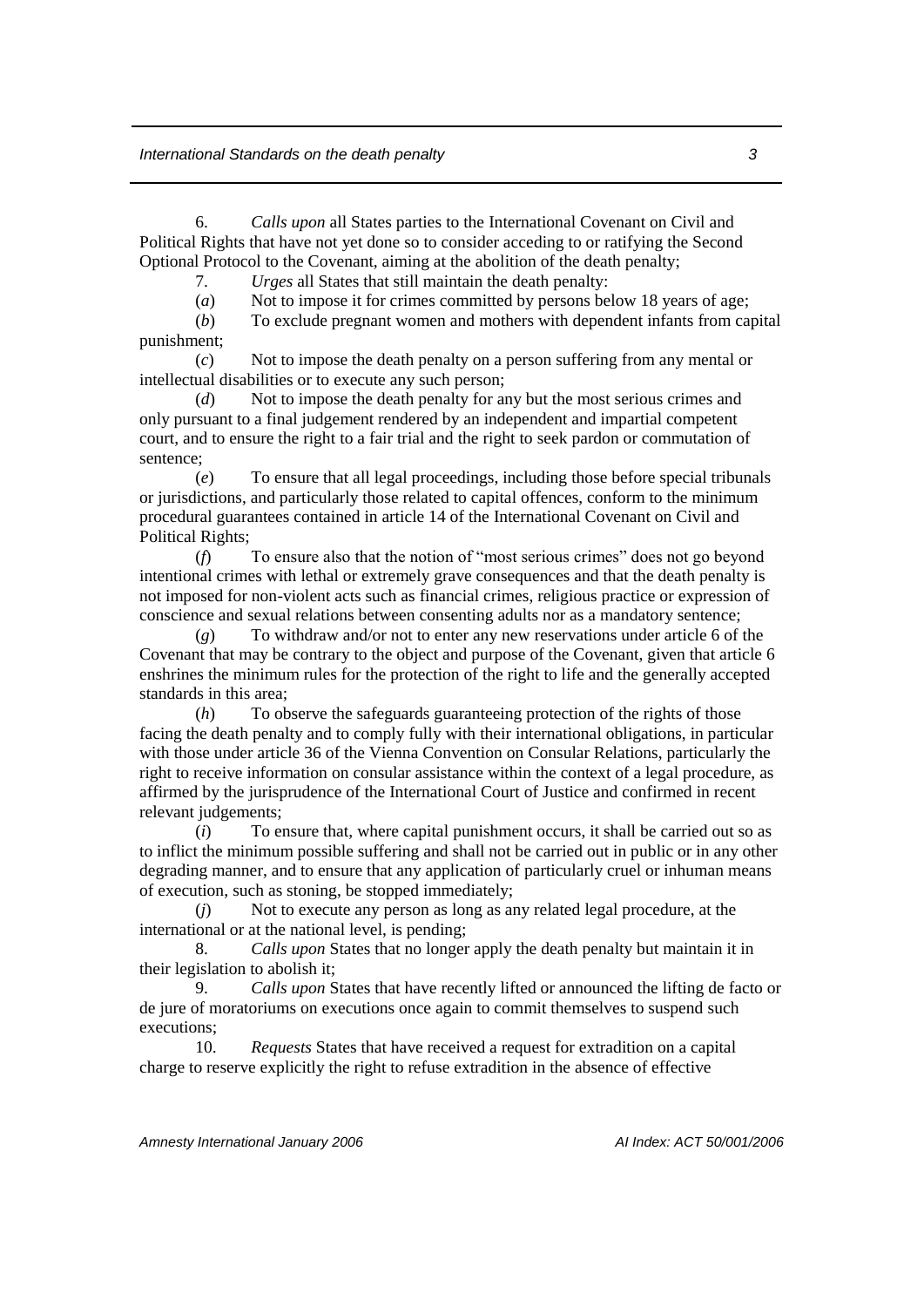assurances from relevant authorities of the requesting State that the death penalty will not be carried out, and calls upon States to provide such effective assurances if requested to do so, and to respect them;

11. *Requests* the Secretary-General to submit to the Commission at its sixtysecond session, in consultation with Governments, specialized agencies and intergovernmental and non-governmental organizations, a yearly supplement to his quinquennial report on capital punishment and implementation of the safeguards guaranteeing protection of the rights of those facing the death penalty, paying special attention to the imposition of the death penalty on persons younger than 18 years of age at the time of the offence and on persons suffering from any mental or intellectual disabilities;

12. *Decides* to continue consideration of the matter at its sixty-second session under the same agenda item.

## <span id="page-35-0"></span>**Geneva Conventions and Additional Protocols (extracts)**

#### **Geneva Convention relative to the Treatment of Prisoners of War of 12 August 1949 (Third Geneva Convention)**

#### *Article 100*

Prisoners of war and the Protecting Powers shall be informed as soon as possible of the offences which are punishable by the death sentence under the laws of the Detaining Power.

Other offences shall not thereafter be made punishable by the death penalty without the concurrence of the Power upon which the prisoners of war depend.

The death sentence cannot be pronounced on a prisoner of war unless the attention of the court has, in accordance with Article 87, second paragraph, been particularly called to the fact that since the accused is not a national of the Detaining Power, he is not bound to it by any duty of allegiance, and that he is in its power as the result of circumstances independent of his own will.

#### *Article 101*

If the death penalty is pronounced on a prisoner of war, the sentence shall not be executed before the expiration of a period of at least six months from the date when the Protecting Power receives, at an indicated address, the detailed communication provided for in Article 107.

**Geneva Convention relative to the Protection of Civilian Persons in Time of War of 12 August 1949 (Fourth Geneva Convention)**

*Amnesty International January 2006 AI Index: ACT 50/001/2006*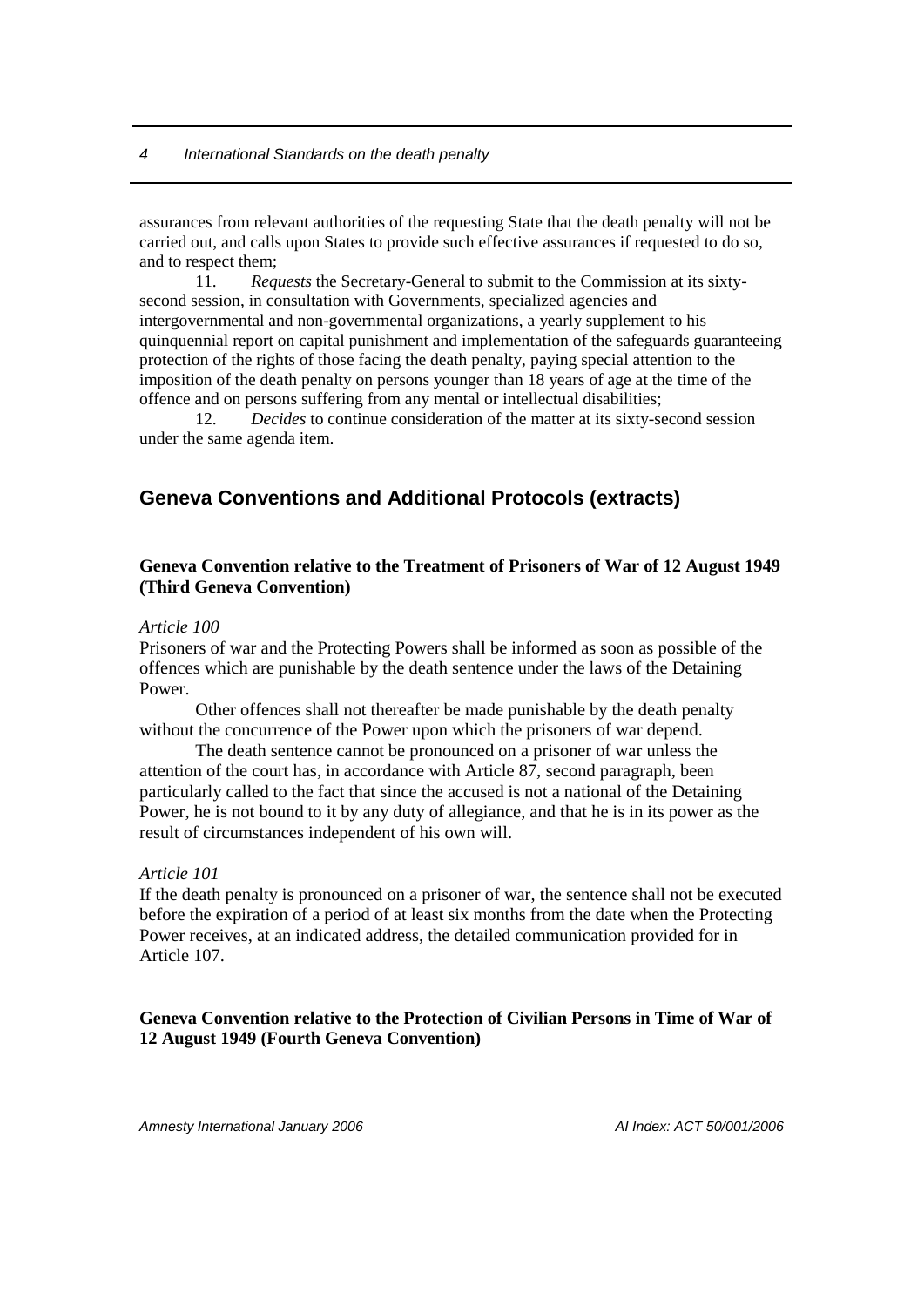#### *Article 68*

Protected persons who commit an offence which is solely intended to harm the Occupying Power, but which does not constitute an attempt on the life or limb of members of the occupying forces or administration, nor a grave collective danger, nor seriously damage the property of the occupying forces or administration or the installations used by them, shall be liable to internment or simple imprisonment, provided the duration of such internment or imprisonment is proportionate to the offence committed. Furthermore, internment or imprisonment shall, for such offences, be the only measure adopted for depriving protected persons of liberty. The courts provided for under Article 66 of the present Convention may at their discretion convert a sentence of imprisonment to one of internment for the same period.

The penal provisions promulgated by the Occupying Power in accordance with Articles 64 and 65 may impose the death penalty on a protected person only in cases where the person is guilty of espionage, of serious acts of sabotage against the military installations of the Occupying Power or of intentional offences which have caused the death of one or more persons, provided that such offences were punishable by death under the law of the occupied territory in force before the occupation began.

The death penalty may not be pronounced against a protected person unless the attention of the court has been particularly called to the fact that since the accused is not a national of the Occupying Power, he is not bound to it by any duty of allegiance.

In any case, the death penalty may not be pronounced against a protected person who was under eighteen years of age at the time of the offence.

#### *Article 75*

In no case shall persons condemned to death be deprived of the right of petition for pardon or reprieve.

No death sentence shall be carried out before the expiration of a period of at least six months from the date of receipt by the Protecting Power of the notification of the final judgment confirming such death sentence, or of an order denying pardon or reprieve.

The six months period of suspension of the death sentence herein prescribed may be reduced in individual cases in circumstances of grave emergency involving an organized threat to the security of the Occupying Power or its forces, provided always that the Protecting Power is notified of such reduction and is given reasonable time and opportunity to make representations to the competent occupying authorities in respect of such death sentences.

#### **Article 3 common to the four Geneva Conventions of 12 August 1949**

*Common Article 3*